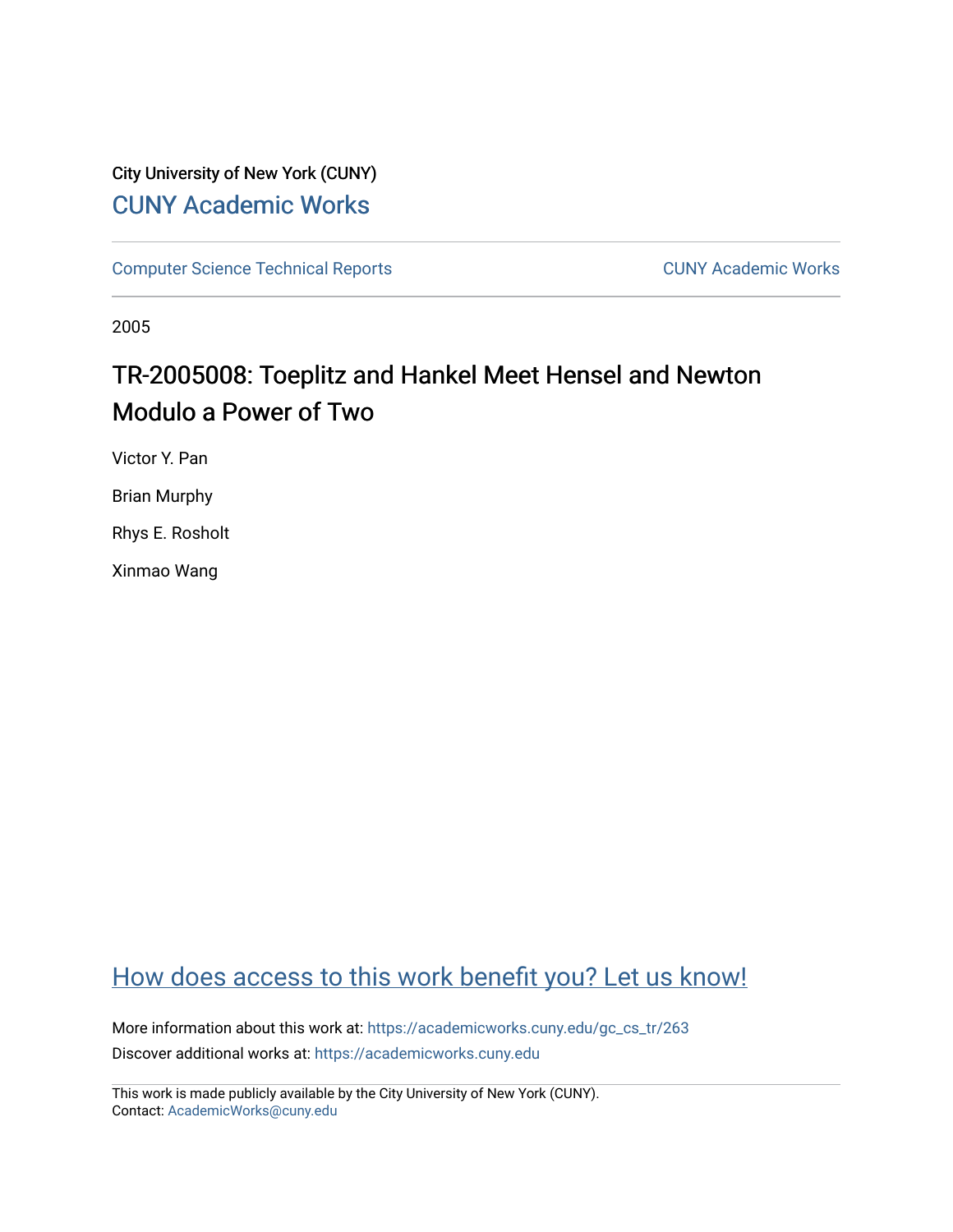# **Toeplitz and Hankel Meet Hensel and Newton Modulo a Power of Two** ∗†

Victor Y. Pan, Brian Murphy, Rhys E. Rosholt Department of Mathematics and Computer Science Lehman College of CUNY, Bronx, NY 10468, USA vpan@lehman.cuny.edu bmurphy@lehman.cuny.edu rosholt@lehman.cuny.edu

and

Xinmao Wang Ph.D. Program in Mathematics Graduate School of CUNY, New York, NY 10016, USA xwang2@gc.cuny.edu

June 16, 2005

#### **Abstract**

We extend Hensel lifting for solving general and structured linear systems of equations to the rings of integers modulo nonprimes, e.g. modulo a power of two. This enables significant saving of word operations. We elaborate upon this approach in the case of Toeplitz linear systems. In this case, we initialize lifting with the MBA superfast algorithm, estimate that the overall bit operation (Boolean) cost of the solution is optimal up to roughly a logarithmic factor, and prove that the degeneration is unlikely even where the basic prime is fixed but the input matrix is random. We also comment on the extension of our algorithm to some other fundamental computations with (possibly singular) general and structured matrices and univariate polynomials as well as to the computation of the sign and the value of the determinant of an integer matrix.

#### **2000 Math. Subject Classification:** 68W30, 68W20, 65F05, 68Q25

<sup>∗</sup>Some results of this paper have been presented at the Annual International Conference on Application of Computer Algebra, Volos, Greece, June 2002; ACM International Symposium on Sympolic and Algebraic Computation, Lille, France, July 2002; and the 5th Annual Conference on Computer Algebra in Scientific Computing, Yalta, Crimea, Ukraine, September 2002.

<sup>†</sup>Supported by NSF Grant CCR 9732206 and PSC CUNY Awards 65393–0034 and 66437– 0035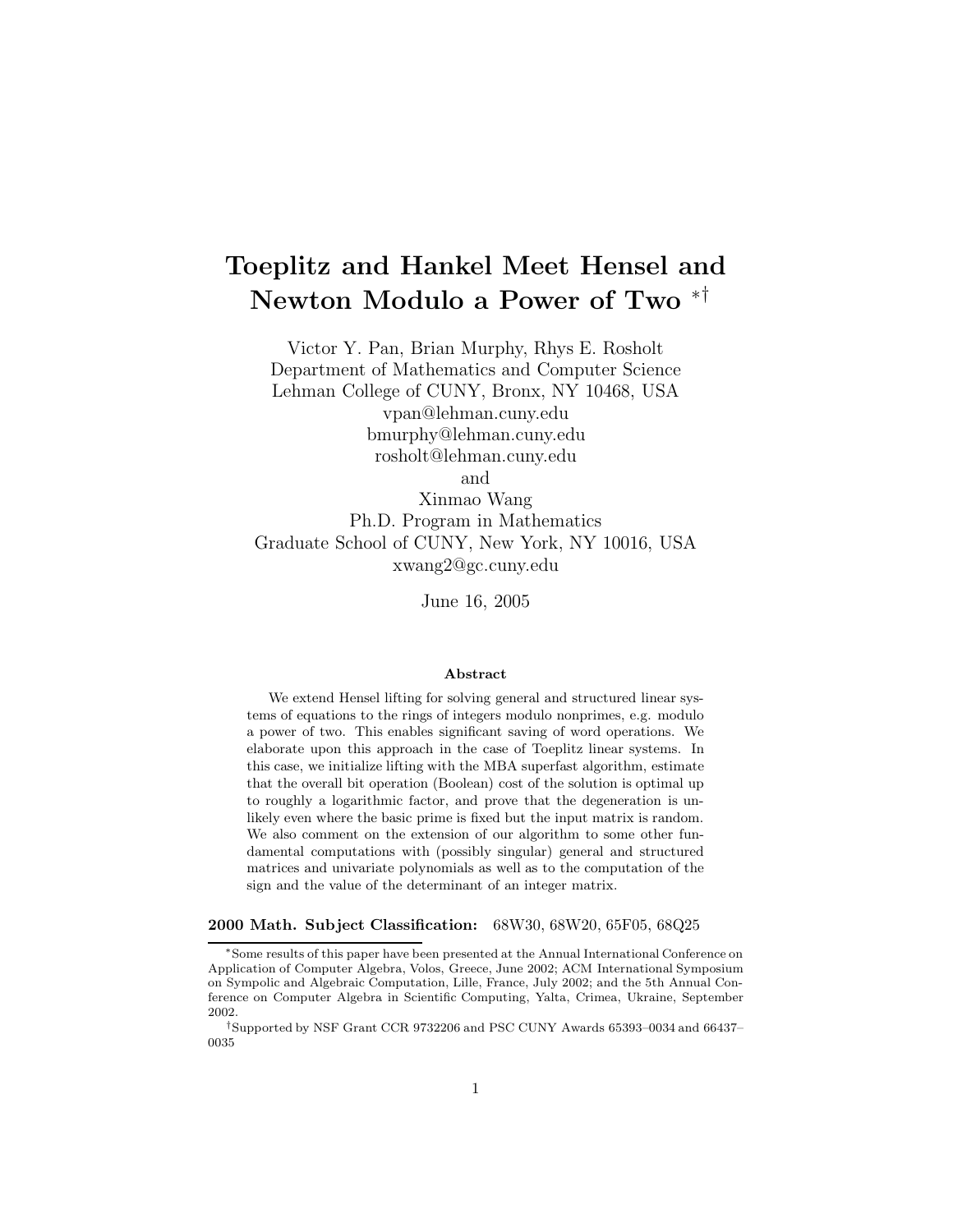**Key Words:** Solving linear systems, Hensel's lifting, Computations modulo a power of two, Toeplitz matrices.

## **1 Introduction**

## **1.1 Lifting for structured linear systems (some motivation)**

Hensel lifting in the field of integers modulo a prime is a well and long known tool for the solution of general linear systems of equations with integer coefficients (see Moenck and Carter 1979 [MC79], Dixon 1982 [D82]). Lifting computations are performed with a lower precision, which gives them advantage over numerical approach where the systems are ill-conditioned. This is frequently the case where the input coefficent matrix is structured, e.g., this is the case for every positive definite Hankel matrix (see Tyrtyshnikov 1994 [T94]).

For structured input matrices the power of lifting is the greatest. In particular, lifting supports a nearly optimal randomized upper bound on the overall bit operation complexity of the solution of a Toeplitz or Hankel linear system of *n* equations with *n* unknowns. For integer input values in  $n^{O(1)}$ , this upper bound is within a roughly logarithmic factor from the information lower bound of  $n^2 \log n$  bit operations (see Theorem 9.1 and Table 9.1). Lifting also enables low cost solution of a block Hankel linear system, and this immediately implies a substantial improvement of a recent advanced and widely acclaimed algorithm for computing the determinant of an integer matrix (see Section 12.3).

The lifting algorithm remains highly effective for various other classes of structured linear systems such as Hankel, Toeplitz/Hankel-like, block and polynomial Hankel/Toeplitz, and banded systems. More precisely, the algorithm is effective as long as the integer, rational, or polynomial input matrix and its preconditioned inverse (or the inverse of its largest nonsingular submatrix) can be multiplied by a vector fast in the ring of integers modulo a fixed integer  $m$ . We list some important extensions and applications in Section 12, and we refer the reader to the bibliography on structured matrices in Kailath and Sayed 1999 [KS99] and Pan 2000, 2001, and 2004 [P00], [P01], [P04].

### **1.2 Lifting in the rings of integers modulo nonprimes**

Our main technical contribution, however, is the extension of lifting and its initialization to the ring of integers modulo a prime power, e.g., modulo  $2^w$ . This extension seems to be completely missing from the literature, although it enables binary computations and the saving of lifting steps and word operations, whereas in terms of the bit operation complexity, our solution cost remains nearly optimal for a Toeplitz input. To yield saving, we begin lifting with  $M^{-1}$  modulo m where  $\log_2 m$  is slightly less than the length  $\lambda$  of a computer word. We call this policy *saturated initialization*. In practice  $2^{\lambda}$  is huge, and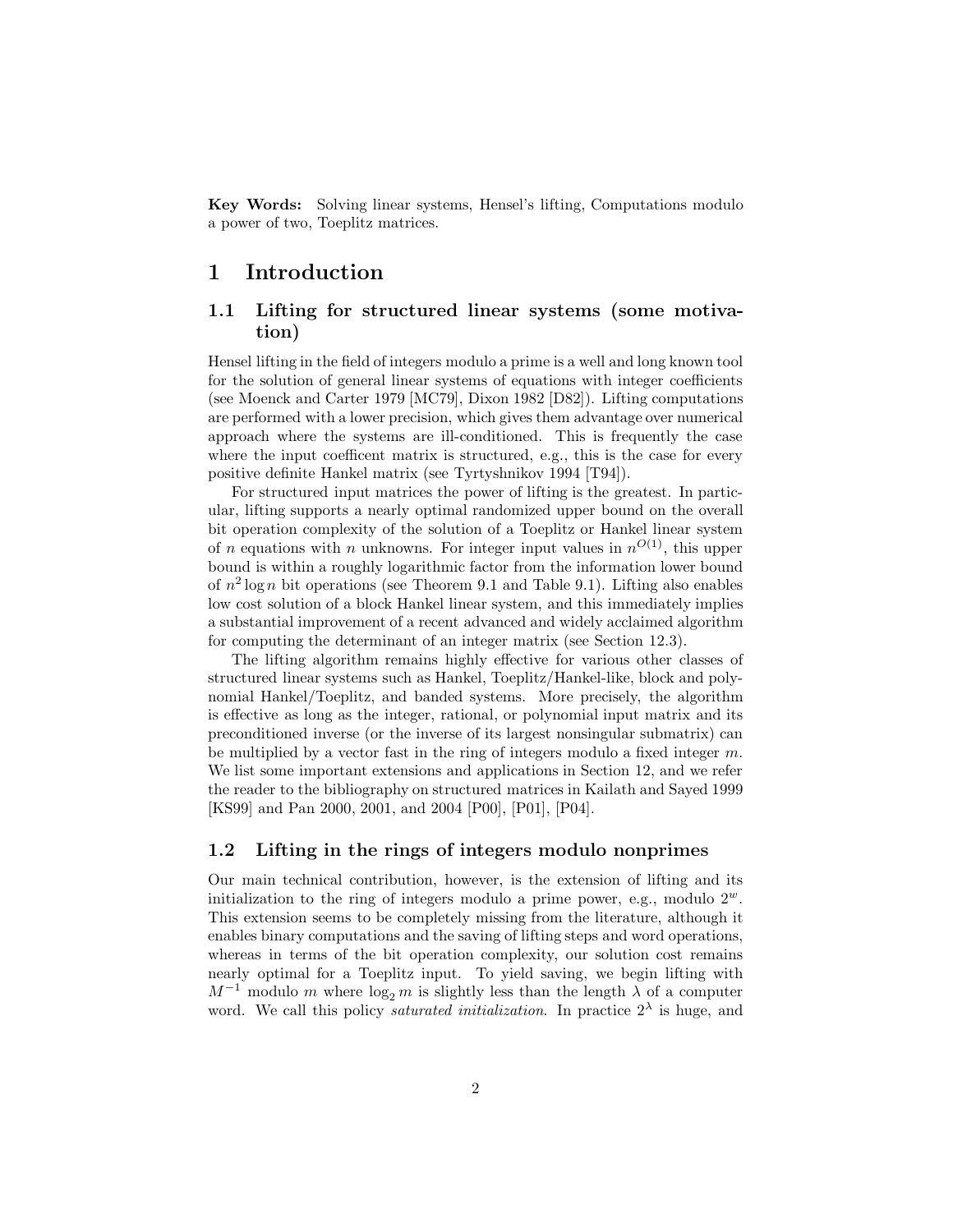it is inconvenient to deal with primes  $m$  that large. The most attractive choice seems to be  $m = 2^w$ , a power of two, allowing binary computations.

Lifting modulo nonprimes, however, leads to some technical challenges, particularly regarding degeneration and initialization. To meet these challenges, we first introduce a simple concept of factor nonsingularity of an integer matrix; then we modify the algorithm to perform it modulo a prime power. For the initialization modulo a prime power we adjust the MBA divide-and-conquer algorithm by Morf 1974 and 1980 and Bitmead and Anderson [M74], [M80], and [BA80] and also propose two alternative algorithms.

We prove that our initialization rarely degenerates even where we fix the basic prime but choose the input matrix at random; furthermore, we propose some heuristic recipes to counter the unlikely degeneration if it still occurs.

#### **1.3 Some extensions and applications**

Our algorithm can be extended to some fundamental computations with possibly singular Toeplitz matrices such as computing their determinants, their ranks, and the vectors in their null spaces. Further applications include computing the gcd, lcm and resultant of a univariate polynomial, as well as  $Pad\acute{e}$ approximations and interpolating rational functions. We still nearly optimize the word and bit operation complexity in all these computations.

Our lifting algorithm is effective for any sparse and/or structured integer or rational matrix if its preconditioned inverse can be multiplied by a vector fast. Our analysis can be readily extended from the case of a Toeplitz input matrix except for the estimates for the probability of degeneration in the reduction modulo a power of a fixed prime. We only have such estimates in the cases of general and Toeplitz random input matrices, and we present some experimental results for tridiagonal and five-diagonal matrices.

#### **1.4 Organization of our paper**

We state some basic definitions and auxiliary results in the next section. We cover Hensel's and Newton's lifting algorithms for linear equations and matrix inversion in the rings of integers modulo an integer  $q$  in Sections 3 and 4. We initialize lifting in Section 5 and Appendix A. We recall the techniques for the recovery of the rational solution from its truncated q-adic extension in Sections 6, 7, and 8. We estimate the computational complexity of our algorithm in Section 9. In Section 10, we study the degeneration problem and include the results of our experiments. In Section 11, we demonstrate our algorithms with some simple examples. In Section 12 we comment on the extensions of our study. Section 10.4 is due to the fourth author, the implementation of the algorithms to the second and third authors, and all other parts of the work and the paper to the first author.

**Acknowledgements.** Our thanks go to Mark Giesbrecht and Arne Storjohann for the (p)reprints of the papers Eberly et al. 2000 [EGV00], Mulders and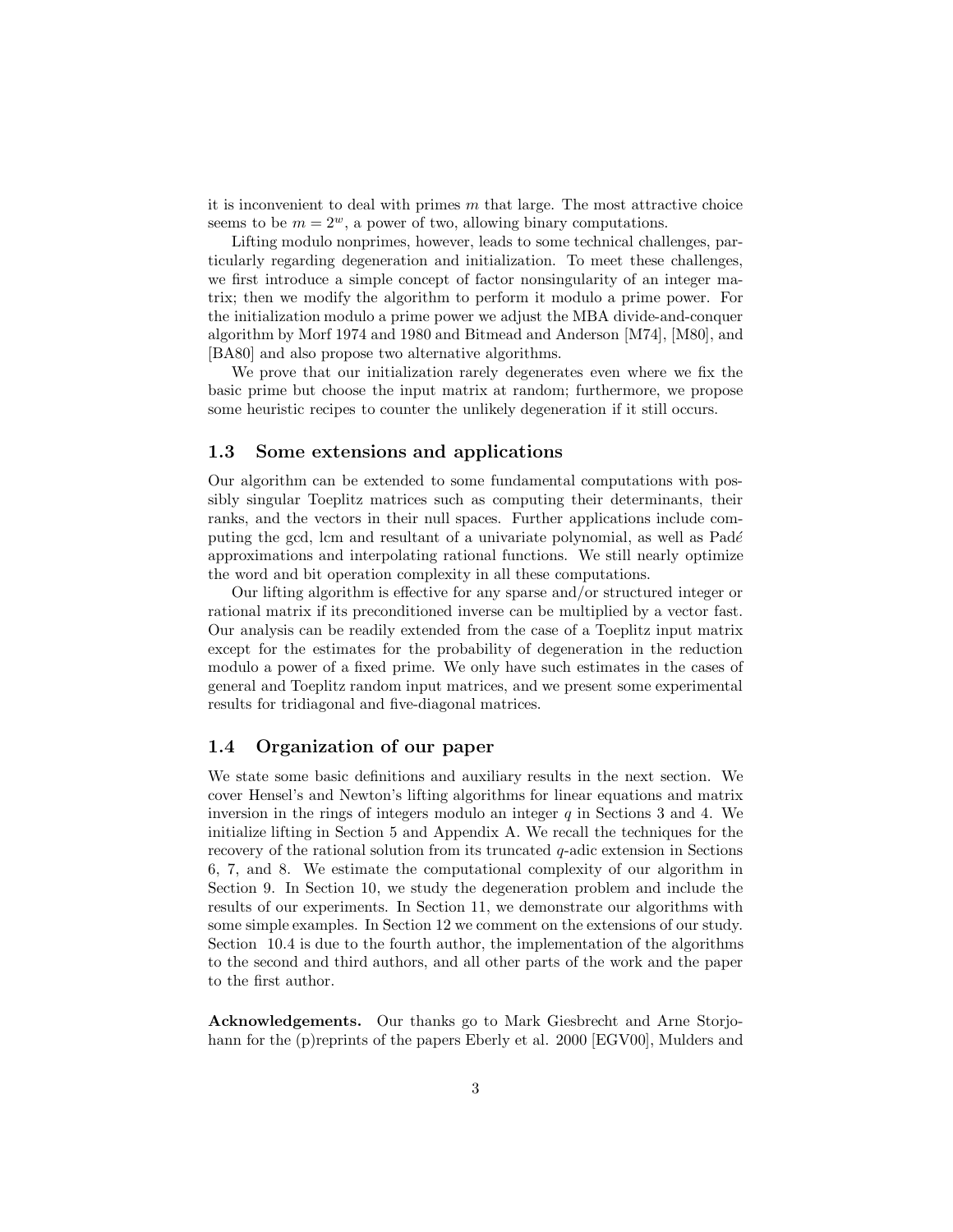Storjohann 2004 [MS04], and Storjohann 2003 [S03], and to Richard Isaac for suggesting a format for the statistical tests reported in Section 10.4.

## **2 Definitions and basic facts**

Hereafter z mod q for  $z, q \in \mathbb{Z}, q > 1$  is a unique integer  $z_q$  such that q divides  $z - z_q$  and  $0 \le z_q < q$ . We write log for log<sub>2</sub>,  $\mathbb{Z}$  for the ring of integers,  $\mathbb{Z}_q$  for the ring of integers modulo an integer  $q$ , and  $\mathbb Q$  for the field of rational numbers.

### **2.1 General matrices**

**Definition 2.1.**  $M = (m_{i,j})_{i,j=1}^{k,l} \in \mathbb{R}^{n \times n}$  is a k × l matrix with entries  $m_{i,j}$ *in a ring*  $\mathbb{R}$ .  $\mathbf{v} = (v_i)_{i=1}^k$  *is a vector. I is the identity matrix of a proper size.*<br>*I, is the l*  $\vee$  *l identity matrix*  $M^T$  *is the transpase of*  $M \cdot M^{(h)}$  *is the b*  $\vee$  *b*  $I_l$  *is the*  $l \times l$  *identity matrix.*  $M^T$  *is the transpose of*  $M$ *;*  $M^{(h)}$  *is the*  $h \times h$ leading principal*, that is, northwestern, submatrix of M. A matrix* M *of rank* r *has* generic rank profile *if its submatrices*  $M^{(k)}$  *are nonsingular for*  $k = 1, \ldots, r$ *, that is, up to the rank size*  $r \times r$ *. M is strongly nonsingular if it is nonsingular and has generic rank profile.*

**Definition 2.2.** det M *and* adj M *are the determinant and the adjoint of a matrix M, respectively.* (adj  $M = M^{-1}$  det *M if M is nonsingular.)* 

**Definition 2.3.**  $|M| = ||M||_1 = \max_j \sum_i |m_{i,j}|$  is the column norm of a matrix  $M = (m_{i,j})_{i,j}; |\mathbf{v}| = \sum_i |v_i|$  *is the*  $\ell_1$ -norm of a vector  $\mathbf{v} = (v_i)_i; \alpha(M) =$  $\max_{i,j} |m_{i,j}|, \ \beta(\mathbf{v}) = \max_i |v_i|.$ 

**Definition 2.4.**  $v_S \leq 2n^2 - n$  and is are the minimum numbers of arithmetic *operations sufficient to multiply a given* n×n *matrix* S *by a vector and to invert it, respectively.*

**Definition 2.5.**  $d_k = d_k(M)$  *is the k-th determinantal divisor of a matrix*  $M \in \mathbb{Z}^{n \times n}$  for  $k = 1, \ldots, n$ , that is, the greatest common divisor (gcd) of all its  $k \times k$  *minors (subdeterminants).*  $s_0 = d_0 = 1$ ,  $s_k = s_k(M) = d_k/d_{k-1}$  are the  $k$ -th Smith invariant factors of M for  $k = 1, \ldots, n$ .

Hadamard's estimate below is known to be sharp in the worst case but is an over-estimate on the average according to Abbott et al. 1999 [ABM99].

 $\textbf{Fact 2.1.} \; \vert \det M \vert \leq \prod_j \left( \Sigma_i m_{i,j}^2 \right)^{1/2} \leq (\alpha(M) \sqrt{n})^n, \; \vert \det M \vert \leq \vert M \vert^n, \; \vert \operatorname{adj} M \vert$  $\leq$  natural  $\leq$  natural  $\leq$   $\lfloor \frac{n}{2} \rfloor$   $\leq$   $\lfloor \frac{n}{2} \rfloor$   $\lfloor \frac{n}{2} \rfloor$   $\lfloor \frac{n}{2} \rfloor$   $\lfloor \frac{n}{2} \rfloor$   $\lfloor \frac{n}{2} \rfloor$   $\lfloor \frac{n}{2} \rfloor$   $\lfloor \frac{n}{2} \rfloor$   $\lfloor \frac{n}{2} \rfloor$   $\lfloor \frac{n}{2} \rfloor$   $\lfloor \frac{n}{2} \rfloor$   $\lfloor \frac{n}{2} \rfloor$  *an*  $n \times n$  *matrix*  $M = (m_{i,j})_{i,j}$ .

It is easily deduced (see Newman 1972 [N72]) that  $s_1, \ldots, s_n \in \mathbb{Z}$  and  $|\det M| = s_1 \cdots s_n$ . Therefore

$$
s_n \le |\det M| \le |M|^n. \tag{2.1}
$$

Hereafter  $\mathbf{b} \neq \mathbf{0}$ ,  $n > 2$ ,  $|M| > 2$ , and so  $\log n > 1$ ,  $\log |M| > 1$ .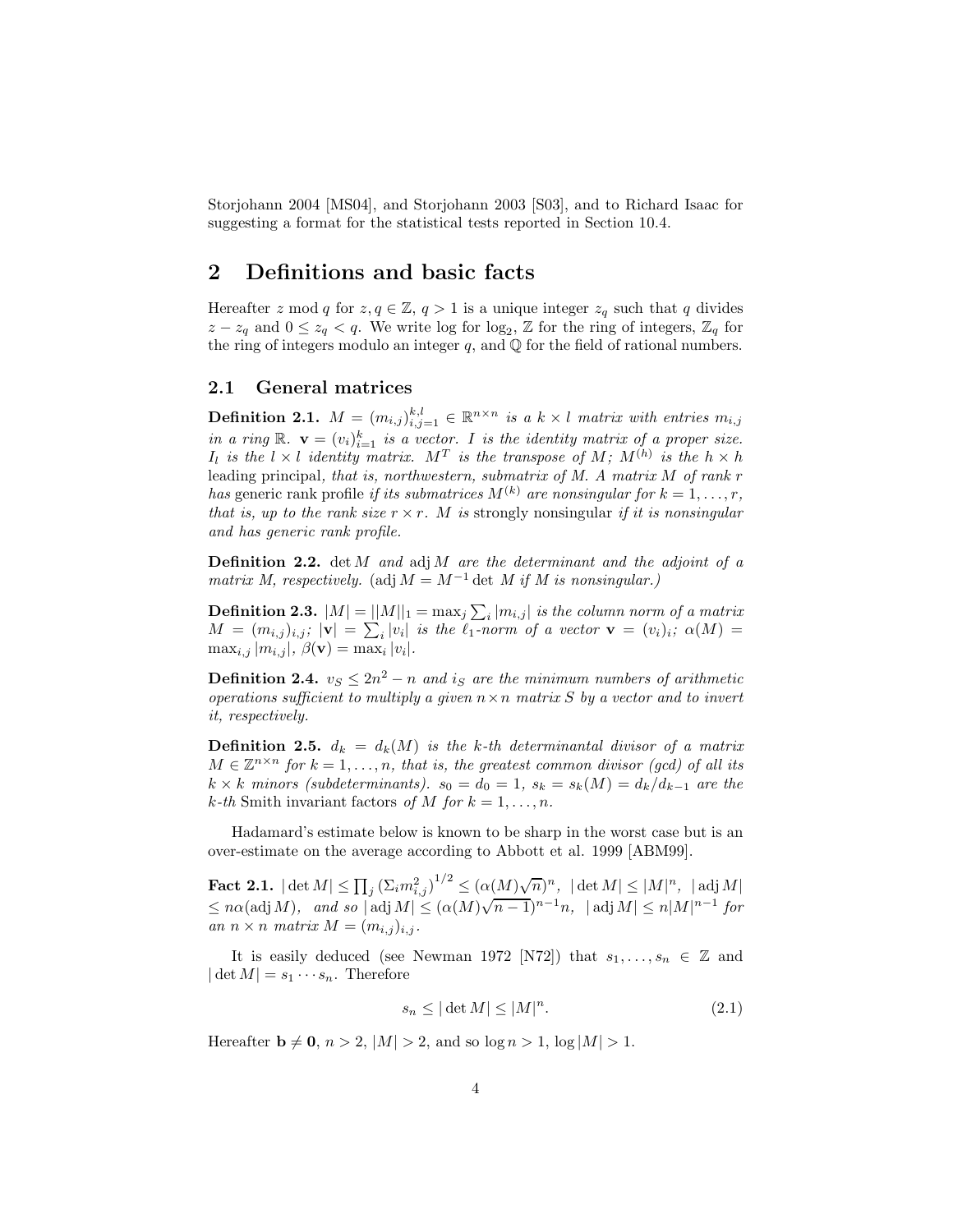**Definition 2.6.** For two integers  $q > 0$  and  $s > 1$ , a matrix M in  $\mathbb{Z}_{qs}^{n \times n}$  is factor-q nonsingular *modulo* qs *if there exists a matrix*  $Q$  *in*  $\mathbb{Z}_s^{n \times n}$  *such that* 

$$
MQ \bmod (qs) = qI \tag{2.2}
$$

*or equivalently if there exists the s-adic expansion*  $qM^{-1} = q \sum_{i=0}^{\infty} Q_i s^i$ ,  $Q_0 = Q_1 \subseteq \mathbb{Z}^{n \times n}$  for all i  $Q, Q_i \in \mathbb{Z}_{\infty}^{n \times n}$  *for all i.* 

#### **2.2 Polynomial and integer multiplication**

Let  $m(n)$  field operations be required to multiply two polynomials of degree  $n-1$  or less. We have  $m(n) \geq 2n-1$  (this is an information lower bound),  $m(n) = O(n \log n)$  over the fields or rings that support FFT, and

$$
m(n) \le c_{class} n^2, \quad m(n) \le c_k n^{\log 3}, \quad m(n) \le (c_{ck} n \log n) \log \log n \tag{2.3}
$$

over any field, ring with unity, or algebra. Here and hereafter log stands for logunless we specify otherwise, so that  $\log 3 = 1.58496...$ ;  $c_{class}$ ,  $c_k$ , and  $c_{ck}$  are three constants,  $0 < c_{class} < c_k < c_{ck}$ , and the above bounds are supported by the classical, Karatsuba's, and Cantor and Kaltofen's algorithms; the practical choice among them depends on the degree  $n$  (see Bernstein 2003 [B03], [GG03]).

Each arithmetic operation over integers modulo  $q$ , represented with the  $d$ bit precision for  $d = \lceil \log q \rceil$ , can be performed by using  $O(\mu(d))$  bit operations, where  $\mu(d)$  denotes the bit operation complexity of multiplication of two integers modulo q,  $\mu(d) \geq 2d - 2$  (an information lower bound),

$$
\mu(d) \le C_{class}d^2, \quad \mu(d) \le C_k d^{\log 3}, \quad \mu(d) \le (C_{ss}d \log d) \log \log d, \tag{2.4}
$$

 $C_{class}, C_k$ , and  $C_{ss}$  are three constants,  $0 < C_{class} < C_k < C_{ss}$ , and the above bounds are supported by the classical algorithm and those of Karutsuba 1963 and Schönhage and Strassen 1971 (see Knuth 1998 [K98], [B03], [GG03]).

#### **2.3 Toeplitz and Hankel matrices**

**Definition 2.7.**  $T = (t_{i,j})_{i,j}$  *is a Toeplitz matrix if*  $t_{i,j} = t_{i+1,j+1}$  *for every pair of its entries*  $t_{i,j}$  *and*  $t_{i+1,j+1}$ *.*  $Z(\mathbf{v})$  *is the lower triangular Toeplitz matrix defined by its first column*  $\mathbf{v}$ *.*  $H = (h_{i,j})_{i,j}$  *is a Hankel matrix if*  $h_{i,j} = h_{i-1,j+1}$ *defined by its first column* **v***.*  $H = (h_{i,j})_{i,j}$  *is a Hankel matrix if*  $h_{i,j} = h_{i-1,j+1}$ *for every pair of its entries*  $h_{i,j}$  *and*  $h_{i-1,j+1}$ ,  $J = (j_{g,h})_{g,h=0}^{n-1,n-1}$  *is the unit*  $Hankel$  (reflection) matrix where *i*  $I = \frac{1}{n}$  for  $a = 0$ ,  $\frac{n-1}{n-1}$  *i*,  $i = 0$  for *Hankel (reflection) matrix where*  $j_{g,n-1-g} = 1$  *for*  $g = 0, ..., n-1$ ,  $j_{g,h} = 0$  *for*  $h + g \neq n-1$ .  $(J (v_i)_{i=0}^{n-1} = (v_{n-i-1})_{i=0}^{n-1}$ ,  $J^2 = I$ .)

 $TJ$  and  $JT$  are Hankel matrices if T is a Toeplitz matrix, and  $HJ$  and  $JH$ are Toeplitz matrices if  $H$  is a Hankel matrix. Therefore, Toeplitz and Hankel linear systems are immediately reduced to each other, and *we just study the Toeplitz case.*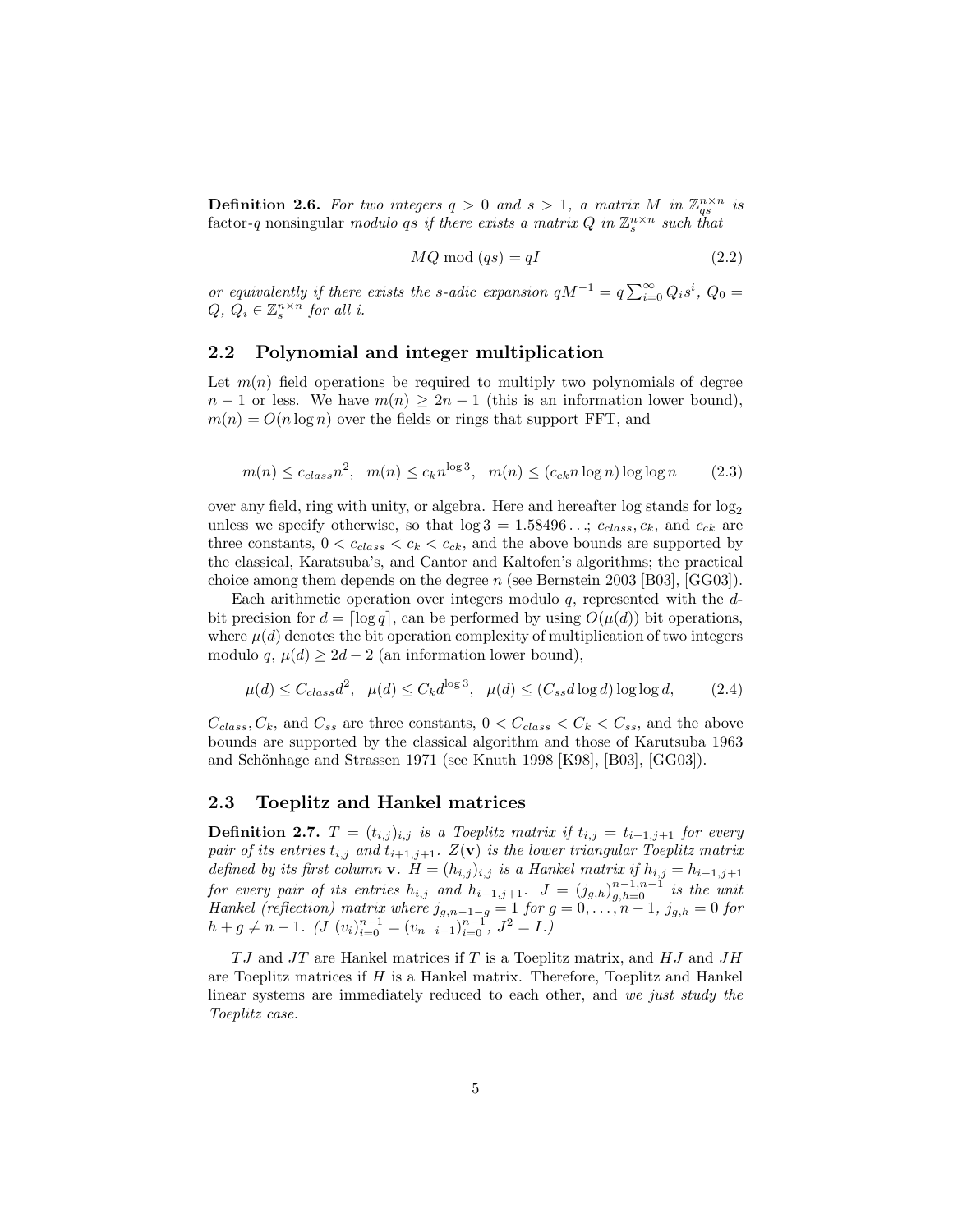**Theorem 2.1.** *Multiplication of an*  $n \times n$  *Toeplitz matrix*  $T$  *by a vector is a subproblem of multiplication of two polynomials of degrees* 2n−2 *and* n−1 *whose coefficients are given by the entries of the input matrix and vector, respectively, that is,*  $v_T \leq m(3n-3)$  *for*  $v_T$  *and*  $m(n)$  *in Sections 2.1 and 2.2. If the Toeplitz matrix*  $T$  *is triangular and*  $m = n$ *, then both of these polynomials have degree*  $n-1$ *, that is, in this case*  $v_T \leq m(2n-2)$ *.* 

*Proof.* See, e.g., [P01, pages 27–28].

 $\Box$ 

The next theorem of Heinig 1979 [H79] (cf. Heinig and Rost 1984 [HR84]) extends the Gohberg–Semencul formula of 1972.

**Theorem 2.2.** *Let*  $T = (t_{i,j})_{i,j=0}^{n-1}$  *be a nonsingular Toeplitz matrix, let*  $t_{-n}$  *be any scalar (e.g.,*  $t_{-n} = 0$ *), and write*  $t_{i-j} = t_{i,j}$  *for*  $i, j = 0, \ldots, n-1$ ;  $p_n = -1$ ,  $\mathbf{t} = (t_{i-n})_{i=0}^{n-1}$ ,  $\mathbf{p} = (p_i)_{i=0}^{n-1} = T^{-1}\mathbf{t}$ ,  $\mathbf{q} = (p_{n-i})_{i=0}^{n-1}$ ,  $\mathbf{v} = T^{-1}\mathbf{e}_1$ ,<br>  $\mathbf{e_1}^T = (1,0,\ldots,0)^T$ ,  $\mathbf{u} = ZJ\mathbf{v}$ . Then  $T^{-1} = Z(\mathbf{p})Z^T(\mathbf{u}) - Z(\mathbf{v})Z^T(\mathbf{q})$ .

Hereafter the  $n \times 2$  matrix  $(\mathbf{v}, \mathbf{p})$  for the above vectors **v** and  $\mathbf{p} = \mathbf{p}(T, t_{-n})$ is called a *generator* for  $T^{-1}$ . The next theorem is a corollary of Theorems 2.1 and 2.2.

**Theorem 2.3.**  $v_{T^{-1}} \leq 4m(2n-2) + n$  *for*  $v_S$  *in Definition 2.4,*  $m(n)$  *in (2.3),* and a nonsingular Toeplitz matrix T provided the matrix  $T^{-1}$  is given with its *generator, that is, the vectors* **v** *and* **p** *in Theorem 2.2.*

#### **2.4 Rational number reconstruction**

**Definition 2.8.** ord<sub>q</sub> $(m)$ *, the order of* q *in* m*, is the maximal integer* l *such that*  $q^l$  *divides* m.  $\nu(y)$  *is the numerator, and*  $\delta(y)$  *is the denominator in the ratio*  $y = \nu(y)/\delta(y)$  *of two coprime integers*  $\nu(y)$  *and*  $\delta(y)$ *.* 

*Modular rational roundoff* is the recovery of a rational number  $x/y$  from three integers k,l, and  $r = (x/y) \mod l$  provided x and y are coprime unless  $r = 0$ , l and y are coprime,  $|x| < k \leq l$ , and  $0 < y \leq l/k$ .  $\rho(\log l)$  is the bit-operation complexity of this recovery. Clearly, we may write  $x = r, y = 1$  if  $k > |r|$ . The pair  $(x, y)$  is unique under the additional assumption that  $2|x| < k$ [GG03].

**Theorem 2.4.** *We have*

$$
\rho(d) \le cd^2, \rho(d) \le C\mu(d)\log d \tag{2.5}
$$

*for*  $\mu(d)$  *in* (2.4) and two positive constants C and c,  $c < C$ .

*Proof.* To support the theorem, it is sufficient to apply the algorithms in any of the papers by Pan and Wang 2002 [PW02], 2003 [WP03], 2004 [PW04], or Monahan 2004 [M04].  $\Box$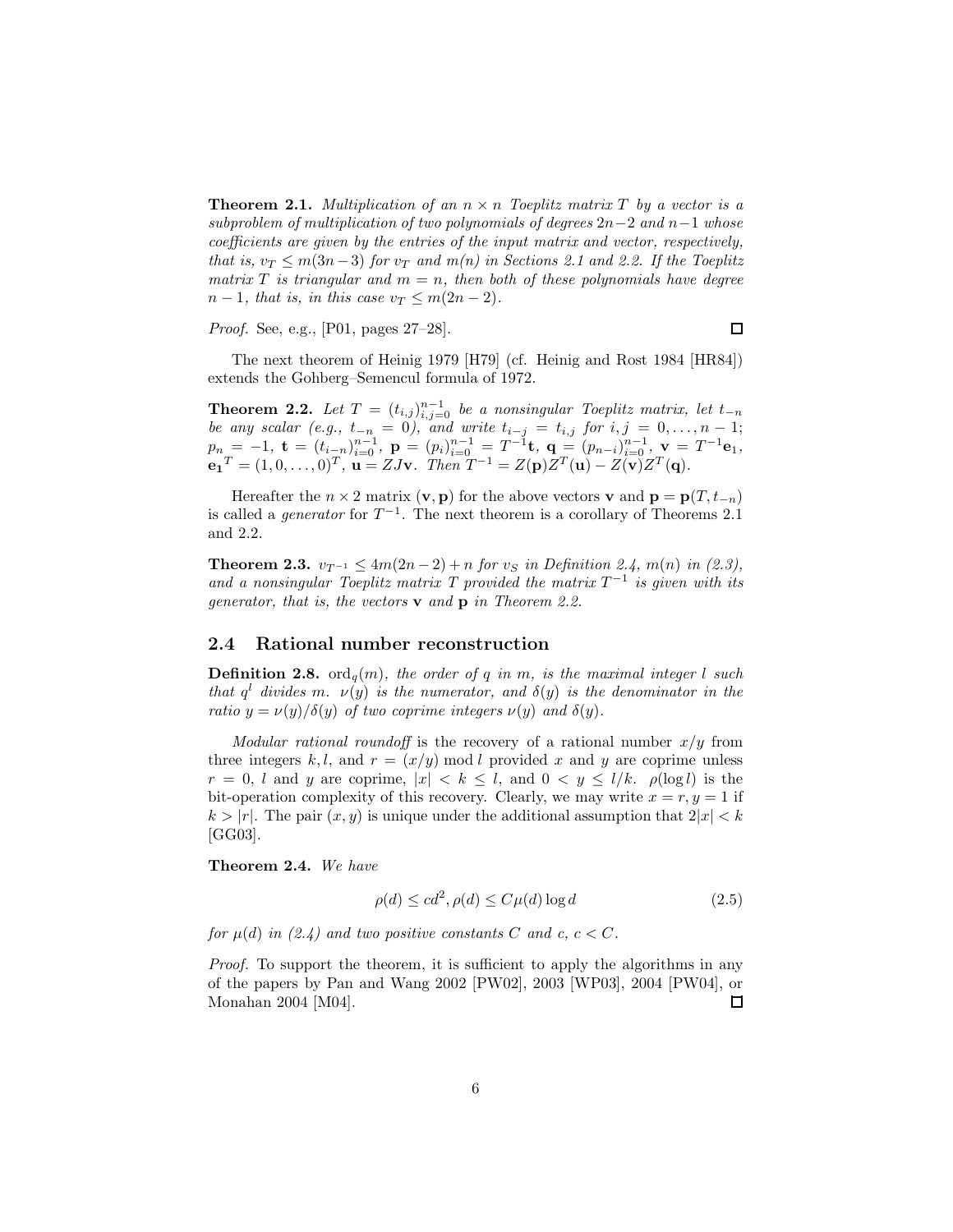## **3 The generalized Hensel's lifting for linear systems**

Let us generalize Hensel's lifting algorithm in [MC79], [D82] to perform it in the rings  $\mathbb{Z}_{qs}$  for two integers  $q > 0$  and  $s > 1$ . Actually we only need the case where they are the powers of two or another fixed integer  $m > 1$ , possibly a prime. We assume that M is a factor-q nonsingular matrix in  $\mathbb{Z}_{qs}^{n\times n}$  (see Definition 2.6) and that we are given the matrix  $Q$  satisfying  $(2.2)$ . In fact it is sufficient if this matrix is given with a block box for its multiplication by a vector or with its generator  $(v, p)$  in the case of a Toeplitz matrix T (see Theorem 2.2). Then we compute the first h terms in the *s*-adic expansion of the vector  $qM^{-1}$ **b** =  $q\sum_{i=0}^{\infty}$ **u**<sup>(*i*)</sup>*s*<sup>*i*</sup>, **u**<sup>(*i*)</sup>  $\in \mathbb{Z}_{s}^{n}$ , *i* = 0, 1, ...

**Algorithm 3.1.** *The generalized lifting (see Examples 11.1–11.3).*

INPUT: *a matrix*  $M \in \mathbb{Z}^{n \times n}$ *, a vector*  $\mathbf{b} \in \mathbb{Z}^n$ *, three positive integers h, q, and s*, and a matrix  $Q = (qM^{-1}) \text{ mod } (qs)$  *satisfying* (2.2).

OUTPUT: *the vector*  $\mathbf{x}^{(h)} \in \mathbb{Z}^n$  *such that*  $\mathbf{x}^{(h)} = (qM^{-1}\mathbf{b}) \bmod (qs^h)$ *, that is,* such that  $M\mathbf{x}^{(h)} = (q\mathbf{b}) \bmod (qs^h)$ .

INITIALIZATION:  $\mathbf{r}^{(0)} = \mathbf{b}$ *.* 

COMPUTATIONS: *for*  $i = 0, 1, \ldots, h - 1$ *, compute the vectors* 

$$
\mathbf{u}^{(i)} = Q\mathbf{r}^{(i)} \bmod (qs), \ \ \mathbf{r}^{(i+1)} = (q\mathbf{r}^{(i)} - M\mathbf{u}^{(i)})/(qs).
$$

*Output the vector*  $\mathbf{x}^{(h)} = \sum_{i=0}^{h-1} \mathbf{u}^{(i)} s^i$ .

The following theorem shows correctness of the algorithm (see part b) and bounds the precision of its computations. For  $q = 1$  and a prime s, Algorithm 3.1 and the theorem have appeared in [D82].

**Theorem 3.1.** For  $\mathbf{r}^{(i)}$  and  $\mathbf{x}^{(h)}$  in Algorithm 3.1, we have

- *a*)  $\mathbf{r}^{(i)} \in \mathbb{Z}^n$  *for all i*;
- *b*)  $M\mathbf{x}^{(h)} = q\mathbf{b} \bmod (qs^h)$ ;
- *c*) all components  $r_j^{(i)}$  of all vectors  $\mathbf{r}^{(i)} = (r_j^{(i)})_j$  satisfy the bounds  $|r_j^{(i)}| \leq$  $|b_j|/s^i + \alpha n \frac{qs-1}{q} \sum_{k=1}^i s^{-k} < \beta/s^i + \alpha n (qs-1)/(qs-q) < \gamma$  where  $M = (m_{i,j})_{i,j=1}^n$ ,  $\mathbf{b} = (b_j)_{j=1}^n$ ,  $\beta = \beta(\mathbf{b}) = \max_{i} |b_{j}|, \quad \alpha = \alpha(M) = \max_{i,j} |m_{i,j}|, \quad \gamma = 2\alpha n + \beta.$  (3.1)

*Proof.*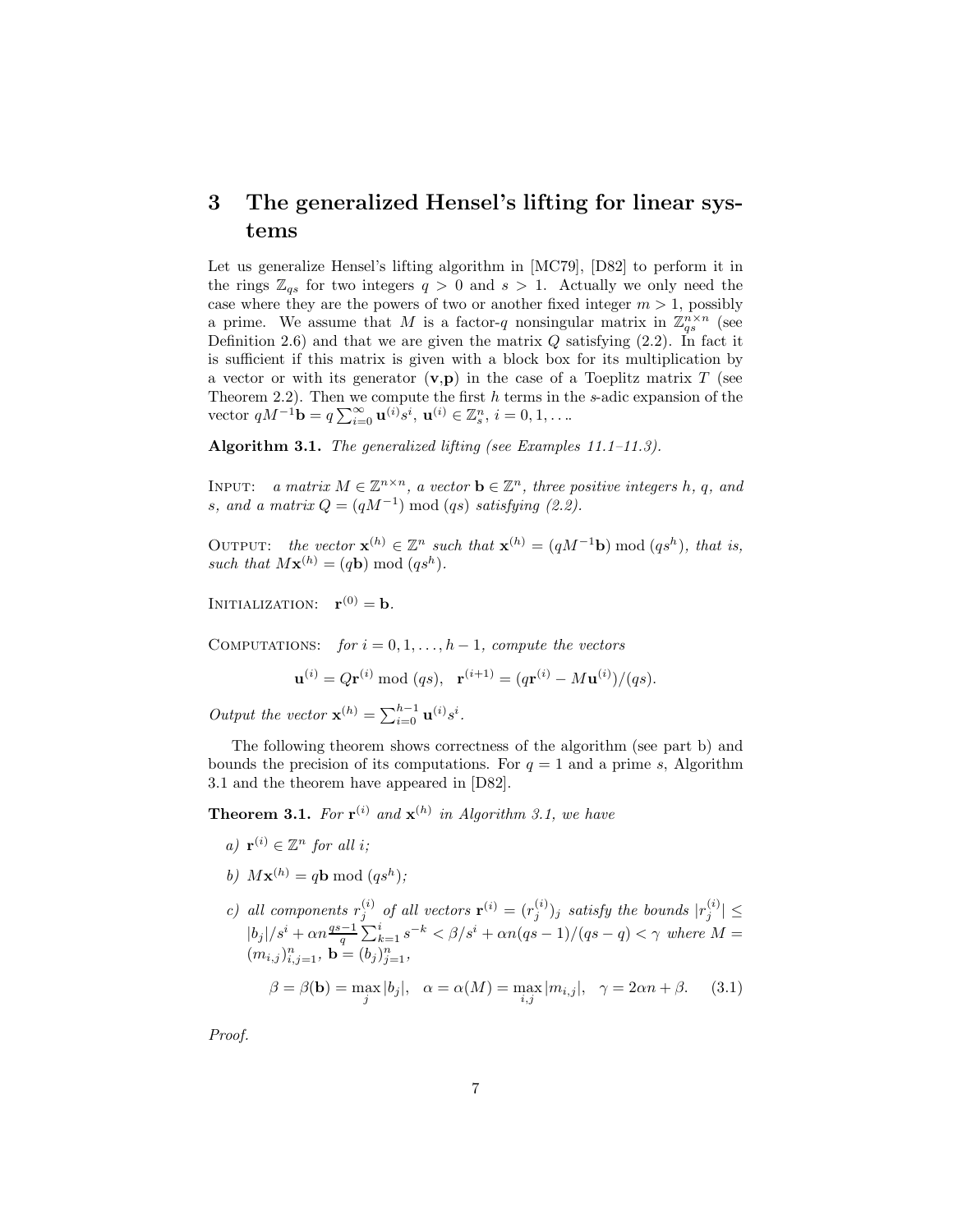- a)  $(q\mathbf{r}^{(i)} M\mathbf{u}^{(i)}) \bmod (qs) = (qI MQ)\mathbf{r}^{(i)} \bmod (qs)$ , and the claim follows because  $MQ = qI \text{ mod } (qs)$ .
- b)  $M\mathbf{x}^{(h)} = \sum_{i=0}^{h-1} M\mathbf{u}^{(i)} s^i = \sum_{i=0}^{h-1} (q\mathbf{r}^{(i)} q\mathbf{s}\mathbf{r}^{(i+1)}) s^i = q\mathbf{b} q\mathbf{s}^h\mathbf{r}^{(h)} = q\mathbf{b} \mod (q\mathbf{s}^h).$
- c) By definition, all components  $u_j^{(i)}$  of all vectors  $\mathbf{u}^{(i)}$  satisfy  $|u_j^{(i)}| \leq qs-1$ , and so  $qs|r_j^{(i+1)}| \leq q|r_j^{(i)}| + \alpha n \max_k |u_k^{(i)}| \leq q|r_j^{(i)}| + (qs-1)\alpha n$ . The claim now follows by induction on *i*.

Clearly the arithmetic computational cost of a lifting step is in  $v_M + v_Q +$  $O(n)$ . Here is a coarse bound on the presision of computing.

**Lemma 3.1.** *Algorithm 3.1 operates with integers in the range*  $[-2^{d_1}, 2^{d_1})$  *where* 

$$
d_1 = \lceil \log(2qs\gamma) \rceil \tag{3.2}
$$

*for*  $\gamma$  *in* (3.1).

*Proof.* The lemma follows from Theorem 3.1 a) and c) since the vectors  $\mathbf{u}^{(i)}$  are computed in  $\mathbb{Z}_{qs}$ .  $\Box$ 

The bit precision of computing in Algorithm 3.1 is at most  $d_1$  and is only [ $log(qs)$ ] at the stages of computing the vectors  $\mathbf{u}^{(i)}$ . Therefore, each lifting step requires  $(v_M + O(n))\mu(d_1) + v_Q\mu(\log(qs))$  bit operations. If  $\lambda$  is the length of a computer word and  $d_1 \leq \lambda$ , then all arithmetic operations in the algorithm are word operations. To save lifting steps and word operations, we apply the policy of *saturated initialization*, that is, choose q and s to maximize  $d_1 \leq \lambda$ .

## **4 Matrix inversion via the generalized Newton's lifting**

Let us extend the generalized Hensel's lifting to matrix inversion. Recursively compute the matrices

$$
X_0 = qM^{-1} \bmod (qs), X_i = X_{i-1}(2qI - MX_{i-1}) \bmod (qs^{2^i}), \tag{4.1}
$$

 $i = 1, 2, \ldots, h$ . Assuming the reduction modulo  $qs^{2i}$ , deduce that  $qI - MX_i =$  $(qI - MX_{i-1})^2 = (qI - MX_0)^2^i = 0$ , that is,  $qI = MX_i \text{ mod } (qs^2)^i$ . For  $q = 1$ , this is Northern's lifting for matrix inversion [MC70] whose *i*th stap squares this is Newton's lifting for matrix inversion [MC79] whose *i*-th step squares the residual matrix  $I - MX_{i-1}$ , thus implying guadratic convergence of the approximations  $X_i$  to  $M^{-1}$ .

Every Newton's step (4.1) is essentially reduced to performing  $n \times n$  matrix multiplication twice. For Toeplitz matrices, however, we simplify the iteration. Indeed, for a Toeplitz matrix  $T = (t_{k-j})_{k,j} = M/q$ ,  $\mathbf{e}_1 = (1, 0, \ldots, 0)^T$  and

 $\Box$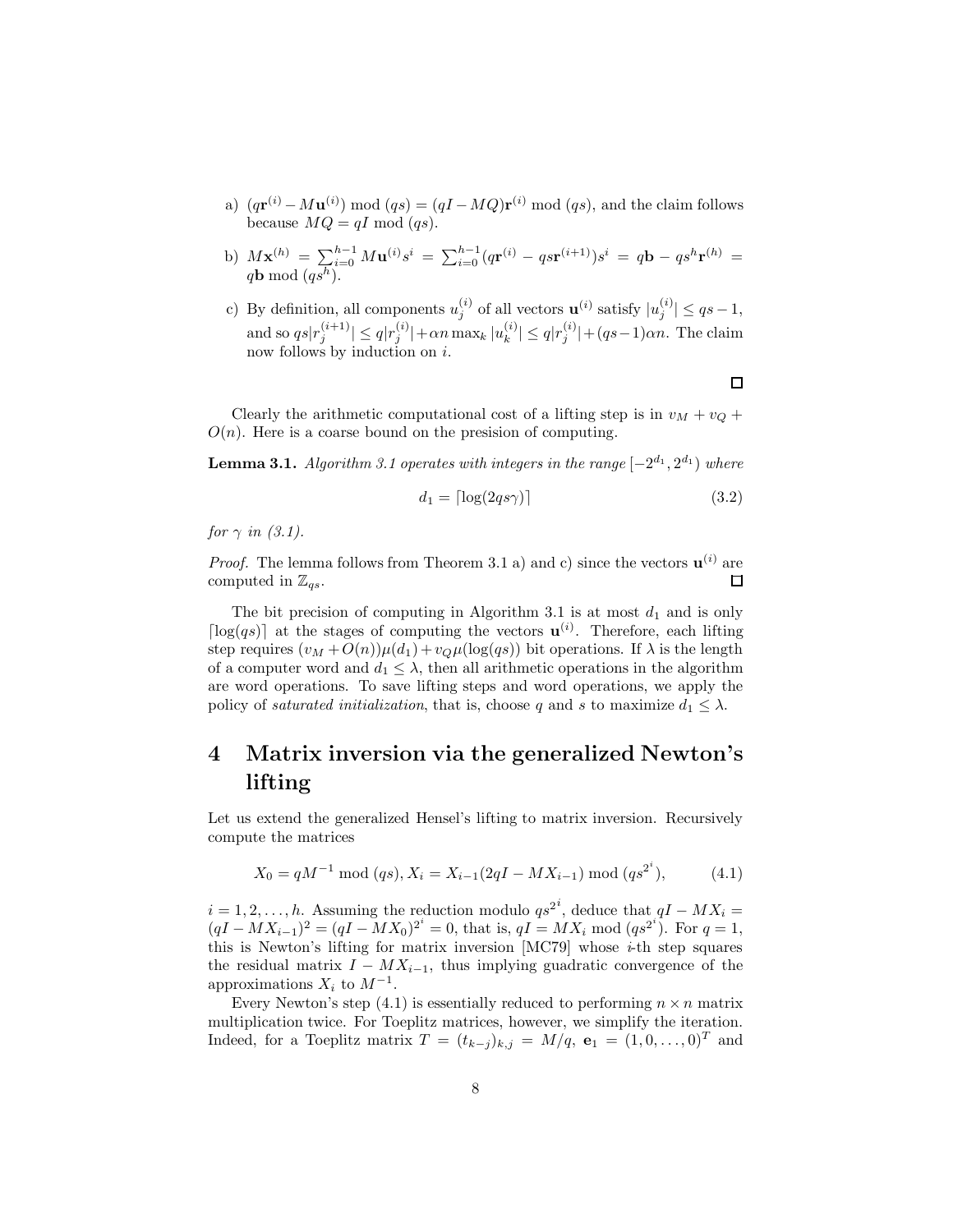**t** defined in Theorem 2.2, the inverses  $X_i = qM^{-1} \text{ mod } (qs^{2^i})$  in  $\mathbb{Z}_{qs^{2^i}}$ ,  $i =$  $0, 1, \ldots$  can be represented with their  $n \times 2$  generators  $X_i(\mathbf{e}_1, \mathbf{t})=(X_i \mathbf{e}_1, X_i \mathbf{t}).$ In this case our iteration (4.1) takes the following form,

$$
X_0(\mathbf{e}_1, \mathbf{t}) = qM^{-1}(\mathbf{e}_1, \mathbf{t}) \bmod (qs),
$$
  
\n
$$
X_i(\mathbf{e}_1, \mathbf{t}) = X_{i-1}(2qI - MX_{i-1})(\mathbf{e}_1, \mathbf{t}) \bmod (qs^{2^i}),
$$
\n(4.2)

 $i = 1, 2, \ldots$  Its every step is reduced essentially to the multiplication of the matrix M by the  $n \times 2$  matrix  $X_{i-1}(e_1, t)$  and of the matrix  $X_{i-1}$  by the resulting  $n \times 2$  matrix. This is still  $O(m(n))$  arithmetic operations (see Theorems 2.1 and 2.2), which is much less than the complexity of  $n \times n$  matrix multiplication.

For  $q = 1$  the iteration processes (4.1) and (4.2) are similar to Newton's iteration for numerical inversion of a matrix  $M$  [P01, Chapter 6], which takes the forms

$$
X_i = X_{i-1}(2I - MX_{i-1}), \quad i = 1, 2, \dots,
$$
\n
$$
(4.3)
$$

for a general matrix  $M$  and

$$
X_i(\mathbf{e}_1, \mathbf{t}) = X_{i-1}(2I - MX_{i-1})(\mathbf{e}_1, \mathbf{t}), i = 1, 2, ..., \tag{4.4}
$$

for a Toeplitz matrix M.

**Remark 4.1.** *Striking similarity can be also observed between the algebraic Algorithm 3.1 for Hensel's lifting and the celebrated algorithm for iterative improvement of numerical solution to a linear system of equations. (Compare Golub and Van Loan 1996 [GL96, Section 3.5.3], Skeel 1980 [S80], Higham 1996 [H96], and our Algorithm 3.1.) This similarity was exploited in Pan 1992 [P92a] and Emiris et al. 1998 [EPY98] to improve the solution algorithm. The improvement relies on extending modular arithmetic to binary rational numbers to avoid computations with the vanishing leading bits of the residuals.*

In  $h$  steps, the generalized Newton lifting achieves as much as the generalized Hensel's in  $2^h$  steps, but the precision of computing is roughly doubled in every Newton's step, reaching the level of  $(2<sup>h</sup> \log s + \log q)$ -bit precision in h steps. As is easily verified, the overall asymptotic bit operation cost estimate slightly increases versus the generalized Hensel's lifting even where  $\mu(d) = O((d \log d) \log \log d)$ , but the Newton's approach enables some saving of the word operations in the case where initially the ratio  $\lceil \log(2qs\gamma) \rceil / \lambda$  is small. In this case we may apply the generalized Newton's steps as long as the precision of computing stays within a bound  $w$  which we fix a little below the length of a computer word. If the precision at the next step would exceed  $w$ , we switch to the generalized Hensel's lifting, thus yielding its saturated initialization.

## **5 Initialization of the generalized lifting**

In this section we study the following problem.

**Problem 5.1.** *Initialization of the generalized lifting.*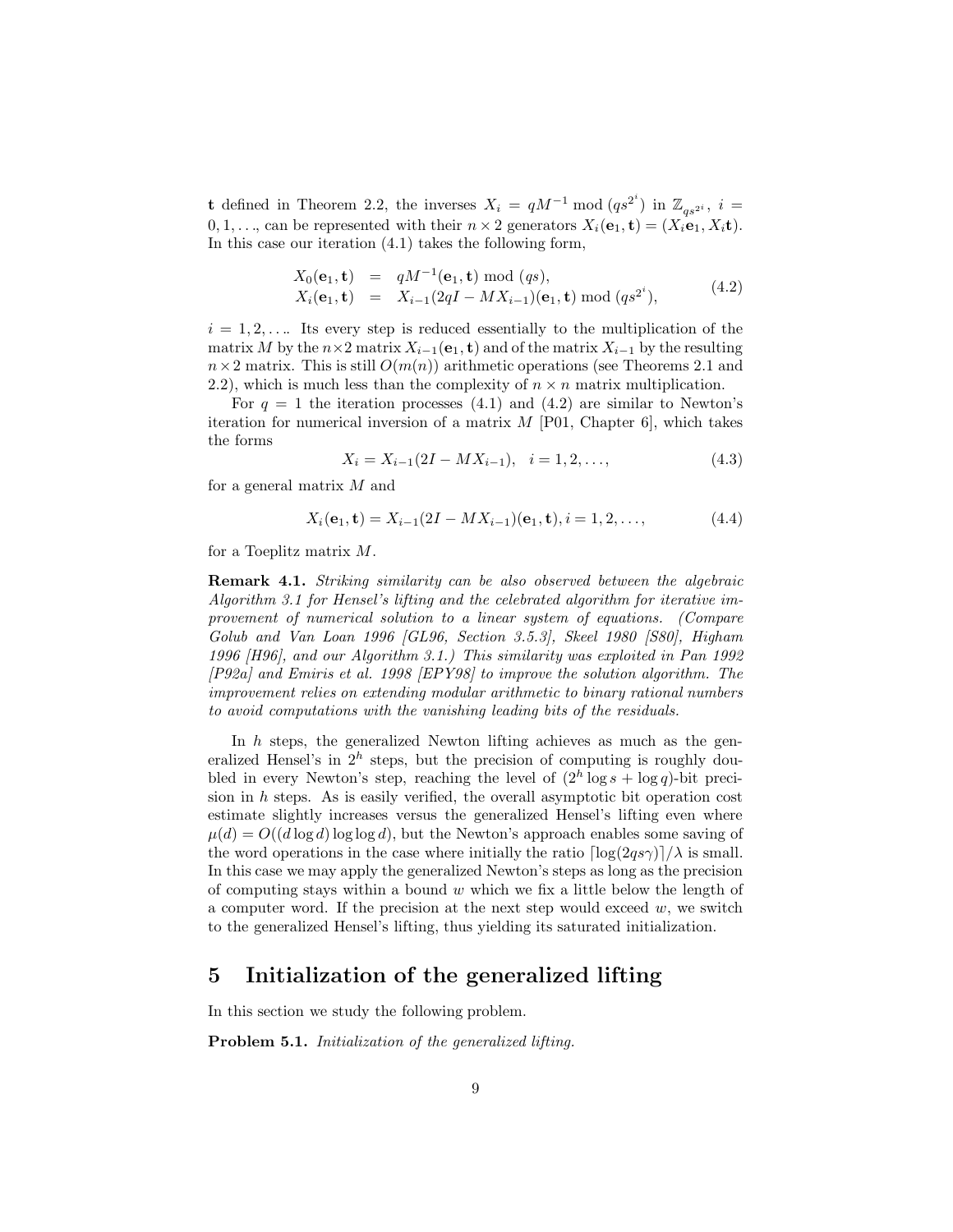INPUT: *a nonsingular matrix*  $M \in \mathbb{Z}^{n \times n}$ , *a prime p, and two positive integers* λ*, the length of a computer word, and* w *such that*

$$
\lceil \log(2p^w \gamma) \rceil = \lambda \tag{5.1}
$$

*for*  $\gamma$  *in* (3.1).

OUTPUT: *either FAILURE or two integers*  $q > 0$  and  $s > 1$ , both the powers *of* p and such that  $log_p(qs) = w$ , and a matrix Q satisfying (2.2).

Due to Lemma 3.1, the subsequent lifting steps require a precision within  $\lambda$ . With a smaller value of  $w$ , we would have needed some extra lifting steps and word operations.

#### **5.1 Solution in the case of general input matrix**

Gaussian elimination with column pivoting enables us to solve Problem 5.1 for a general matrix M.

#### **Algorithm 5.1.** *Initialization via Gaussian elimination.*

*For a fixed prime* p*, compute* w *in (5.1), and apply Gaussian elimination to invert the matrix* M. Perform the computations in  $\mathbb{Z}_{p^w}$ . Apply column *pivoting to avoid divisions by the multiples of* p*, that is, at every elimination step interchange the rows to minimize the order of* p *in the pivot entry (cf. Definition 2.8 on the order of* p*). If at some step the order exceeds* w*, output FAILURE and stop. Otherwise continue the elimination until* M *is diagonalized. Then choose*  $v = \text{ord}_p(s_n)$  *for*  $s_n = s_n(M)$  *denoting the Smith leading invariant factor of the matrix* M *in Definition 2.5, that is, choose* v *equal to the maximal order in* p *among all pivot entries (which are the diagonal entries of the output diagonal matrix). Finally fix the positive integer*  $u = w - v$  *and compute the matrix* Q *satisfying* (2.2) for  $q = p^v$  *and*  $s = p^u$ .

The algorithm does not fail if and only if

$$
w \ge \text{ord}_p(s_n(M))\tag{5.2}
$$

for w in (5.1). Due to (2.1) it is sufficient if  $w \ge n \log_p |M|$ . In Section 10 we show the failure probability for this computation in the case of a random choice of p or M.

Algorithm 5.1 uses the order of  $n^3$  arithmetic operations performed with the precision of  $\lceil \log(gs) \rceil$ . If (5.1) holds, they are word operations. This cost bound is the same as or is dominated at the lifting stage. (We ignore the chances for theoretical asymptotic acceleration and minor practical speed up based on fast matrix multiplication, on which we refer the reader to Kaporin 2004 [K04], Dumas et al. 2004 [DGP04], and the bibliography therein.)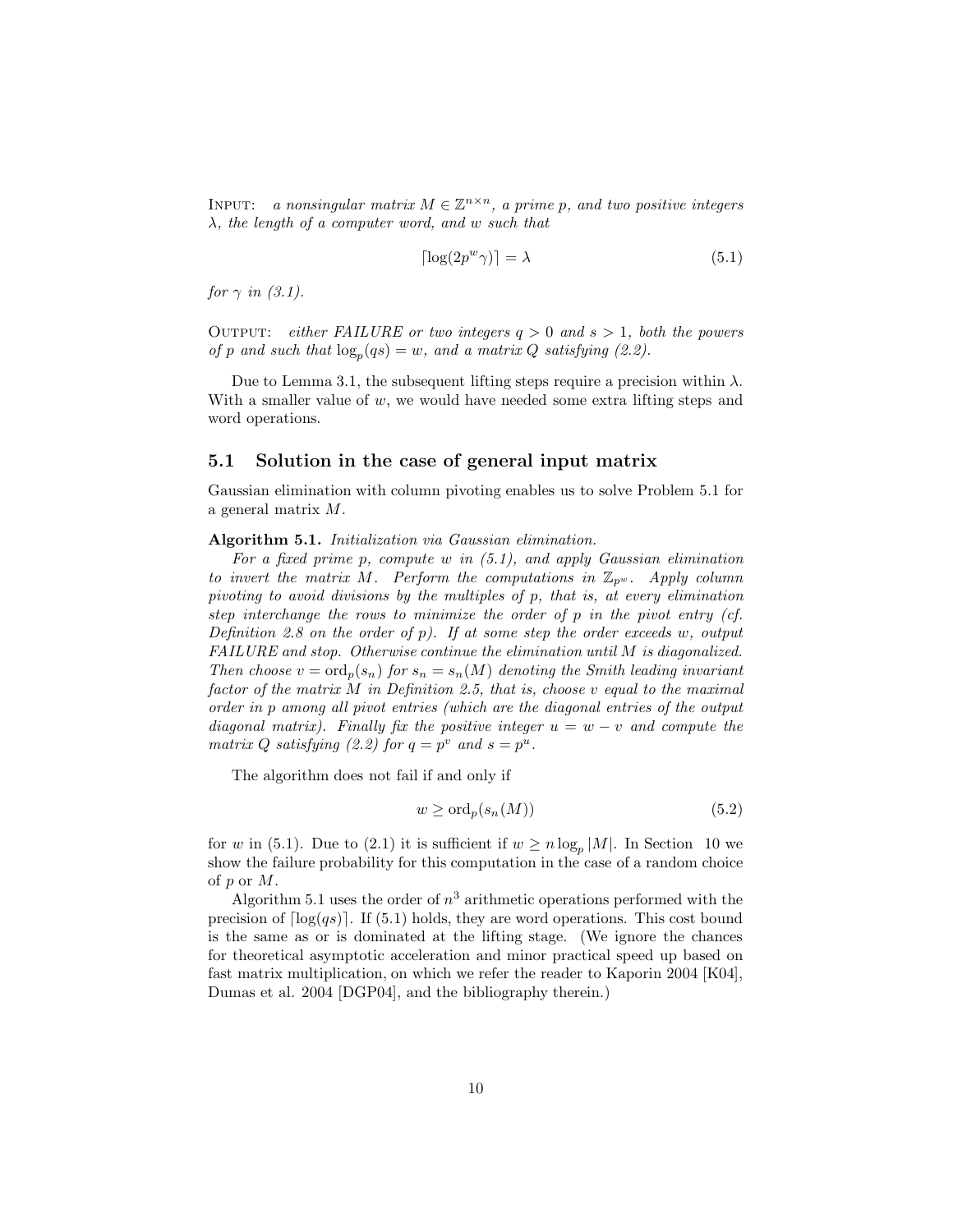#### **5.2 Solution in the case of a Toeplitz input matrix**

In the case of a Toeplitz input matrix, we replace Algorithm 5.1 by adapting the MBA divide-and-conquer algorithm, which requires only  $O(m(n) \log n)$ arithmetic operations.

Recall that we cannot perform division in  $\mathbb{Z}_{p^w}$  if p divides the divisor. In the MBA algorithm, we can avoid such divisions if and only if the input matrix M is strongly nonsingular in the field  $\mathbb{Z}_p$  (see [P01, Chapter 5]). Let us list some relevant results on strong nonsingularity from Section 10 and [P01]:

- A random  $n \times n$  integer Toeplitz matrix is likely to be strongly nonsingular modulo any fixed prime  $p \gg n$  (Theorem 10.4).
- If M is not strongly nonsingular in  $\mathbb{Z}_p$  for a random prime p sampled from a large range, then M is unlikely to be strongly nonsingular even in  $\mathbb Z$  (in virtue of Theorem 10.1).
- The matrices  $M^{T}M$  and  $MM^{T}$  are strongly nonsingular in  $\mathbb Z$  if M is nonsingular in  $\mathbb{Z}$  [P01] and are likely to remain strongly nonsingular in  $\mathbb{Z}_n$ for a larger random prime  $p$  (in virtue of Theorem 10.1).

Having the matrices  $M^T M$  or  $M M^T$  inverted, we obtain

$$
M^{-1} = (M^T M)^{-1} M^T = M^T (M M^T)^{-1}.
$$

 $M^T M$  and  $M M^T$  are in the class of  $n \times n$  Toeplitz-like matrices [P01]. Such matrices generalize  $n \times n$  Toeplitz matrices. They can be represented in a compact form with their *displacement generators* made up of  $O(n)$  parameters and, like the matrix  $T^{-1}$  in Theorem 2.2, can be multiplied by vectors fast. These properties also hold for the inverses of nonsingular Toeplitz-like matrices.

If a Toeplitz-like matrix is strongly nonsingular in  $\mathbb{Z}_p$ , we adapt the MBA algorithm to compute in  $\mathbb{Z}_p$  a linear number of parameters which define the displacement generator of its inverse; this takes  $O(m(n) \log n)$  field operations. More precisely, as long as the input matrix is Toeplitz-like and strongly nonsingular, we just complement the original MBA algorithm in [M80], [BA80] with the low cost deterministic algorithm in [P01, Section 4.6.2] (traced back to Pan 1992 [P92, Proposition A.6]), which compresses the dispacement generators in  $\mathbb{Z}_p$  wherever they involve extraneous parameters. This compression algorithm also works in the rings  $\mathbb{Z}_{p^w}$  if we direct its pivoting to avoid degeneration in  $\mathbb{Z}_{p^w}$ rather than in  $\mathbb{Z}_p$ .

We only need to apply the MBA algorithm to compute the  $2n$  entries of a generator  $(v, p)$  for the matrix Q (cf. Theorem 2.2) rather than its  $n^2$  entries, but as by-product the algorithm also computes the  $O(n \log n)$  parameters defining recursive triangular factorization of a strongly nonsingular input matrix, whose determinant is readily available from the factorization. For a detailed description and analysis of this algorithm and further bibliography, see [M74], [M80], [BA80], [P01, Chapter 5], and [P04].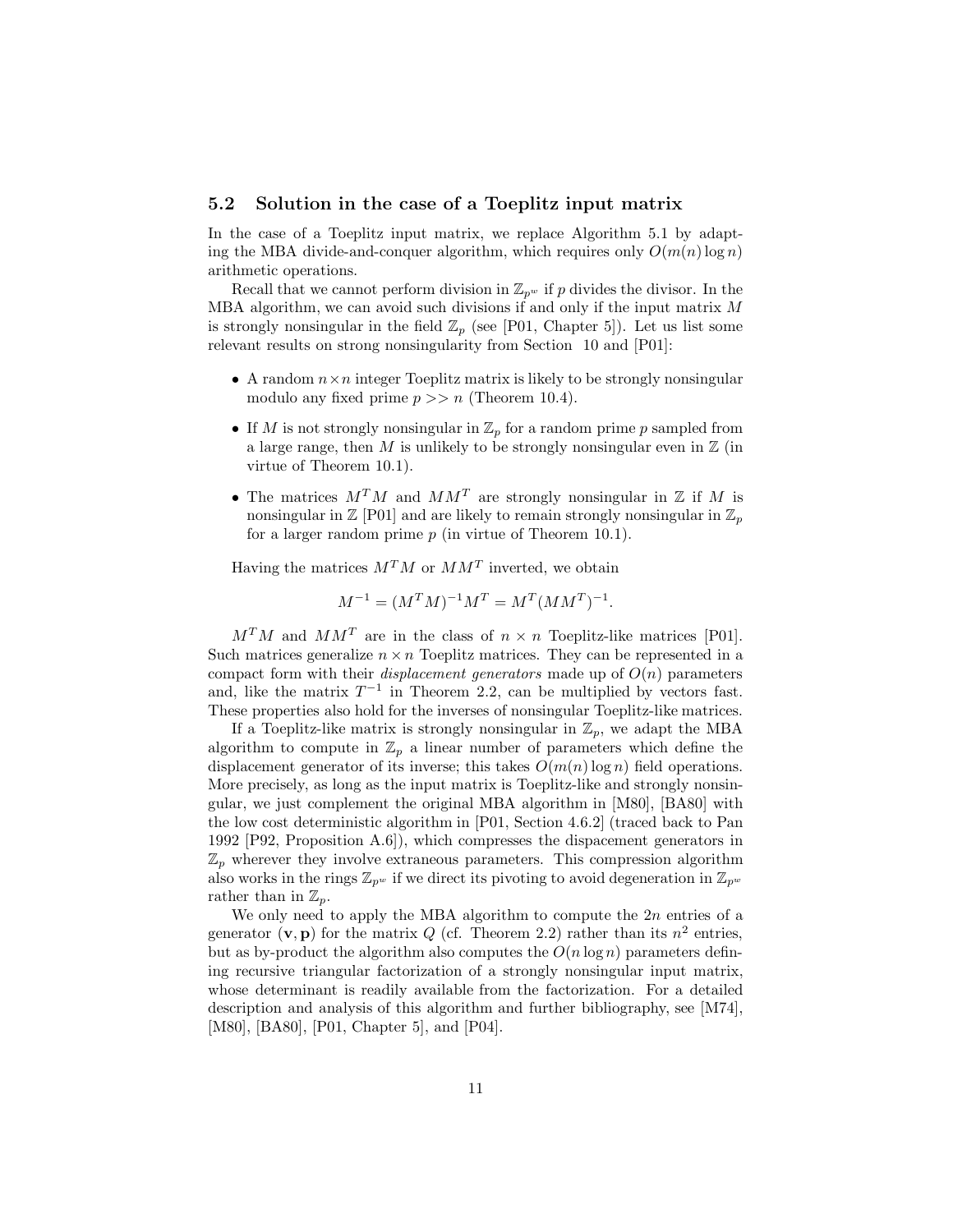In the Appendix we propose two alternative initialization algorithms which work in  $\mathbb{Z}_{qs}$  for  $q = p^v$ ,  $s = p^u$  (where p can be small) provided M is a factor-q nonsingular Toeplitz matrix. If a Toeplitz input matrix  $M$  is strongly nonsingular in  $\mathbb{Z}_p$ , we may also initialize lifting by applying the Levinson–Durbin algorithm (see Levinson 1947 [L47] and Durbin 1959 [D59]). It uses  $O(n^2)$ operations in  $\mathbb{Z}_p$ ; this is more than in the MBA algorithm but still translates into a bit cost bound dominated at the lifting stage.

## **6 Extension to the singular case and applications to polynomial computations**

For a singular input matrix  $M$  of a rank  $r$ , we seek the inverse of its nonsingular  $r \times r$  submatrix  $M_r$ . Algorithm 5.1 can be immediately extended to compute  $r = \text{rank } M$ ,  $M_r$ , and the matrix  $Q_r$  such that  $Q_r M_r \mod (qs) = qI_r$  for appropriate  $q$  and  $s$ . Then by applying the generalized lifting and the customary techniques in [BP94, page 110], we may compute a solution to a consistent linear system  $Mx = b$  and vectors from the null space of M. The overall asymptotic bounds on the computational cost do not increase.

We may respectively extend the MBA algorithm as well provided the input matrix  $M$  is a Toeplitz matrix of rank  $r$  and has generic rank profile. We can ensure the generic rank profile property with a high probability by shifting to the Toeplitz-like matrix  $UML$  where  $U<sup>T</sup>$  and L are random unit lower triangular Toeplitz matrices (see Kaltofen and Saunders 1991 [KS91]).

The transition from  $M$  to  $UML$  involves random matrices  $U$  and  $L$  but does not increase the overall asymptotic complexity bounds; these bounds can be applied also to the verification that the  $r \times r$  leading principal submatrix is nonsingular, which implies that rank  $M \geq r$ . Our cost bounds for the rank computation for a Toeplitz matrix M are, however, Monte Carlo randomized because they do not cover the verification that rank  $M = r$ .

The latter Monte Carlo complexity estimates can be extended to computing the gcds, lcms, Padé approximations, and rational interpolation functions where the input is given by univariate polynomials with integer coefficients [BGY80], [BP94], [P96], [P01].

## **7 Deterministic recovery of the rational solution**

## **7.1 The rational number reconstruction of every component**

To recover the unique vector  $\mathbf{x} = qM^{-1}\mathbf{b}$  from the output vector  $\mathbf{x}^{(h)}$  of Algorithm 3.1, we need to have a sufficiently large  $h$ . Let us estimate how large.

**Theorem 7.1.** *Let*  $\mathbf{x} = qM^{-1}\mathbf{b}$  *denote a unique solution to the linear system*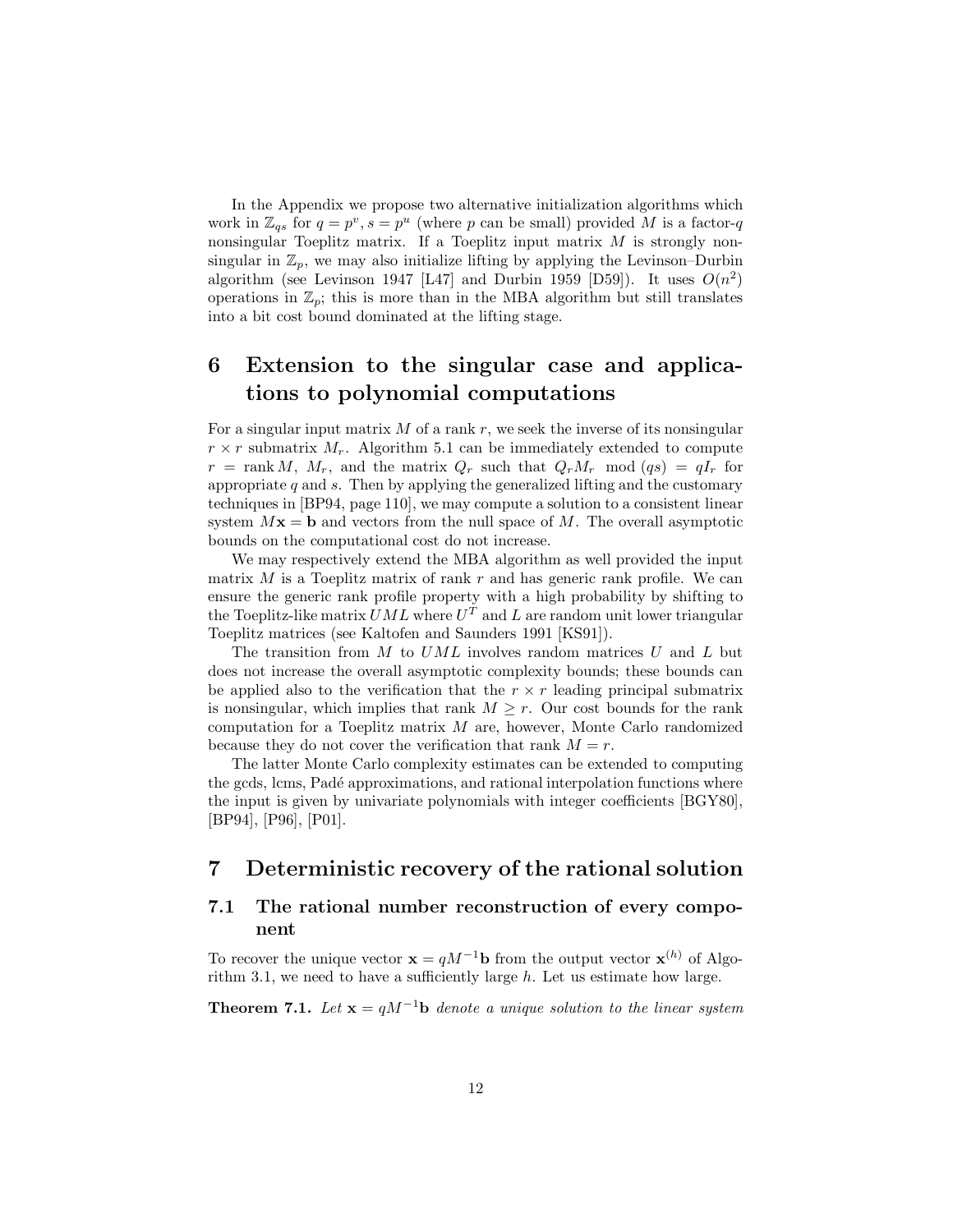$M$ **x** = *q***b***. Assume*  $\rho(d)$  *in* (2.5),

$$
d = \lceil \log(2(\alpha \sqrt{n})^{2n-1} n \beta q) \rceil = O(n \log \gamma + \log q),\tag{7.1}
$$

*and*  $\alpha$ ,  $\beta$  *and*  $\gamma$  *in (3.1). Suppose that in* 

$$
h = 1 + \lfloor \log_s \left( 2(\alpha \sqrt{n})^{2n-1} n \beta \right) \rfloor \tag{7.2}
$$

*steps Algorithm 3.1 computes the vector*

$$
\mathbf{x}^{(h)} = \sum_{i=0}^{h-1} \mathbf{u}^{(i)} p^i = \mathbf{x} \bmod (q s^h).
$$

*Then it is sufficient to perform*

$$
B = n\rho(d) \tag{7.3}
$$

*bit operations to recover the vector* **x** *from the vector*  $\mathbf{x}^{(h)}$ *.* 

*Proof.* Suppose that the pairs of coprimes  $\nu_j = \nu(x_j)$  and  $\delta_j = \delta(x_j)$  define the rational components  $x_j = \nu_j/\delta_j$  of the vector  $\mathbf{x} = (x_j)_j = qM^{-1}\mathbf{b}$ . Fix the Fational components  $x_j = \nu_j / \sigma_j$  of the vector  $\mathbf{x} = (x_j)_j = qM$  **b.** Fix the smallest integer  $k > 2(\alpha\sqrt{n-1})^{n-1}n\beta q$ . Note that  $s^h > 2(\alpha\sqrt{n})^{2n-1}n\beta$  for h in (7.2). Deduce from Fact 2.1 that  $l = qs^h > 2|\nu_j|\delta_j$  and  $2|\nu_j| < k \leq qs^h$ . Then according to Section 2.4 every component  $x_j$  can be uniquely recovered from  $qx_j \mod (qs^h)$ . Now Theorem 2.4 supports the claimed bit complexity bound for this recovery.  $\Box$ 

## **7.2 The recovery with lifting the recursive triangular factorization**

Suppose that we have initialized the lifting of a Toeplitz-like matrix  $M$  with the MBA algorithm. As a by-product it computes recursive triangular factorization of M mod  $(qs)$ , which immediately defines  $(\det M) \mod (qs)$ . By combining the MBA algorithm with recursive application of  $h$  lifting steps of Algorithm 3.1, we can compute  $(\det M) \mod (qs^h)$  and the integer vector  $\mathbf{y} = (\det M)\mathbf{x} = (\det M)\mathbf{x} \mod (qs^h)$  where  $M\mathbf{x} = q\mathbf{b}$  [P00], [P04]. For the integer entries  $y_i$  of **y** we have  $|y_i| \le nq |M|^{n-1}$  **b**, and so if  $qs^h > 2|M|^n, qs^h >$  $2nq|M|^{n-1}|\mathbf{b}|$ , then we may immediately reconstruct them and det M and then output  $\mathbf{x} = \mathbf{y}/\det M$ .

Since  $\det(MM^T) = \det(M^T M) = (\det M)^2, \det(UML) = \det M$  where U and L are unit triangular matrices, the above technique covers also the case of preconditioned matrices M.

## **8 Randomized recovery of the rational solution**

For the values  $\mu(d)$  in  $O(d^{\log 3})$  or  $O((d \log d) \log \log d)$  and  $\rho(d)$  bounded in  $(2.5)$ , we may decrease the bit complexity bound in  $(7.3)$  by the factor of log d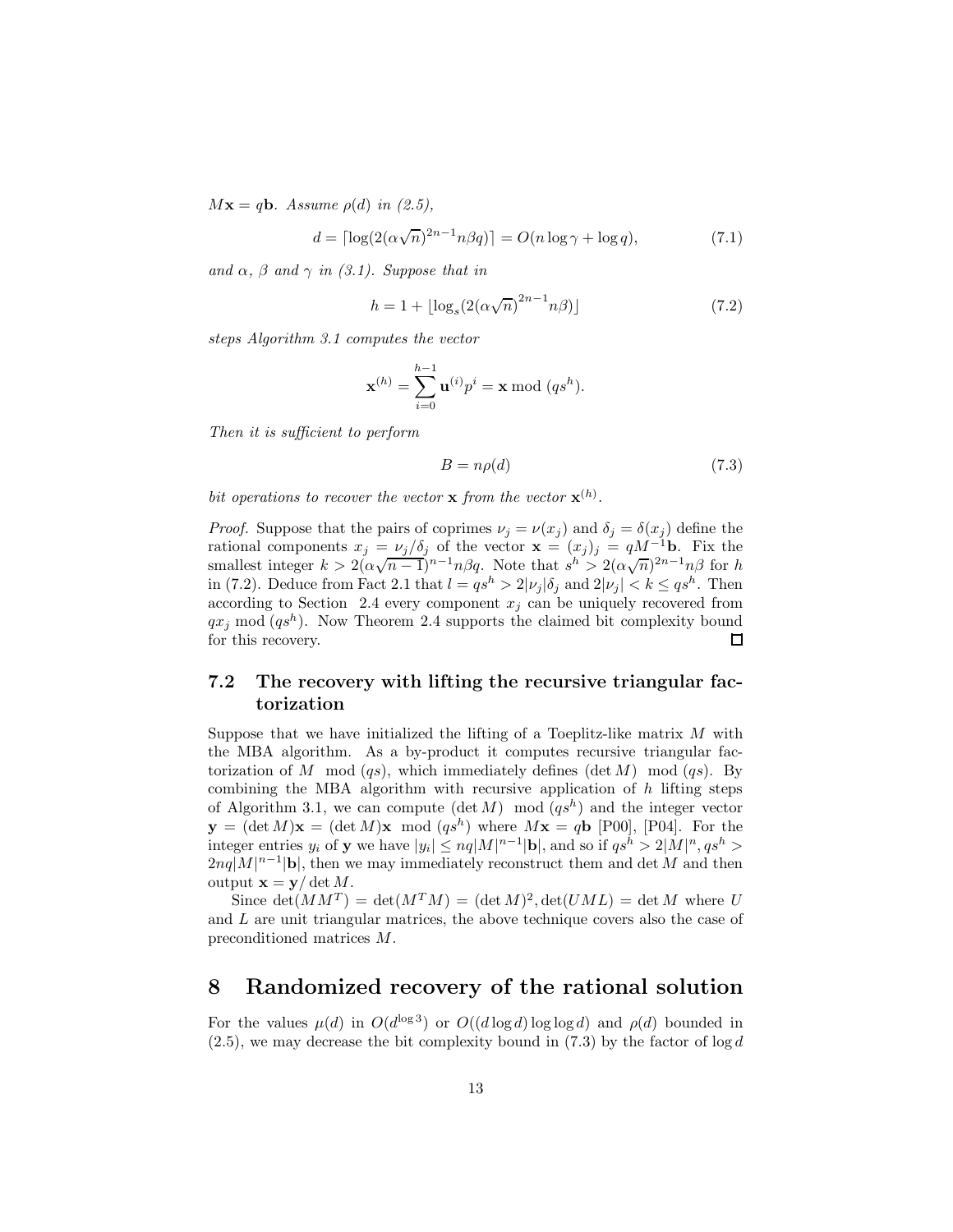by using randomization. This is Las Vegas randomization, that is, we allow failure with a probability of at most  $\epsilon$  for a fixed positive  $\epsilon$ , but otherwise within the same computational cost bound we certify that the output is correct. We assume that  $\log(1/\epsilon) = O(\log n)$ .

The acceleration relies on two observations:

(a) The vector  $y = \delta x$  is filled with integers provided

$$
\delta = \operatorname{lcm}_j \delta(x_j), \quad 1 \le j \le n \tag{8.1}
$$

(for  $\delta(y)$  in Definition 2.8), that is,  $\delta$  is the least common multiple of the denominators in all rational coordinates  $x_j$  of the solution  $\mathbf{x} = (x_j)_j$ to the system  $Mx = qb$ . Due to the integrality of the vector **y**, its recovery from the vector **y** mod  $(qs^h)$  is immediate if  $qs^h > 2\delta |\mathbf{x}| = 2|\mathbf{y}|$ . Since  $\delta \leq s_n(M) \leq |\det M| \leq (\alpha(M)\sqrt{n})^n$  (see (2.1) and Fact 2.1), it is sufficient to use h of (7.2). Multiplication of the vector **x** by  $\delta$  requires the order of  $n\mu(d)$  bit operations, thus limiting the theoretical gain versus the estimate  $B = n\rho(d)$  in (7.3). The practical gain can be significant, however, because the constant bounding the ratio  $\rho(d)/(\mu(d)(\log d))$  from above can be quite large.

(b) Computation of the value  $\delta$  can be accelerated with randomization because this value is likely to equal the least common multiple of the denominators in a smaller number K of random linear combinations  $\mathbf{c}_k^T \mathbf{x}$  of the coordinates  $x_1, \ldots, x_n, k = 1, \ldots, K$ . According to the tests by Victor Shoup and Jean-Guillaume Dumas, one may typically use the denominators of some selected coordinates themselves, e.g., the first, the second, etc., instead of their random linear combinations.

The approach can be traced back to Pan 1988 [P88, Section 6]. Its recent studies include [ABM99], Cooperman et al. 1999 [CFG99], Eberly et al. 2000 [EGV00], and Mulders and Storjohann 2004 [MS04]. Let us specify and briefly analyze the generalized Hensel's lifting with randomized recovery.

**Algorithm 8.1.** *Randomized recovery of the rational solution.*

INPUT: *The same as in Algorithm 3.1 and in addition a positive*  $\varepsilon < 1$  *and the vector*  $\mathbf{x}^{(h)} = (x_i^{(h)})_{i=1}^n = qM^{-1}\mathbf{b} \bmod (qs^h)$  *for h in* (7.2).

Output: *FAILURE with a probability of at most* ε *or a positive integer* δ *and an integer vector* **y** *such that*

$$
M\mathbf{y} = \delta q \mathbf{b}.\tag{8.2}
$$

Initialization: *Compute*

$$
K = 2\lceil \log(1/\varepsilon) \rceil,\tag{8.3}
$$

$$
\eta = 6 + 2n \log(n\alpha),\tag{8.4}
$$

$$
h = 1 + \lfloor \log_s(2n(\alpha\sqrt{n})^{2n-1}\eta\beta) \rfloor \tag{8.5}
$$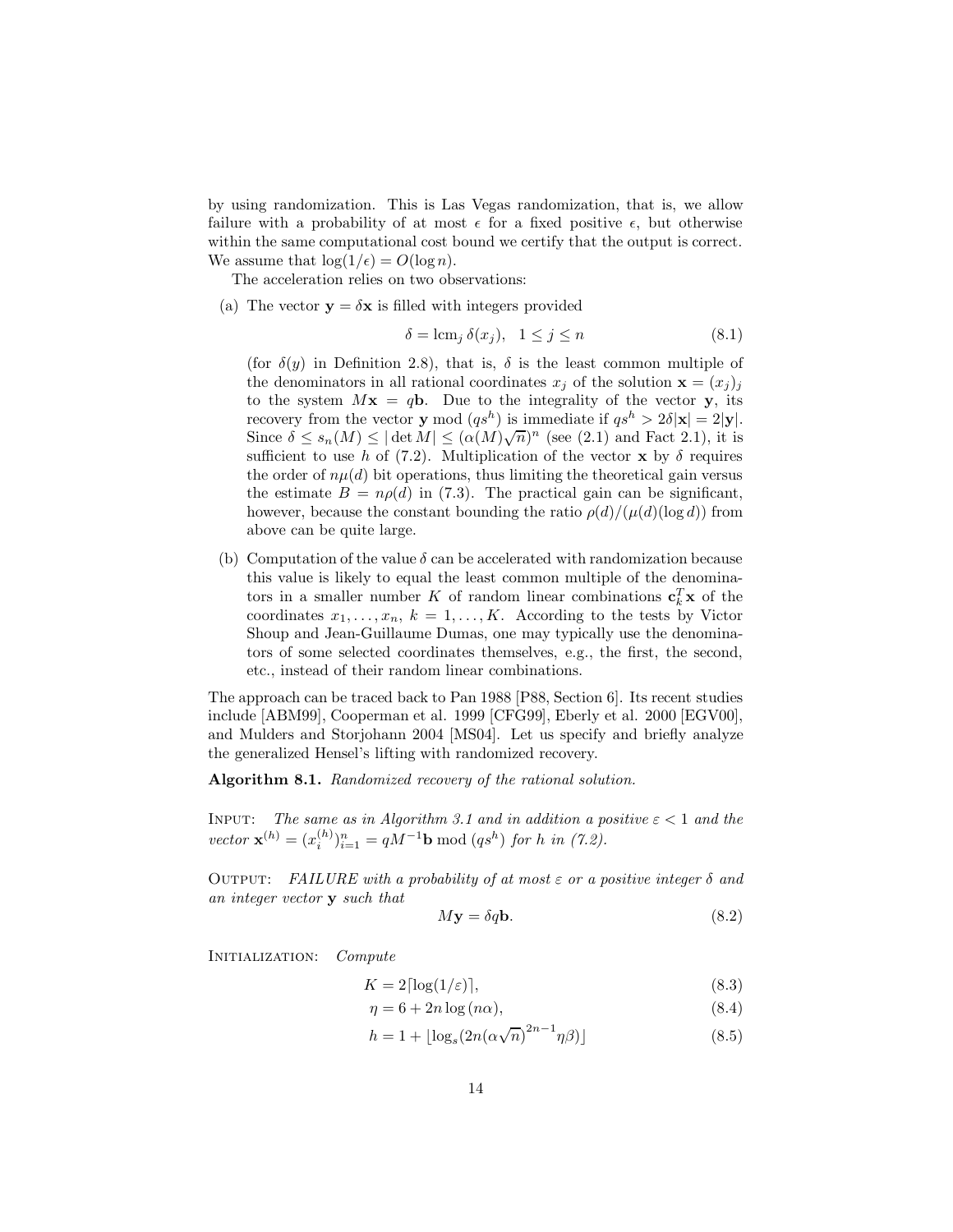*for*  $\alpha$  *and*  $\beta$  *in* (3.1). Then sample K pseudo random vectors

$$
\mathbf{c}_k = (c_{jk})_{j=1}^n \in \mathbb{Z}_\eta^n, \ \ k = 1, \dots, K. \tag{8.6}
$$

COMPUTATIONS:

*1. Compute the* K *integers*

$$
w_k = \mathbf{c}_k^T \mathbf{x}^{(h)} = \sum_{j=1}^n c_{jk} x_j^{(h)}, \quad k = 1, ..., K.
$$

2. Recover a unique set of the pairs of coprime integers  $\nu_k$  and  $\delta_k$  such that

$$
(\nu_k/\delta_k) \bmod (qs^h) = w_k, 1 \le 2\delta_k |\nu_k| \le qs^h, \quad 2|\nu_k| < qs^h, \quad k = 1, \dots, K. \tag{8.7}
$$

*3. Compute the least common multiple of the denominators*

$$
\delta_{lcd} = \operatorname{lcm}_k \delta_k, \quad 1 \le k \le K. \tag{8.8}
$$

4. Compute the integer vector  $\mathbf{y} = (y_j)_{j=1}^n$  such that  $\mathbf{y} \mod (q^{sh}) = \delta_{lcd} \mathbf{x}^{(h)}$  $\langle \text{and } 2 | y_j | \leq q s^h \text{ for all } j.$  If  $M y = q \delta_{l c d} b$ ,  $\langle \text{output } y \text{ and } \delta = \delta_{l c d}$ ; otherwise *output FAILURE.*

Combining equations  $(8.4)$ – $(8.6)$  and Fact 2.1 implies  $(8.7)$ . Now, correctness of Algorithm 8.1 is implied by the following simple result.

**Theorem 8.1.**  $\delta_{lcd}$  *in (8.8) divides*  $\delta$  *in (8.1). Furthermore,* 

Probability( $\delta_{lcd} \neq \delta$ )  $\leq \varepsilon$ .

Theorem 8.1 is deduced similarly to Theorem 2.1 in [EGV00] based on (8.3)– (8.8) and the following lemma.

**Lemma 8.1.** *For a prime p, integers* K *in (8.3),* k *such that*  $1 \leq k \leq K$ ,  $\delta$  *in*  $(8.1), \eta$  *in*  $(8.4),$  and  $\delta_k$  *in*  $(8.7),$  *we have* Probability( $\text{ord}_p(\delta_k) < \text{ord}_p(\delta)$ )  $\leq$  $\max\{\frac{1}{p},\frac{1}{\eta}\}.$ 

*Proof.* Let  $l = \text{ord}_p(\delta) = \max_j \text{ord}_p(\delta(x_j))$  for  $1 \leq j \leq n$ . W.l.o.g., let  $l =$ ord<sub>p</sub>( $\delta(x_1)$ ) and let c denote the first coordinate of the vector **c** = **c**<sub>k</sub>. Then we have

$$
\mathbf{c}^T \mathbf{x} = \frac{cu}{ap^l} - \frac{v}{p^h b} = \frac{cub - avp^{l-h}}{abp^l}
$$

where  $\mathbf{x} = M^{-1}\mathbf{b}, l \geq h$ , and a, b, u, and v are four integers coprime with p. Clearly,  $\text{ord}_p(\delta_k)$  for  $\delta_k$  in (8.7) never exceeds l; it equals l if and only if  $cub - avp^{l-h}$  is coprime with p. Since ub is coprime with p and since c is random, the probability bound follows.  $\Box$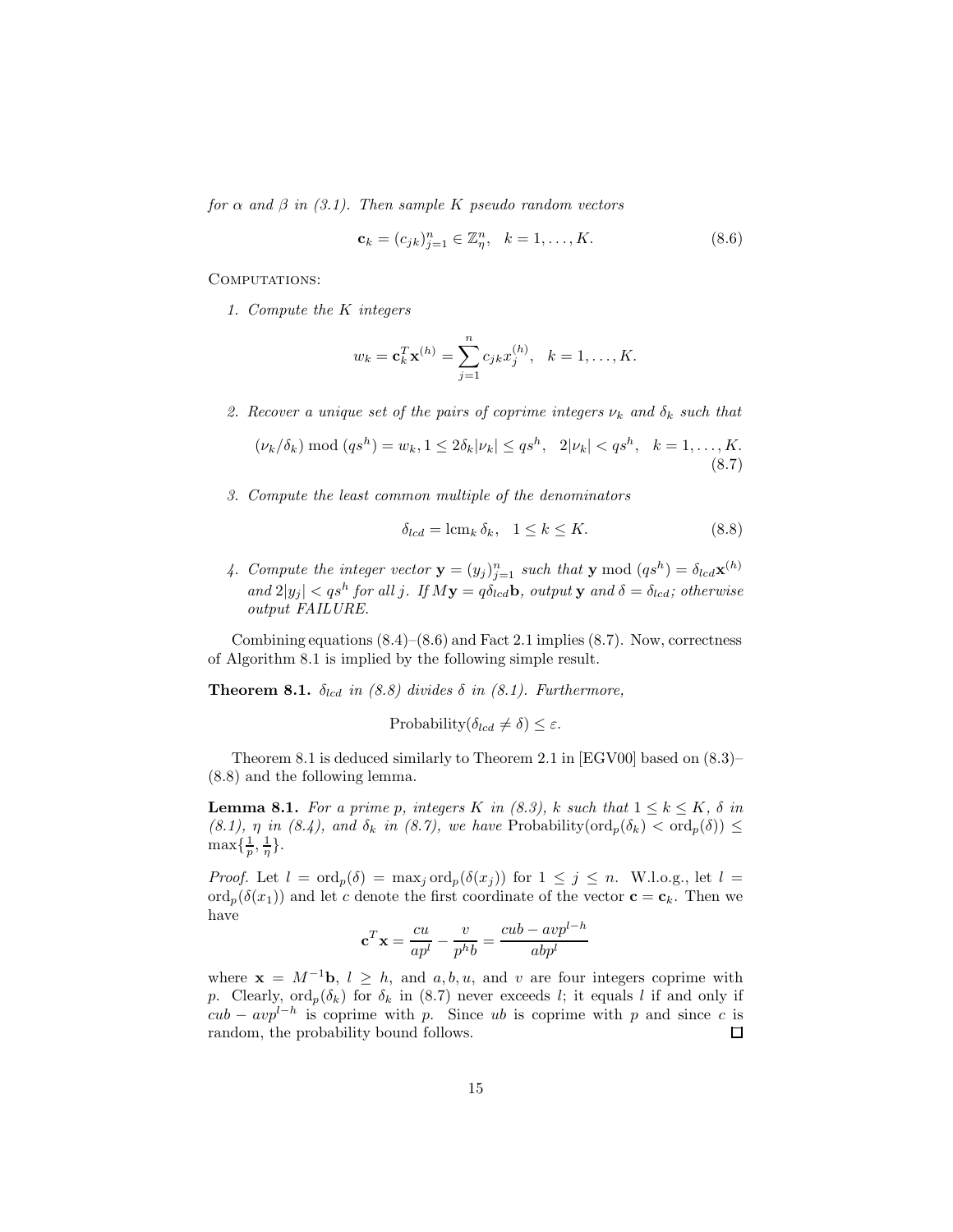Let us estimate the bit complexity of performing Algorithm 8.1 in terms of  $d = O(n \log \gamma + \log q)$  in (7.1),  $\mu(d)$  in (2.4),  $\rho(d)$  in (2.5), and K in (8.3). We need the following auxiliary result.

**Lemma 8.2.** *Let j and k be positive integer parameters,*  $j \rightarrow \infty$ *. Then*  $O(\mu(j)k)$  *bit operations are sufficient to multiply two positive integers* u and v such that  $u < 2<sup>j</sup>$  and  $v < 2<sup>j+k</sup>$ .

*Proof.* Represent v as  $\sum_{i=0}^{k-1} v_i 2^{ij}$ ,  $0 \le v_i < 2^j$  for all i. Compute the products  $w_i = uv_i$  for  $i = 0, 1, ..., k - 1$ . This takes  $O(\mu(j)k)$  bit operations. Now compute the sum  $uv = \sum_{i=0}^{k-1} w_i 2^{ij}$ . This takes  $O(jk)$  bit operations.

Algorithm 8.1 involves  $O(Kn\mu(d))$  bit operations at Stage 1;  $O(K\rho(d))$  at Stage 2;  $O(K\mu(d) \log d)$  at Stage 3, and  $O(n\mu(d))$ ,  $O(n\mu(\log \beta)d/\log \beta)$ , and  $O(m(n)\mu(\log \gamma)d/\log \gamma)$  for computing the vectors  $\delta_{lcd}(\mathbf{x}^{(h)}, \phi_{lcd}(\mathbf{b}), \text{ and } My$  at Stage 4, respectively. (The two latter bounds are deduced based on Lemma 8.2.) Summarizing, we obtain the following estimate.

**Theorem 8.2.** *Algorithm 8.1 generates* nK *random elements* in  $\mathbb{Z}_n$  *for*  $\eta$  *in*  $(8.4)$  and  $K = 2 \lceil \log(1/\epsilon) \rceil$  *in (8.3). It either fails (this occurs with a probability of at most*  $\epsilon$ ) or computes the solution **y**,  $\delta$  *to the linear system (8.2). The algorithm involves*

$$
B_1 = O(Kn\mu(d) + K\rho(d) + m(n)\mu(\log \gamma)d/\log \gamma)
$$

*bit operations for*  $d = O(n \log \gamma + \log q)$  *in (7.1),*  $\rho(d)$  *in (2.5),*  $\gamma$  *in (3.1),*  $m(n)$ *in (2.3), and*  $\mu(d)$  *in (2.4); it involves*  $o(B_1)$  *bit operations for generating* nK *pseudo random elements in*  $\mathbb{Z}_n$ *.* 

## **9 Computational complexity estimates**

Let us summarize the bit complexity estimates for our algorithms. We first state the detailed refined estimates in a theorem and then show them in a more observable coarser form in a table.

**Theorem 9.1.** *Let for a prime p and its powers* q and s, a matrix  $M \in \mathbb{Z}^{n \times n}$ *be* q-factor nonsingular modulo qs. Let  $Q \in \mathbb{Z}_s^{n \times n}$  satisfy (2.2). Let  $\mathbf{b} \in \mathbb{Z}^n$ . *Then we may compute the rational solution* **x** *to the linear system*  $M$ **x** = **b** *by applying the algorithms in Sections 3 – 8 at the bit–operation cost within the following bounds:*

- *a)*  $O(n^3 \mu(\log(qs)))$  *at the initialization stage for a general matrix M*;
- *b)*  $O((m(n) \log n) \mu(\log(qs)))$  *at the initialization stage for a Toeplitz matrix* M*;*
- *c)*  $(v<sub>Q</sub>\mu(\log(qs)) + (v<sub>M</sub> + O(n))\mu(\log(\gamma qs)))$ *h at the lifting stage*;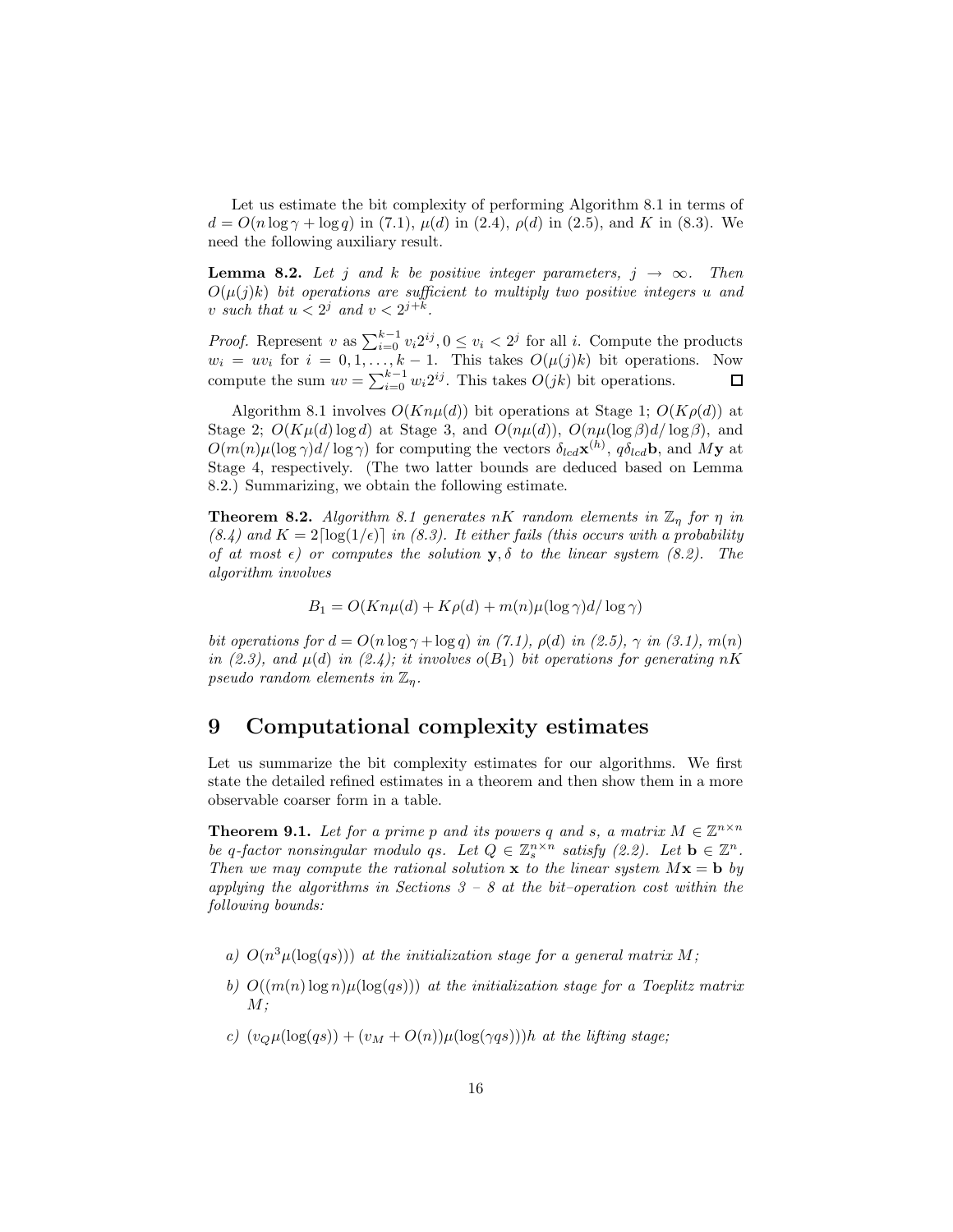- *d)*  $n\rho(d) = O(n\mu(d) \log d), d = O(n \log \gamma + \log q)$  *for deterministic recovery of the n coordinates*  $x_i$  *of the rational solution* **x** *where all*  $x_i$  *are recovered independently of each other;*
- *e)*  $O((hm(n)\log n)\mu(\log(\gamma qs))) + n\mu(d)$  *for the deterministic recovery of the* n *coordinates* x<sup>i</sup> *based on lifting the recursive triangular factorization of the (preconditioned) input matrix;*
- *f)*  $O(\log(\frac{1}{\epsilon})(n\mu(d) + \rho(d) + m(n)\frac{\mu(\log \gamma)}{\log \gamma})$  *for the (Las Vegas) recovery which*  $involves \ n \lceil \log \frac{1}{\varepsilon} \rceil \lceil \log(6 + 2n \log \ (n \alpha) \rceil \rceil \ random \ bits \ and \ may \ fail \ with \ a$ *probability of at most*  $\varepsilon > 0$  *but otherwise is certified to be correct.*

*Here*  $m(n)$ ,  $\mu(d)$ *, and*  $\rho(d)$  *are defined in* (2.3)–(2.5),  $\gamma$  *and*  $\alpha$  *in* (3.1),  $d =$  $O(n \log \gamma + \log q)$  *in (7.1),*  $h = O(n \log(\gamma n))$  *in (7.2)* and (8.5)

*Futhermore, randomized Toeplitz preconditioning* M → UML *in Section 6 enables the extension of the above asymptotic bit operation complexity bounds to the solution of a singular consistent system* M**x** = **b** *and to the computation of a nonzero vector* **v** *from the null space*  $\mathbb{N}(M) = {\mathbf{v} : M\mathbf{v} = \mathbf{0}}$  *for a singular matrix* M*. The bounds also cover the certification of the correctness of the solution.*

**Remark 9.1.** *(Cf. Bini and Pan 1994 [BP94].) The randomized complexity estimates of Theorem 9.1 also apply to computing the rank* r *of the matrix* M *and an* r × r *nonsingular submatrix of the matrix* UML *in Section 6 but in this case they are Monte Carlo estimates, that is, they do not cover the correctness certification of the solution, thus allowing undetected errors with a probability of at most . For a Toeplitz input matrix* M*, the asymptotic Las Vegas estimates for the bit complexity of computing a vector from the null space can be extended to Monte Carlo estimates for computing a shortest displacement generator of a matrix whose columns form a basis for the null space of* M*.*

Table 9.1 summarizes the bit complexity estimates in Theorem 9.1. To make the estimates more observable, we use the notation " $\tilde{O}$ " (which means " $O$ " up to the factors in  $(\log \log n)^{O(1)}$  and the following simplifying assumptions,

$$
\log_s \gamma = O(1), \quad \log(qs) = O(\log n), \quad \log(1/\epsilon) = O(\log n). \tag{9.1}
$$

Here  $\epsilon$  is the error probability in the randomized rational reconstruction of the output.

Our bound of  $\tilde{O}(n^2 \log^2 n)$  bit operations on the overall randomized complexity of the initialization, lifting and rational solution reconstruction is nearly optimal (assuming a Toeplitz input matrix  $M$  and equations  $(9.1)$ ), because  $n^2 \log n$  bits are required to represent the *n* rational output values  $x_1, \ldots, x_n$ , and therefore at least as many bit operations are required to compute these values.

Let us also estimate the number of word operations in our algorithm assuming that every arithmetic operation in  $\mathbb{Z}_t$  requires  $\tilde{O}(\lceil \frac{t}{\lambda} \rceil)$  word operations and that  $\log(\gamma qs) = O(\gamma)^v$ . The latter assumptions imply a constant bound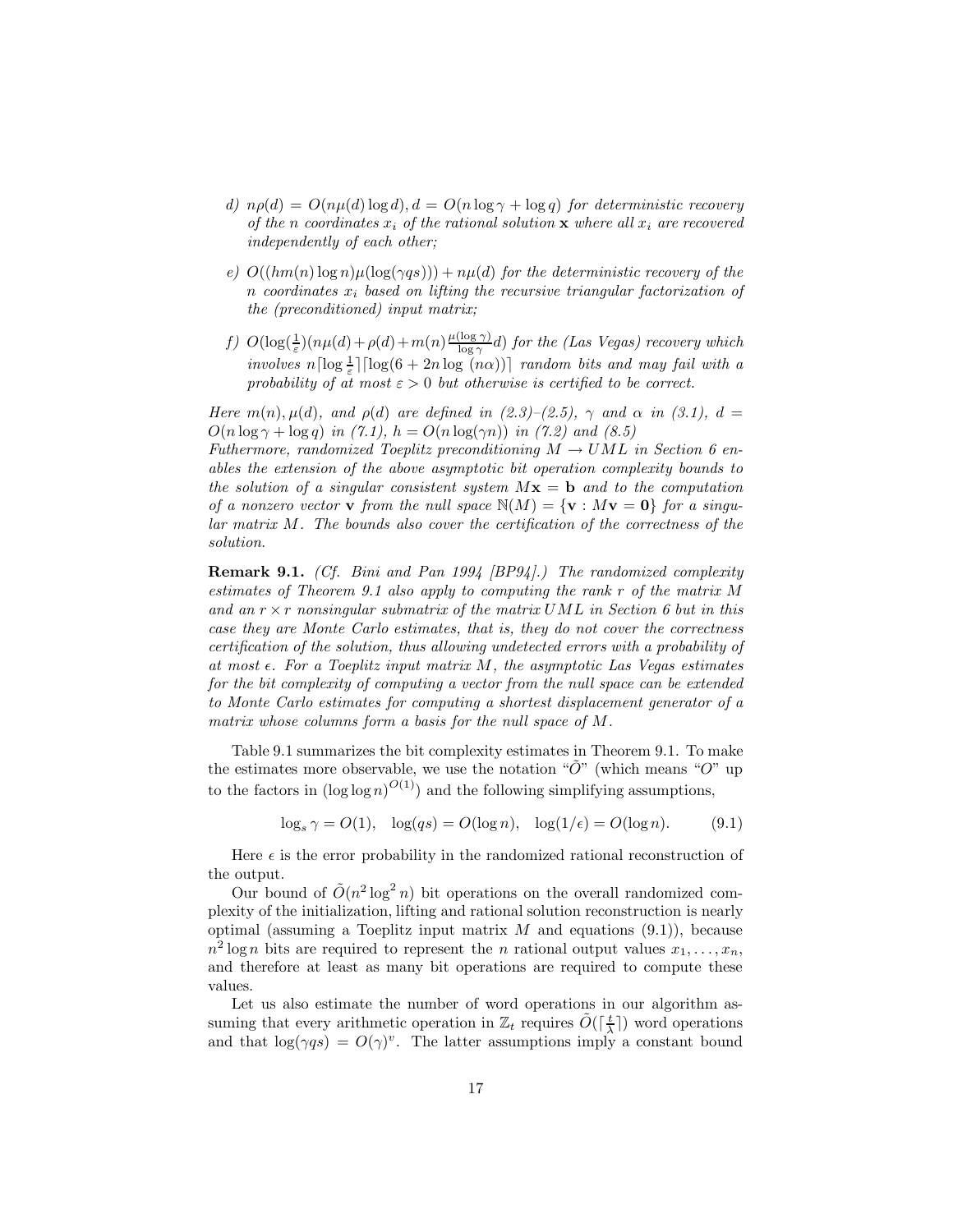Table 9.1: The bit complexity of lifting (for general and Toeplitz input matrices M) and rational reconstruction (deterministic and randomized), under (9.1),  $(2.3)$ – $(2.5)$ , and  $(3.1)$ .

| Initialization complexity $B_{-1}$ |                                                           |
|------------------------------------|-----------------------------------------------------------|
| (for a general matrix $M$ )        | $O(n^3 \mu(\log n)) = \tilde{O}(n^3 \log n)$              |
| Initialization complexity $B_{-1}$ |                                                           |
| (for a Toeplitz matrix $M$ )       | $O((m(n)\log n)\mu(\log n)) = \tilde{O}(n\log^3 n)$       |
| Lifting complexity $B_0$           |                                                           |
| (for a general matrix $M$ )        | $O(n^3\mu(\log n)) = \tilde{O}(n^3 \log n)$               |
| Lifting complexity $B_0$           |                                                           |
| (for a Toeplitz matrix $M$ )       | $O(nm(n)\mu(\log n)) = \tilde{O}(n^2 \log^2 n)$           |
| Reconstruction complexity $B_1$    |                                                           |
| (deterministic)                    | $O(n\rho(n\log n)) = \tilde{O}(n^2\log^3 n)$              |
| Reconstruction complexity $B_1$    |                                                           |
| (randomized)                       | $O(n\mu(n\log n)+\rho(n)(\log n))=\tilde{O}(n^2\log^2 n)$ |
| Reconstruction complexity $B_1$    |                                                           |
| (with lifting the factorization)   | $O(nm(n)(\log n)\mu(\log n)) = \tilde{O}(n^2\log^3 n)$    |

on the word complexity of an operation in  $\mathbb{Z}_t$  where  $\log t = O(\log(\alpha qs))$ . Then the bounds  $(a) - (f)$  in Theorem 9.1 turn into the following word complexity estimates:

- a)  $\tilde{O}(n^3)$
- b)  $\tilde{O}(m(n) \log n)$
- c)  $\tilde{O}((v_Q + v_M)h)$
- d)  $\tilde{O}(n\rho(\frac{d}{\lambda}))$
- e)  $\tilde{O}(hm(n)\log n + n\mu(\frac{d}{\lambda}))$
- f)  $\tilde{O}(\log(\frac{1}{\varepsilon}(n\mu(\frac{d}{\lambda})+\rho(\frac{d}{\lambda})+m(n)))$

In part  $(f)$ , we avoid using Lemma 8.2 and operate with longer numbers, whose length is closer to  $\lambda$ .

The above estimate show the decrease by roughly the factor of  $\lambda$  versus the bit complexity estimates in Theorem 9.1. Furthermore, the bounds in parts  $c$ ) and e) decrease as s increases, and we maximize s when we ensure the saturated initialization.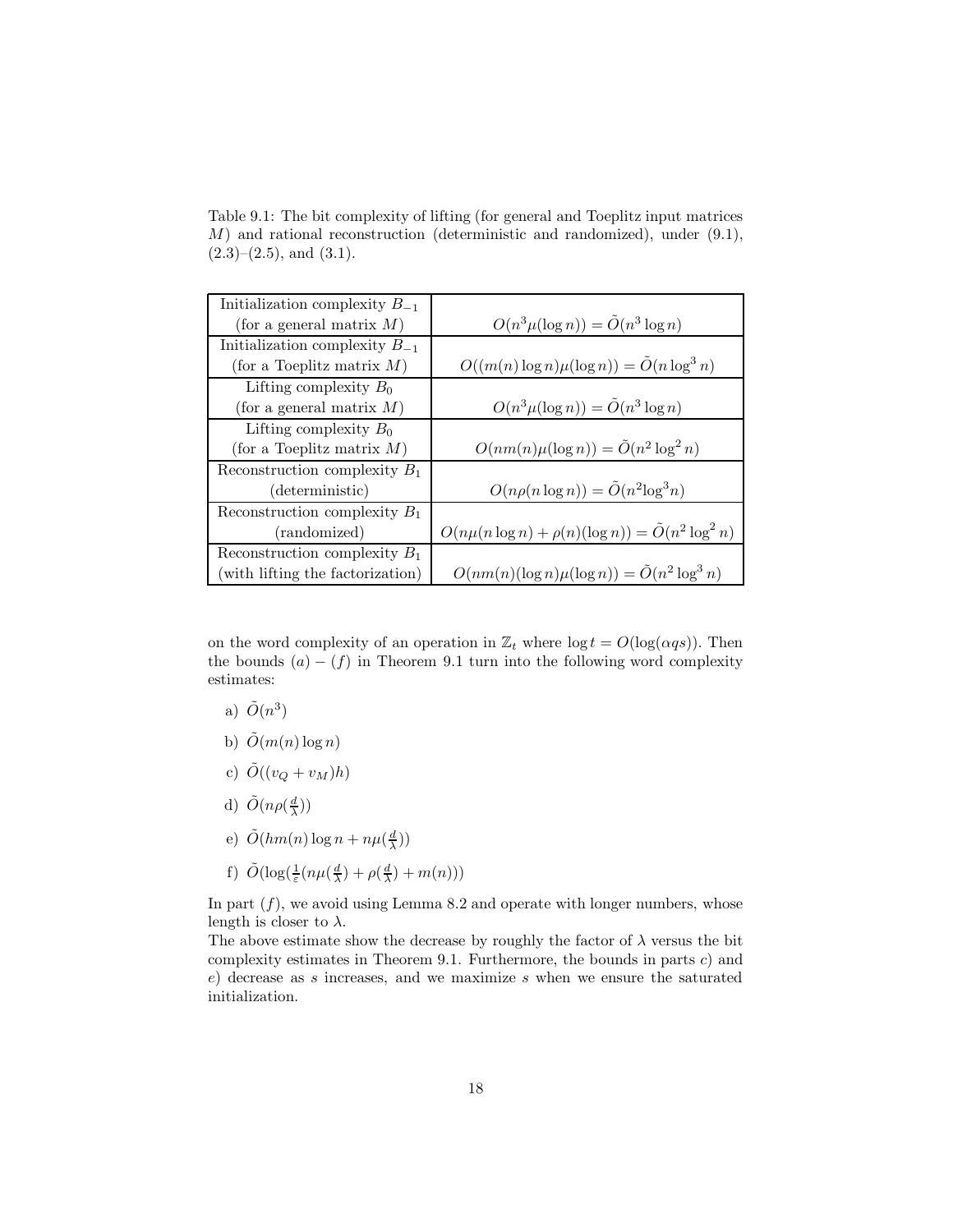### **10** Degeneration in the rings  $\mathbb{Z}_m$

## **10.1** The probability of degeneration in  $\mathbb{Z}_{p^v}$  for a random **prime** *p*

For a fixed nonsingular matrix  $M$ , the condition (5.2) for nondegeneration depends on the prime p. Let us assume a random prime p, fix its power  $v$ , and estimate the probability that  $p^v$  divides det M, recalling that  $s_n(M)$  is a divisor of det M.

We begin with some definitions and basic lemmas. Hereafter  $\ln = \log_e$  stands for the natural logarithms (with the base  $e = 2.718281...$ ) and  $\pi(y)$  denotes the number of primes not exceeding y.

**Lemma 10.1.** *(See also (10.4).)* If  $y > 114$ *, then*  $1 < \frac{\pi(y)}{y} \ln y < 1.25$ *.* 

*Proof.* See Rosser and Schoenfeld 1962 [RS62].

 $\Box$ 

**Lemma 10.2.** *Let*  $y \ge 114$ *, then*  $\pi(y) - \pi(\frac{y}{20}) > (1/\tilde{\beta}) \frac{y}{\ln y}$  *for* 

$$
\tilde{\beta} = \frac{1}{1 - \tilde{\alpha}} = 1.2049303..., \quad \tilde{\alpha} = \frac{\ln 114}{16 \ln 5.7} = 0.17007650.... \tag{10.1}
$$

*Proof.* By Lemma 10.1, we have  $\pi(y) - \pi(\frac{y}{20}) > \frac{y}{\ln y} - \frac{1.25y}{20 \ln(y/20)}$ . Observe that  $\frac{\ln(y/20)}{\ln y}$  is monotone increasing as y grows. So  $\frac{1.25}{20 \ln(y/20)} \le \frac{\tilde{\alpha}}{\ln y}$  for  $\tilde{\alpha}$  in (10.1) and  $y \ge 114$ . Co

**Lemma 10.3.** *(Cf. Corollary 7.8.2 in [P01].) Let* y*,* v*,* h*, and* k *be positive integers such that*

$$
y \ge 114, \quad 0 < h^{1/k} \le y/20. \tag{10.2}
$$

Let p be a random prime selected in the range  $(y/20, y]$  under the uniform prob*ability distribution. Then* Probability(h mod  $p^v = 0$ )  $\lt \frac{\beta k \ln y}{vy}$  for  $\tilde{\beta}$  in (10.1).

*Proof.* Suppose that in the above range there are exactly  $l$  distinct primes whose v-th powers divide h. Then the product of these powers also divides h, and therefore we have  $h \ge (\frac{y}{20})^{vl}$  because each of the *l* primes lying in the range  $[y/20, y]$  is at least as large as  $\frac{y}{20}$ . On the other hand,  $h \le (\frac{y}{20})^k$  by assumption.<br>Therefore  $vl \le k$  that is  $l \le k/v$ . Compar Therefore,  $vl \leq k$ , that is,  $l \leq \tilde{k}/v$ . Compare the latter upper bound on l with the lower bound in Lemma 10.2 on the overall number of primes in the range  $(\frac{y}{20}, y]$ .  $\Box$ 

**Theorem 10.1.** *(Cf. Corollary 7.8.3 in [P01].) Suppose that* ξ *is a positive number,* v *is a positive integer,*  $M \in \mathbb{Z}^{n \times n}$  *is nonsingular, and a prime p is randomly sampled from the range* (y/20, y] *under the uniform probability distribution in this range where*  $y = \frac{n\xi \ln|M|}{ve} \ge 114$  *and*  $\xi = \frac{16 \ln 114}{16 \ln 5.7 - \ln 114} = 16\tilde{\alpha}\tilde{\beta} =$ <br>2.278885 for  $\tilde{\alpha}$  and  $\tilde{\beta}$  in (10.1) Then we have  $3.278885...$  *for*  $\tilde{\alpha}$  *and*  $\tilde{\beta}$  *in (10.1). Then we have* 

$$
P = \text{Probability}((\det M) \bmod p^v = 0) < \epsilon. \tag{10.3}
$$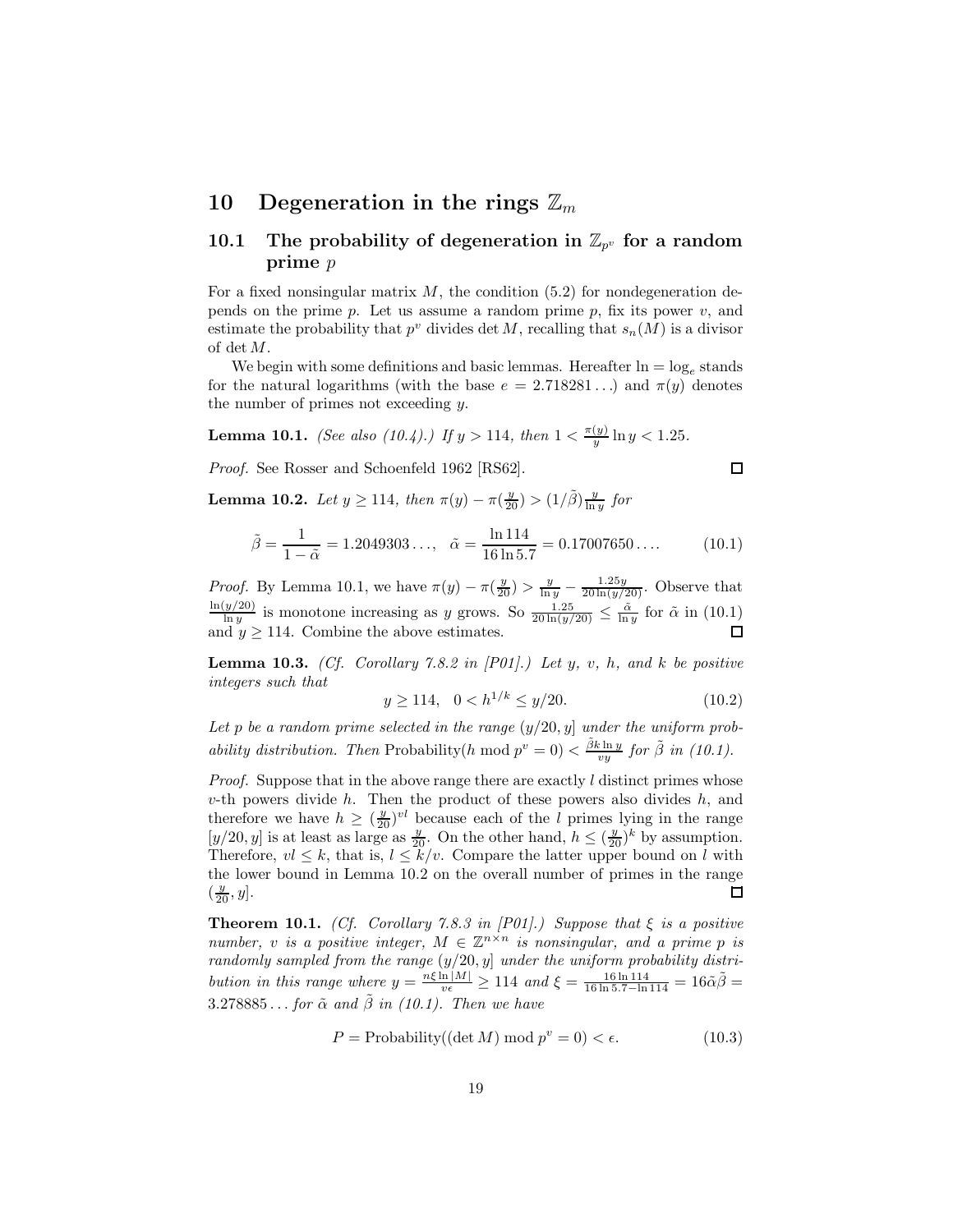*Proof.* Write  $h = |\det M|$ ,  $k = \frac{n \ln |M|}{\ln (y/20)}$ , so that  $h \le |M|^n$  and  $k \ln \frac{y}{20} \ge \ln h$ , which implies (10.2). Apply Lemma 10.3 and deduce that

$$
P < \frac{\tilde{\beta}k\ln y}{uy} = \frac{\tilde{\beta}n\ln |M|}{v\ln(y/20)}\frac{\ln y}{y} = \frac{v\epsilon\tilde{\beta}n\ln |M|}{vn\ln |M|}\frac{\ln y}{\xi\ln(y/20)} = \frac{\epsilon\tilde{\beta}\ln y}{\delta\ln(y/20)}.
$$

Note that

$$
\frac{\ln y}{\ln(y/20)} \le \frac{\ln 114}{\ln 5.7}
$$

for  $y \ge 114$ . Therefore

$$
P < \epsilon \frac{\tilde{\beta} \ln 114}{\xi \ln 5.7} = \frac{16\tilde{\alpha}\tilde{\beta}}{\xi} \epsilon = \epsilon.
$$

To extend the above results to smaller  $y$ , one may exploit the known extensions of Lemma 10.1, e.g.,

$$
1 + \frac{1}{2\ln y} < \pi(y) \frac{\ln y}{y} < 1 + \frac{3}{2\ln y} \tag{10.4}
$$

for  $y \ge 59$  [GG03, Theorem 18.7]. Refined estimates for  $\pi(y)$  can be found in Karatsuba 1990 [K90].

Let us extend Theorem 10.1 to any integer q instead of  $q = p^v$ . We rely on the following observation.

**Lemma 10.4.** *Let* p *and* q *be coprime and let* u*,* v*, and* h *be three positive integers. Then*  $p^u q^v$  *divides*  $h$  *if and only if both*  $p^u$  *and*  $q^v$  *divide*  $h$ *.* 

**Corollary 10.1.** Let  $p_1$ , ...,  $p_h$  be h distinct primes sampled randomly and *independently in the ranges*  $(y_i/20, y_i], i = 1, \ldots, h$ , *respectively, under the uniform probability distribution. Here*  $y_i = \frac{\xi^n}{2u_i \epsilon} \ln |M| \geq 114$  *for*  $\xi$  *in Theorem 10.1*<br>and  $i = 1$ , by the matrix  $M \in \mathbb{Z}^{n \times n}$  is noneingular;  $v_i$ , we are negative *and*  $i = 1, ..., h$ ; the matrix  $M \in \mathbb{Z}^{n \times n}$  *is nonsingular*;  $v_1, ..., v_h$  are positive *integers, and*

$$
2h - 2 \le \frac{y_i}{\tilde{\beta} \ln y_i} \tag{10.5}
$$

*for* β˜ *in Lemma 10.2 and for all* i*. Then we have*

 $P = \text{Probability}(p_1^{v_1} \cdots p_h^{v_h} \text{ divides } \det M) \leq \epsilon^h.$ 

*Proof.* Corollary 10.1 follows from Lemma 10.4 and Theorem 10.1 for  $y = y_i$ and  $v = 2v_i$ . The primes  $p_1, \ldots, p_{i-1}$  are excluded from the range  $(y_i/20, y_i]$ for every  $i$ ; this decreases the overall number of primes in this range but less than by twice for  $i \leq h$  because of (10.5) and Lemma 10.2. The effect of this decrease on the probability estimates is overweighed by the increase of  $v$  from  $v_i$  to  $2v_i$ . П

**Remark 10.1.** *A random integer matrix M is strongly nonsingular in*  $\mathbb{R}^{n \times n}_a$ *for*  $q = p^v$  *or*  $q = p_1^{v_1} \cdots p_k^{v_k}$  *with a probability which is within the factor of* n<br>*from the respective bounds in Theorem 10.1 and Corollary 10.1 from the respective bounds in Theorem 10.1 and Corollary 10.1.*

 $\Box$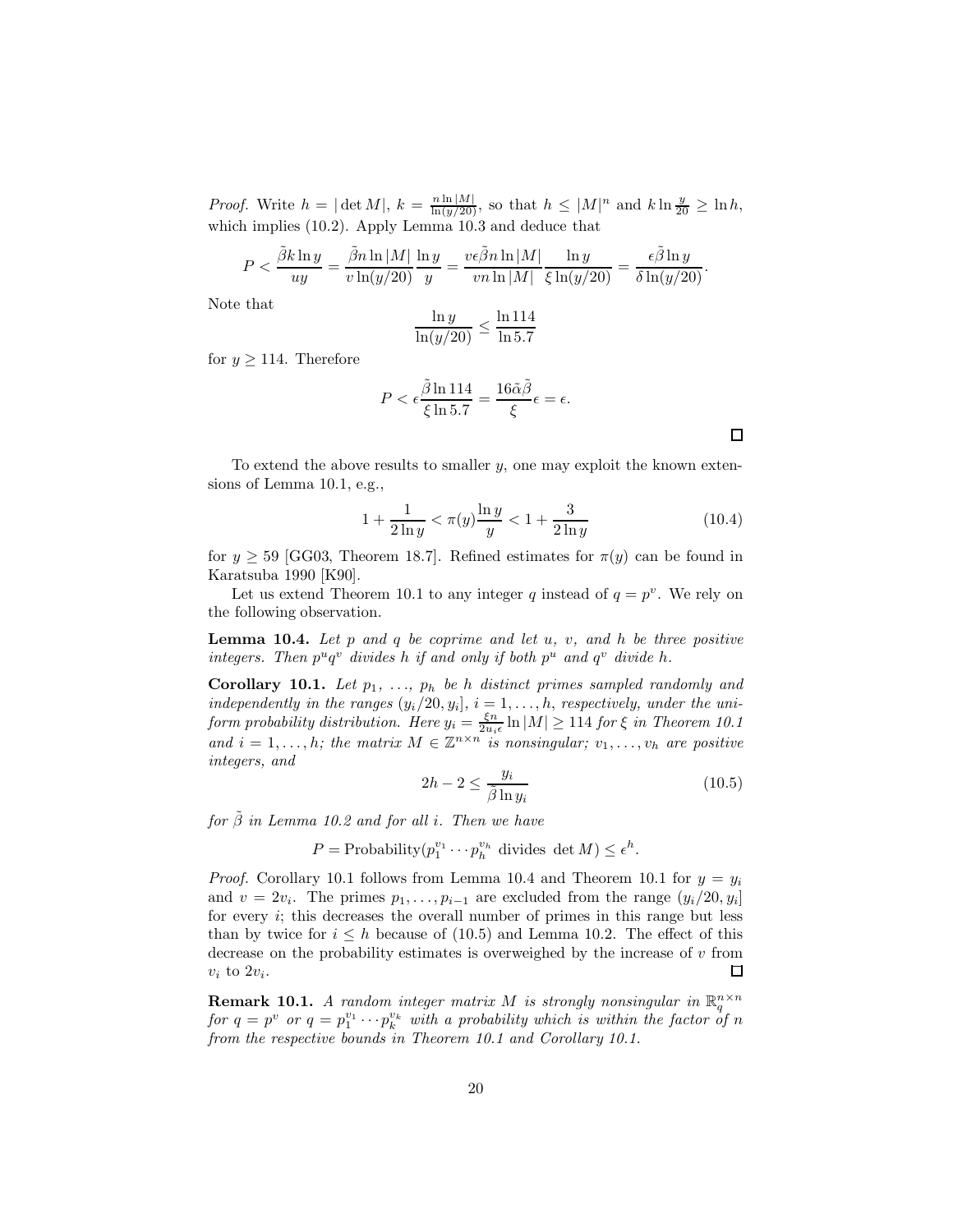#### **10.2 The probability of degeneration for a fixed** *p*

Suppose that for a fixed basic prime  $p$ , a random integer matrix  $M$ , and two appropriate integers  $q = p^v$  and  $s = p^u$ , we wish to estimate the probability that our computations can be performed with a precision within the word length  $\lambda$ .

Studying computations with general matrices we are guided by the following analytic estimate by Brent and McKay 1987 for the proportion of singular matrices in  $\mathbb{Z}_{p^u}^{n \times n}$ . (They also supply similar estimates in  $\mathbb{Z}_q^{n \times n}$  for any integer  $q > 1.$ 

**Theorem 10.2.** *[BMK87, Corollary 2.2]. Write*  $P_k(r) = (1 - r)(1 - r^2) \cdots (1 - r^2)$  $r^k$ ,  $r = 1/p$ . Then the nonsingular matrices make up the fraction  $\frac{P_{n+u-1}(r)}{P_{u-1}(r)}$  of *all matrices in*  $\mathbb{Z}_{p^u}^{n \times n}$ *.* 

Brent and McKay show specific estimates for their ratios as  $n \to \infty$  and  $q = 1, \ldots, 16$ . Our Table 10.4 in Section 10.4 shows some statistics of nonsingularity of random integer matrices in  $\mathbb{Z}_q$ , for  $n = 5, 10, 50, 100, q = 2^g$ , and  $q = 0, 1, \ldots, 20$ .

They are in reasonable agreement with the analytic estimates in [BMK87].

For Toeplitz versus general matrices  $M$ , the known analytic estimates and the results of our experiments in Tables 10.1–10.3 in Section 10.4 show a little higher proportion of nonsingular matrices in  $\mathbb{Z}_q^{n \times n}$ . In Daykin 1960 [D60] and Kaltofen and Lobo 1996 [KL96] the case of a prime  $q$  is studied.

**Theorem 10.3.** *For any pair of a prime* p *and a positive integer* n*, the fraction of*  $1/p$  *of all Toeplitz matrices in*  $\mathbb{Z}_p^{n \times n}$  *are singular.* 

We wish to point out a corollary of independent interest.

**Corollary 10.2.** *For any pair of a prime* p *and a positive integer* n*, consider the space of the pairs of polynomials*  $u(x)$  *and*  $v(x)$  *over*  $\mathbb{Z}_p$  *such that* deg  $v(x)$  =  $n, \deg u(x) < n$ . Then the pairs of coprime polynomials make up a fraction of  $1 - 1/p$  *in this space.* 

*Proof.* The corollary follows by combining the latter theorem with Proposition 9.1 on page 159 in the book [BP94]. This proposition defines a bijection map of all pairs  $(h, H)$  of  $h \in \mathbb{Z}_p$  and nonsingular Hankel matrices H in  $\mathbb{Z}_p^{n \times n}$  to all pairs of coprime polynomials  $u(x)$  and  $v(x)$  over  $\mathbb{Z}_p$  where  $v(x)$  is monic, deg  $v(x) = n$ , and deg  $u(x) < n$ . Combine the bijection  $J : H \leftrightarrow T = HT$  with Theorem 10.3 to count the number of pairs  $(h, H)$  where H is nonsingular in  $\mathbb{Z}_p^{n \times n}$  and extend this count to the number of pairs of coprime polynomials  $u(x)$  and  $v(x)$  over  $\mathbb{Z}_n$  to obtain the corollary. and  $v(x)$  over  $\mathbb{Z}_p$  to obtain the corollary.

**Theorem 10.4.** *[KL96, Theorem 5]. For any pair of a prime* p *and a natural* n*, the strongly nonsingular matrices (that is, nonsingular with all their leading principal submatrices) make up a fraction of*  $(1 - \frac{1}{p})(1 - \frac{p-1}{p^2})^{n-1}$  *in the space of all Toeplitz matrices in*  $\mathbb{Z}_p^{n \times n}$ *.*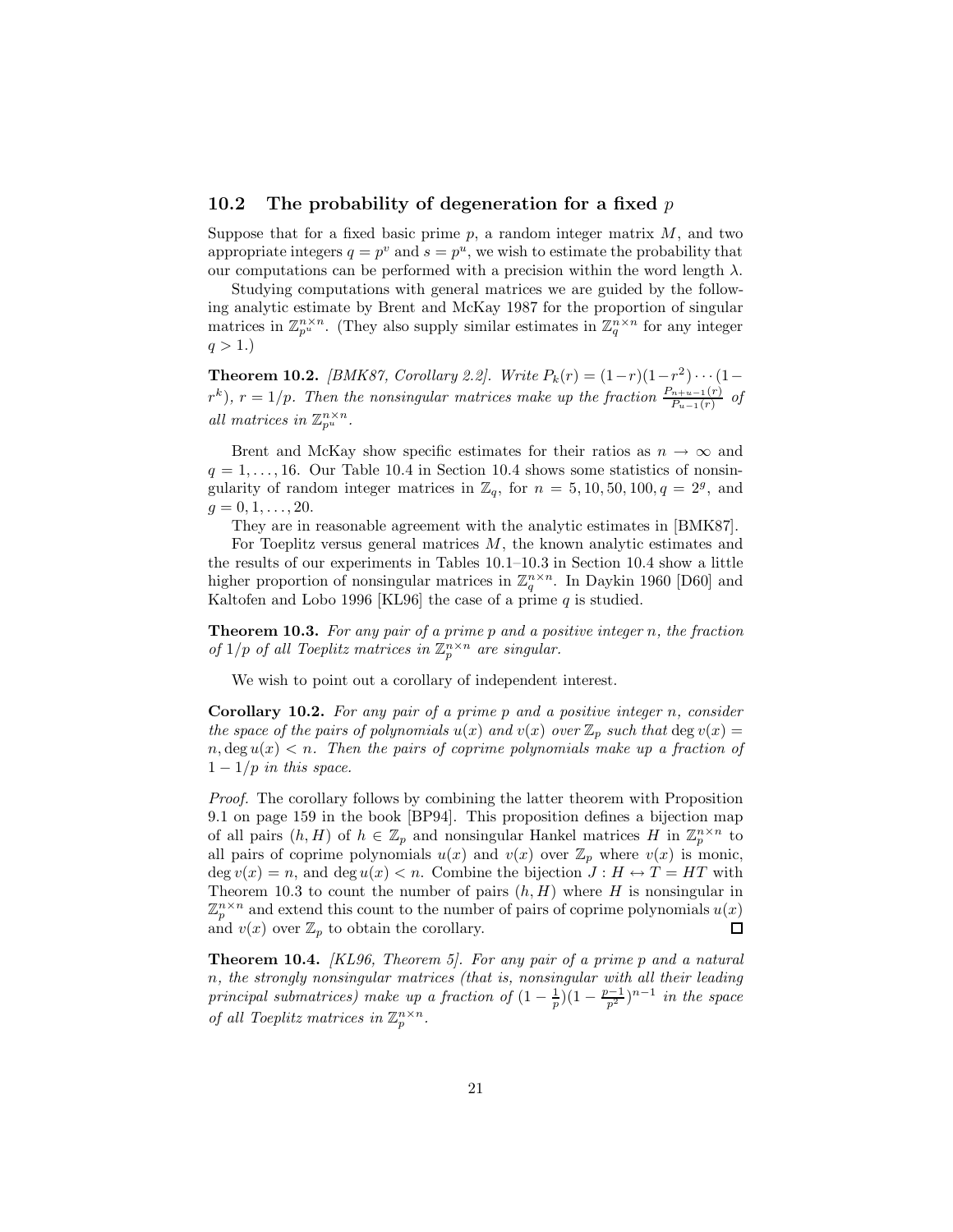We know of no extensions of the above analytic estimates to the rings  $\mathbb{Z}_q$  for any integer  $q > 1$ . Our next results may partly fill this void.

**Theorem 10.5.** *The fraction of at least*  $1 - n/q$  *Toeplitz matrices in*  $\mathbb{Z}_q^{n \times n}$  *are nonsingular.*

*Proof.* There are  $q^{2n}$  pairs of univariate polynomials u, v over  $\mathbb{Z}_q$  where deg u <  $n, deg v = n, v$  is monic. These polynomials are not coprime if and only if their resultant vanishes in  $\mathbb{Z}_q$ . In virtue of the celebrated lemma in Demillo and Lipton 1978 [DL78] (also in Zippel 1979 [Z79] and Schwartz 1980 [S80]), this occurs for the fraction of at most  $n/q$  pairs because the resultant is a polynomial of degree of at most  $n$  in the coefficients of  $u$  and  $v$ . This means at least  $(q - n)q^{2n-1}$  pairs of coprime polynomials u and v over  $\mathbb{Z}_q$ . Due to the bijection in Proposition 9.1 on page 159 in [BP94], already cited in the proof of Corollary 10.2, we have as many pairs  $(h, H)$  in  $(\mathbb{Z}_q, \mathbb{Z}_q^{n \times n})$  where H is a nonsingular Hankel matrix. Therefore, there are at least  $(q - n)q^{2n-2}$ nonsingular matrices among a total of  $q^{2n-1}$  Hankel matrices in  $\mathbb{Z}_q^{n \times n}$ . The bijection  $J: H \leftrightarrow T = HJ$  extends this count to Toeplitz matrices.

**Corollary 10.3.** *The fraction of at least*  $1 - \frac{(n+1)n}{2q}$  *Toeplitz matrices in*  $\mathbb{Z}_q^{n \times n}$  *are strongly nonsingular are strongly nonsingular.*

*Proof.* There are at most  $iq^{2n-2}$  Toeplitz matrices in  $\mathbb{Z}_q^{n \times n}$  with singular  $i \times i$ leading principal submatrix for  $i = 1, \ldots, n$ , due to Theorem 10.5. This makes up at most  $\sum_{i=1}^{n} iq^{2n-2} = q^{2n-2}n(n+1)/2$  submatrices which are not strongly nonsingular in the set of all  $q^{2n-1}$  Toeplitz matrices in  $\mathbb{Z}_q^{n \times n}$ .

According to the latter results as well as the results of our experimental tests for nonsingularity of random integer Toeplitz and general matrices in  $\mathbb{Z}_{q^w}^{n \times n}$  for  $q = 2, w \le 20$ , and  $n \le 100$  presented in Section 10.4, the transition to the rings  $\mathbb{Z}_{p^w}$  for larger  $p^w$  keeps the chances for the degeneration quite remote on the average.

#### **10.3 Additive perturbations counter degeneracies**

Suppose we have the rare case where, for a fixed triple of  $\lambda$ , M and p, one cannot perform the generalized lifting by computing within the word size precision because  $(\det M) \bmod p^v = 0$  for all  $v \leq \lambda$ . Suppose we prefer not to change p. Should we necessarily give up lifting? Not right away, because we may usually reduce the solution of the linear system  $Mx = b$  to solving a linear system with the coefficient matrix of the form

$$
M_i = M - U_i V_i. \tag{10.6}
$$

Here  $U_i$  in  $\mathbb{Z}_a^{n \times i}$  and  $V_i$  in  $\mathbb{Z}_b^{i \times n}$  are random general (or random Toeplitz) matrices for two integers

$$
b \ge 2n^2 \log(n|M|), \ a \ge 21n^2b,\tag{10.7}
$$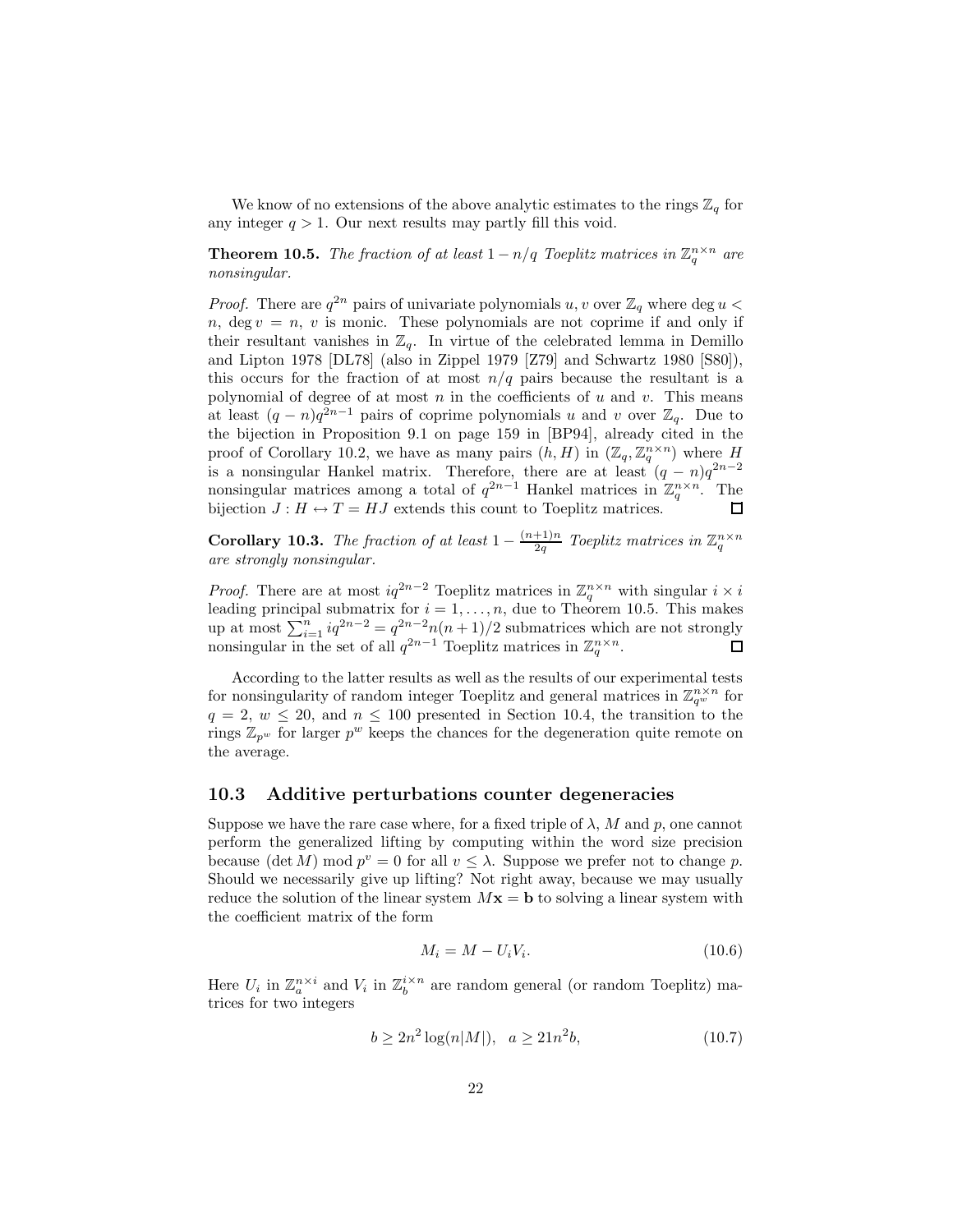and a relatively small  $i = O(1)$ .

Namely, we fix two positive integers  $i_{+}$  and  $j_{+}$  and recursively apply our lifting initialization algorithms to the matrices  $M_{i,j} = M - U_{i,j}V_{i,j}$  for random matrices  $U_{i,j}$  and  $V_{i,j}$  for  $i = 1, j = 1, \ldots, j_+; i = 2, j = 1, \ldots, j_+; \ldots$ , and so on, until we either yield the desired initialization for  $M_i = M_{i,j}$  and some  $i \leq i_+, j \leq j_+$  by computing with the word precision  $\lambda$  or reach  $i = i_+ + 1$ . In the latter case, the algorithm outputs FAILURE. In the former case we compute the vector  $M^{-1}$ **b** for a fixed integer vector **b** based on (10.6) and the Sherman– Morrison–Woodbury formula [GL96, page 50],

$$
M^{-1} = (M_i + U_i V_i)^{-1} = M_i^{-1} - M_i^{-1} U_i (I_i + V_i M_i^{-1} U_i)^{-1} V_i M_i^{-1}.
$$
 (10.8)

The formula holds provided that the matrices  $M_i$ ,  $M$ , and

$$
W_i = I_i + V_i M_i^{-1} U_i
$$

are nonsingular for the pair of  $n \times i$  matrices  $U_i$  and  $V_i^T$ . We refer to these computations as **Algorithm 10.1**.

We first apply the generalized lifting to the vector  $qM_i^{-1}$ **b** and to every column of the  $n \times i$  matrix  $qM_i^{-1}U_i$  to obtain these vector and columns in  $\mathbb{Z}_{qs^h}$ . Then we compute the vector

$$
qM^{-1}\mathbf{b} \bmod (qs^h) = ((I - qM_i^{-1}U_i(qI + qV_iM_i^{-1}U_i)^{-1}V_i)qM_i^{-1}\mathbf{b}) \bmod (qs^h),
$$

and reconstruct the rational vector  $M^{-1}$ **b**.

For random matrices M in  $\mathbb{Z}^{n \times n}$ , the algorithm is likely to succeed already for reasonably small integers  $i_+$  and  $j_+$  due to the two following theorems in [EGV00], which relate this likelihood to the choice of the bounds  $i_{+}$  and  $j_{+}$ .

**Theorem 10.6.** *[EGV00, Theorem 3.8]. For two positive integers* i *and* n*,*  $i < n$ , a nonsingular matrix M in  $\mathbb{Z}^{n \times n}$ , and sufficiently large integers a and b satisfying (10.7), let  $U_i = U_{i,j}$  and  $V_i^T = V_{i,j}^T$  denote the pairs of random *matrices in*  $\mathbb{Z}_a^{n \times i}$  *for*  $j = 1, 2, ..., 15$ *, and in*  $\mathbb{Z}_b^{n \times i}$  *for*  $j = 16$ *, and let the matrices*  $M_i = M_{i,j}$  *be defined by (10.6). Then with a probability of at least*  $1/2$ *, we have*  $s_{n-i}(M) = \gcd(s_n(M), \gcd_{j=1}^{\text{16}}(s_n(M_{i,j})))$ *. To increase the probability*<br>bound above  $1 - \epsilon$  for a fixed positive  $\epsilon$  it is sufficient to include in matrices *bound above*  $1 - \varepsilon$  *for a fixed positive*  $\varepsilon$ *, it is sufficient to include*  $j_+$  *matrices*  $M_{i,j}, j = 1, \ldots, j_+,$  *for every i* and *for a sufficiently large*  $j_+$  *in*  $O(\log(1/\varepsilon))$ *.* 

**Theorem 10.7.** *[EGV00, Theorem 6.2]. For a fixed pair of integers*  $\lambda > 0$ *and*  $\eta$ , let the entries of an  $n \times n$  *matrix* M be independently sampled under the *uniform probability distribution in a set of integers*  $\eta$ ,  $\eta$  + 1, ...,  $\eta$  +  $\lambda$  - 1*. Then* Probability $(s_{n-j}(M) > 1) \leq \lambda^{-n} + 9(\frac{2}{3})^{j-1} + \frac{n^3}{\lambda^{j-1}}.$ 

Due to Theorems 10.6 and 10.7 (and also according to the well known statistics), we have with a high probability that

$$
\gcd\left(s_n(M), \gcd_{j=1}^{j+}(s_n(M_{i,j}))\right) = 1
$$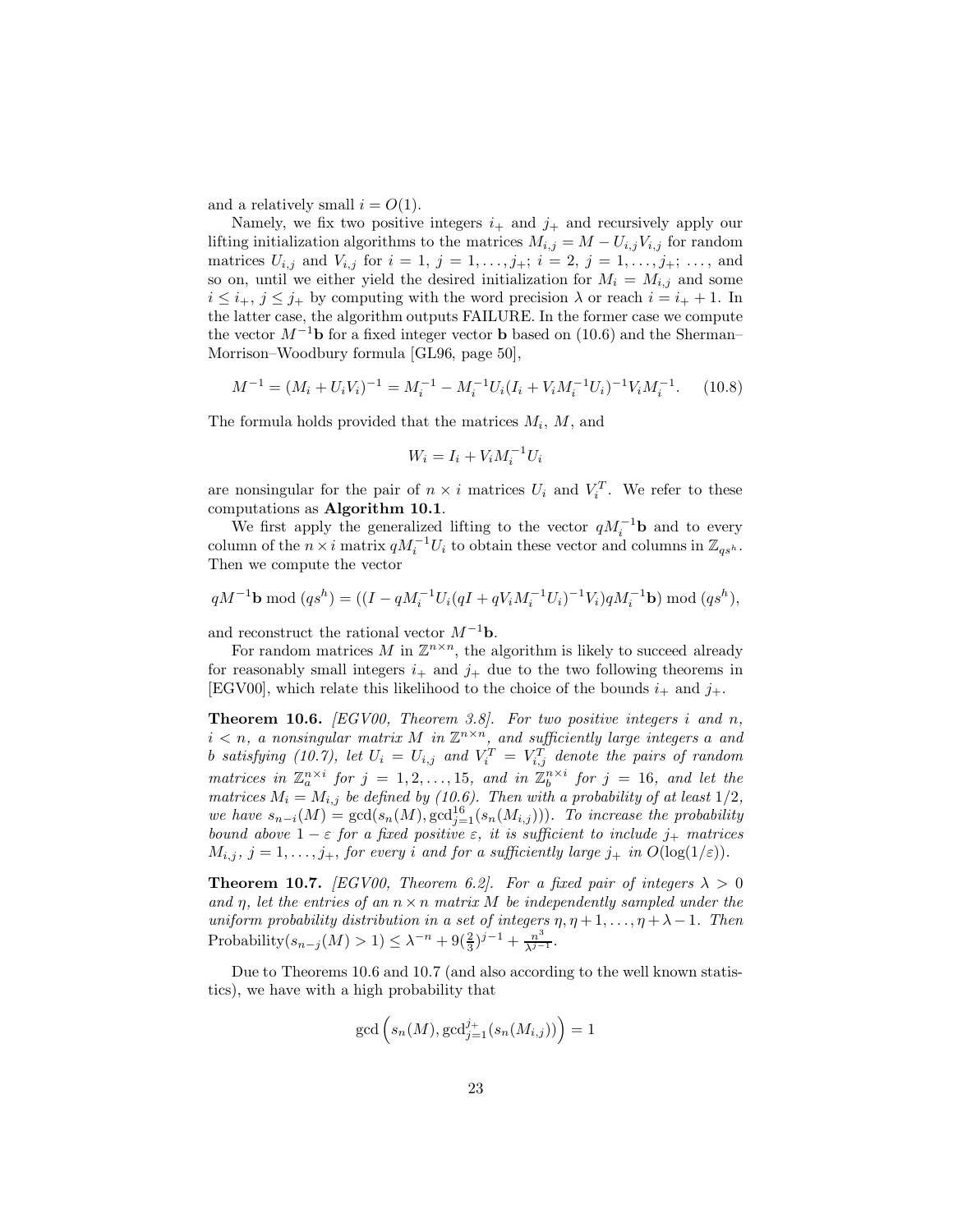for a random  $n \times n$  integer matrix M, the matrices  $M_{i,j}$  defined above, some  $i \leq i_{+}$ , and reasonably small integers  $i_{+}$  and  $j_{+}$ . In fact we just need a weaker property that the above gcd is likely to be coprime with a fixed prime  $p$ , and this property has been statistically observed in our experiments with random Toeplitz matrices for  $p = 2$  (see the next subsection).

## **10.4 Experimental computations: how frequently is a random integer Toeplitz matrix non-singular modulo a fixed power of two?**

In out tests we have randomly generated an  $n \times n$  Toeplitz matrix  $M = (t_{i-j})_{i,j}$ . Its entries  $t_{1-n},...,t_{n-1}$  have been chosen independently of each other under the uniform random distribution on  $\mathbb{Z}_q$  for  $q = 2^w$  and for a positive integer w. The first column in each of Tables 10.1–10.3 shows how frequently in our tests a random  $n \times n$  integer Toeplitz matrix M was nonsingular in  $\mathbb{Z}_q$ .

Whenever the test showed singularity, we repeated the test recursively (up to at most four times), each time adding the outer product of two random vectors to the input matrix. The  $(1+i)$ -th column of each table, for  $i = 0, 1, 2, 3, 4$ , shows for how many out of 100,000 samples the results were positive for the matrices  $M - U_j V_j^T$ , for some  $j \leq i$  where  $U_j, V_j^T \in \mathbb{Z}_q^{n \times l}$ ,  $M \in \mathbb{Z}_q^{n \times n}$ ,  $q = 2^w$ . These data should motivate using Algorithm 10.1 for smaller  $i_+$  and  $j_+$ . They should be compared with similar statistics for general, tridiagonal, and fivediagonal matrices. Table 10.4 shows such statistics, although without small rank perturbations. According to our tests in the case where  $q = 2^w$ , the degeneration is more likely for five-diagonal than general matrices, and is even more likely for tridiagonal matrices, but even for the latter matrices it is quite rare for larger w. We have also observed for tridiagonal matrices that the degeneration is substantially less likely where we shift from  $q = 2^w$  to  $q = 5^w$ .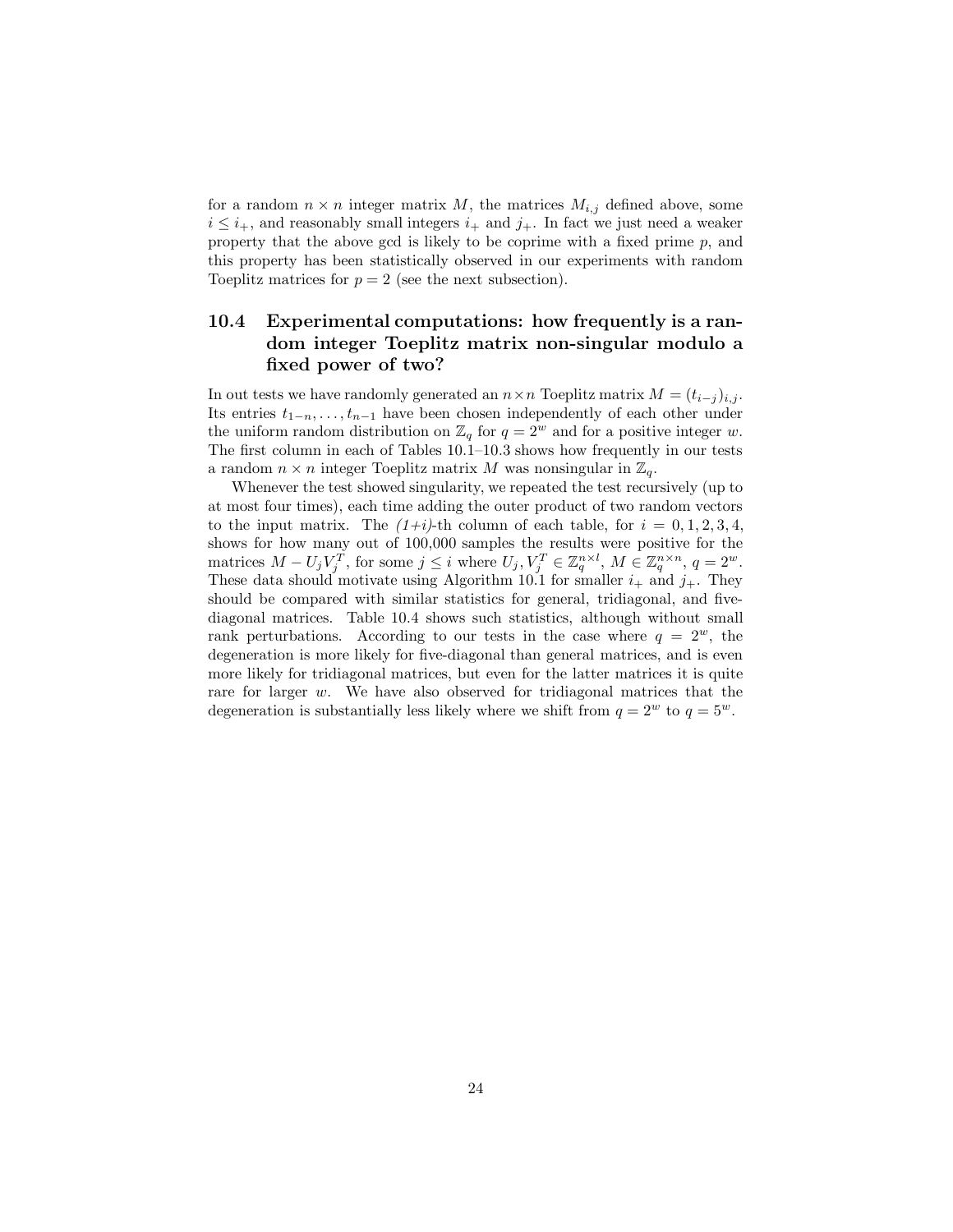| $w\backslash i$ | 0     | 1      | $\mathfrak{D}$ | 3      | 4      |
|-----------------|-------|--------|----------------|--------|--------|
| 1               | 50173 | 59450  | 66672          | 72514  | 77452  |
| $\overline{2}$  | 68814 | 80808  | 87785          | 92256  | 95133  |
| 3               | 82971 | 92311  | 96197          | 98164  | 99136  |
| 4               | 90559 | 96899  | 98862          | 99567  | 99852  |
| 5               | 95079 | 98809  | 99671          | 99907  | 99973  |
| 6               | 97333 | 99557  | 99907          | 99981  | 99997  |
| 7               | 98643 | 99859  | 99973          | 99998  | 100000 |
| 8               | 99302 | 99948  | 99993          | 99999  | 100000 |
| 9               | 99639 | 99983  | 100000         | 100000 | 100000 |
| 10              | 99816 | 99997  | 100000         | 100000 | 100000 |
| 11              | 99903 | 99999  | 100000         | 100000 | 100000 |
| 12              | 99955 | 100000 | 100000         | 100000 | 100000 |

Table 10.1: Number of times the matrix  $M + A_i$  for a random  $20 \times 20$  Toeplitz matrix  $M$  and a random  $50 \times 50$  matrix  $A$  of rank at most  $i$  is nonsingular in the ring  $\mathbb{Z}_q$  for  $q = 2^w$  out of 100,000 samples

Table 10.2: Number of times the matrix  $M + A_i$  for a random  $50 \times 50$  Toeplitz matrix  $M$  and a random  $50\times 50$  matrix  $A$  of rank at most  $i$  is nonsingular in the ring  $\mathbb{Z}_q$  for  $q = 2^w$  out of 100,000 samples

| $w \backslash i$ | $\left( \right)$ | 1      | 2      | 3      | 4      |
|------------------|------------------|--------|--------|--------|--------|
| 1                | 50054            | 59383  | 66661  | 72665  | 77581  |
| 2                | 68781            | 80792  | 87812  | 92341  | 95151  |
| 3                | 82842            | 92263  | 96282  | 98203  | 99139  |
| 4                | 90507            | 96868  | 98877  | 99589  | 99844  |
| 5                | 95132            | 98846  | 99695  | 99915  | 99976  |
| 6                | 97440            | 99597  | 99912  | 99981  | 99994  |
| 7                | 98667            | 99857  | 99972  | 99994  | 99998  |
| 8                | 99315            | 99953  | 99989  | 99997  | 99999  |
| 9                | 99653            | 99985  | 100000 | 100000 | 100000 |
| 10               | 99829            | 99997  | 100000 | 100000 | 100000 |
| 11               | 99917            | 99999  | 100000 | 100000 | 100000 |
| 12               | 99967            | 100000 | 100000 | 100000 | 100000 |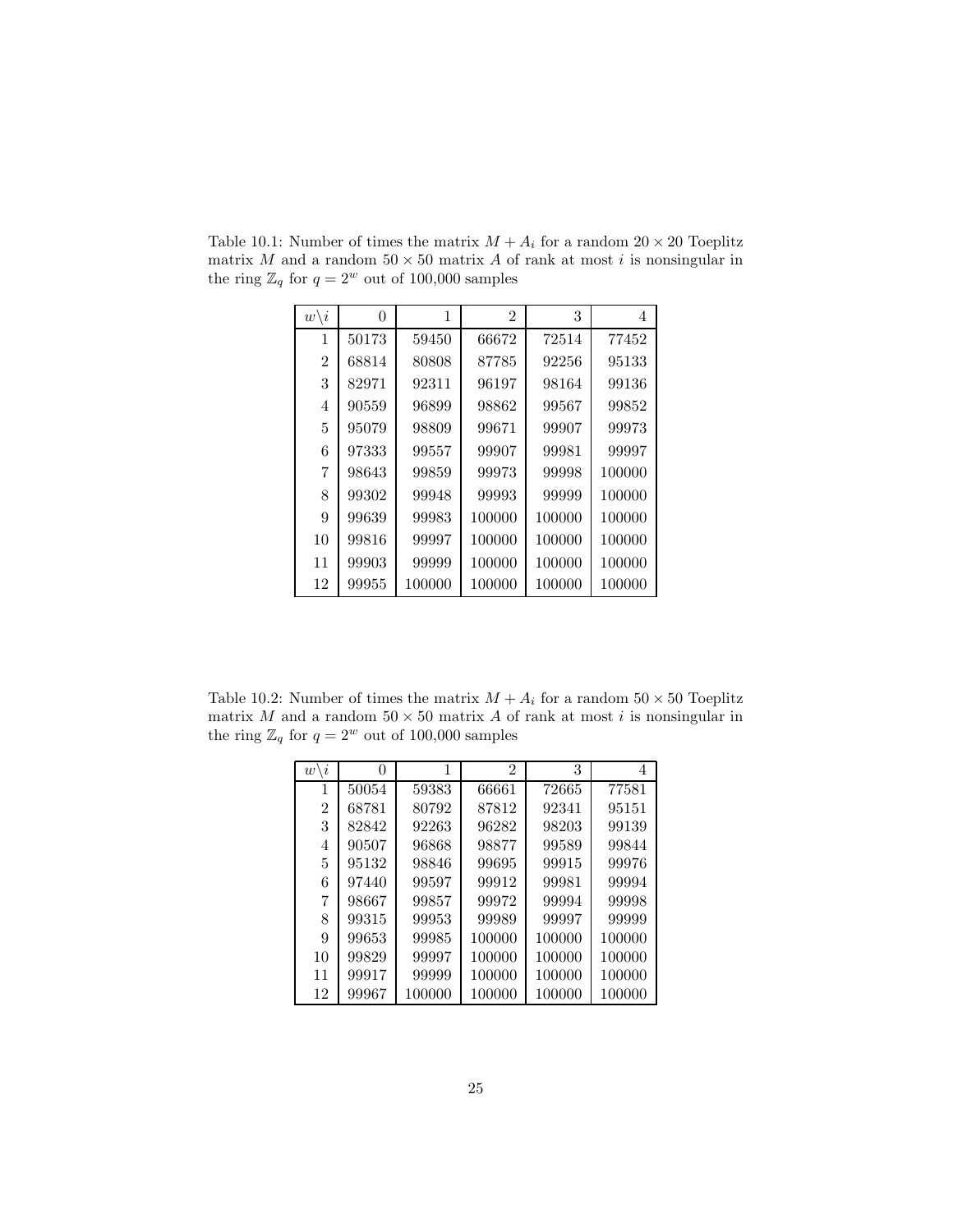|    |       |        | 2      | 3      | 4      |
|----|-------|--------|--------|--------|--------|
| 1  | 50170 | 59672  | 66652  | 72460  | 77368  |
| 2  | 68969 | 80960  | 87833  | 92188  | 95130  |
| 3  | 82799 | 92261  | 96240  | 98128  | 99122  |
| 4  | 90498 | 96935  | 98884  | 99570  | 99845  |
| 5  | 94975 | 98837  | 99662  | 99893  | 99971  |
| 6  | 97255 | 99547  | 99898  | 99970  | 99991  |
| 7  | 98591 | 99827  | 99966  | 99994  | 99998  |
| 8  | 99249 | 99931  | 99989  | 99998  | 99998  |
| 9  | 99616 | 99976  | 99997  | 100000 | 100000 |
| 10 | 99804 | 99994  | 100000 | 100000 | 100000 |
| 11 | 99898 | 99998  | 100000 | 100000 | 100000 |
| 12 | 99948 | 100000 | 100000 | 100000 | 100000 |

Table 10.3: Number of times the matrix  $M + A_i$  for a random  $100 \times 100$  Toeplitz matrix  $M$  and a random  $100 \times 100$  matrix  $A$  of rank at most  $i$  is nonsingular in  $\mathbb{Z}_q$  for  $q=2^w$  out of 100,000 samples

Table 10.4: Number of times a random  $n \times n$  general matrix M is nonsingular in the ring  $\mathbb{Z}_q$  out of 100,000 samples for  $q = 2^w$ 

| $\overline{w}$ | $n=5$  | $n=10$  | $n=50$  | $n = 100$ |
|----------------|--------|---------|---------|-----------|
| $w=0$          | 29,986 | 28,781  | 28,940  | 28,781    |
| $w=1$          | 58,637 | 57,679  | 57,884  | 57.782    |
| $w=2$          | 77,650 | 76,817  | 77,047  | 77,104    |
| $w=3$          | 88,399 | 87.916  | 88,000  | 88,080    |
| $w=4$          | 94,102 | 93.888  | 93.943  | 93,921    |
| $w=5$          | 97,046 | 96.911  | 96.963  | 96,937    |
| $w=6$          | 98,519 | 98,414  | 98,483  | 98,452    |
| $w=7$          | 99,245 | 99,180  | 99,212  | 99,235    |
| $w=8$          | 99,634 | 99,598  | 99,590  | 99,620    |
| $w=9$          | 99,820 | 99,791  | 99,783  | 99,806    |
| $w=10$         | 99.911 | 99.894  | 99.892  | 99,899    |
| $w=11$         | 99,956 | 99.957  | 99,950  | 99,953    |
| $w=12$         | 99,977 | 99,977  | 99,978  | 99,980    |
| $w=13$         | 99,985 | 99,992  | 99,991  | 99,992    |
| $w=14$         | 99,992 | 99,996  | 99,993  | 99,995    |
| $w=15$         | 99,993 | 99,997  | 99,996  | 99,998    |
| $w=16$         | 99,995 | 99,999  | 99,999  | 99,998    |
| $w=17$         | 99,998 | 99,999  | 99,999  | 99,998    |
| $w=18$         | 99,999 | 100,000 | 99,999  | 99,999    |
| $w=19$         | 99,999 | 100,000 | 100,000 | 100,000   |
| $w=20$         | 99,999 | 100,000 | 100,000 | 100,000   |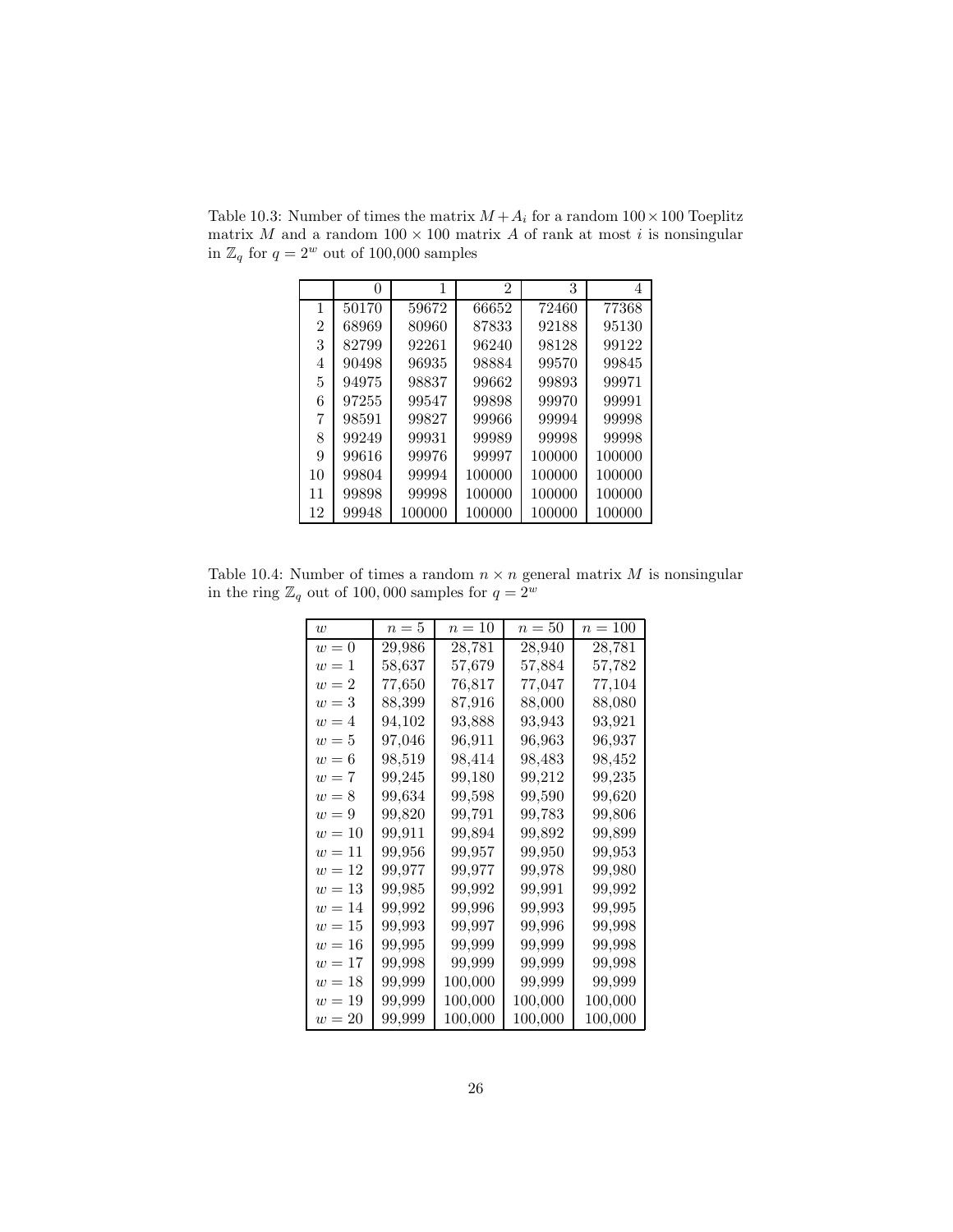| w      | $n=5$   | $n=10$  | $n=50$         | $n=100$          |
|--------|---------|---------|----------------|------------------|
| $w=1$  | 117356  | 17514   | $\overline{0}$ | $\overline{0}$   |
| $w=2$  | 320625  | 75599   | $\overline{0}$ | $\overline{0}$   |
| $w=3$  | 531878  | 182052  | $\mathbf 1$    | $\overline{0}$   |
| $w=4$  | 703335  | 324629  | $\overline{4}$ | $\overline{0}$   |
| $w=5$  | 823672  | 478421  | 17             | $\overline{0}$   |
| $w=6$  | 899773  | 620734  | 64             | $\overline{0}$   |
| $w=7$  | 945210  | 738216  | 188            | $\overline{0}$   |
| $w=8$  | 970459  | 828122  | 494            | $\overline{0}$   |
| $w=9$  | 984437  | 891854  | 1324           | $\overline{0}$   |
| $w=10$ | 991892  | 934290  | 3043           | $\overline{0}$   |
| $w=11$ | 995862  | 961334  | 6210           | $\overline{0}$   |
| $w=12$ | 997903  | 978026  | 11855          | $\boldsymbol{0}$ |
| $w=13$ | 998940  | 987761  | 20951          | $\overline{0}$   |
| $w=14$ | 999455  | 993236  | 34980          | $\overline{1}$   |
| $w=15$ | 999719  | 996395  | 54784          | $\mathbf{1}$     |
| $w=16$ | 999859  | 998089  | 82128          | $\overline{7}$   |
| $w=17$ | 999920  | 999012  | 117742         | 13               |
| $w=18$ | 999962  | 999515  | 161178         | 22               |
| $w=19$ | 999980  | 999743  | 213241         | 37               |
| $w=20$ | 999988  | 999866  | 271703         | 72               |
| $w=21$ | 999996  | 999947  | 336451         | 138              |
| $w=22$ | 999999  | 999973  | 404624         | 289              |
| $w=23$ | 999999  | 999986  | 474595         | 520              |
| $w=24$ | 1000000 | 999992  | 543974         | 941              |
| $w=25$ |         | 999996  | 610648         | 1601             |
| $w=26$ |         | 999996  | 673129         | 2629             |
| $w=27$ |         | 999999  | 730268         | 4193             |
| $w=28$ |         | 1000000 | 780932         | 6542             |
| $w=29$ |         |         | 825245         | 9787             |
| $w=30$ |         |         | 862955         | 14404            |
| $w=31$ |         |         | 893896         | 20884            |
| $w=32$ |         |         | 919407         | 29409            |

Table 10.5: Number of times a random  $n \times n$  tridiagonal matrix  $M$  is nonsingular in the ring  $\mathbb{Z}_q$  out of 1,000,000 samples for  $q = 2^w$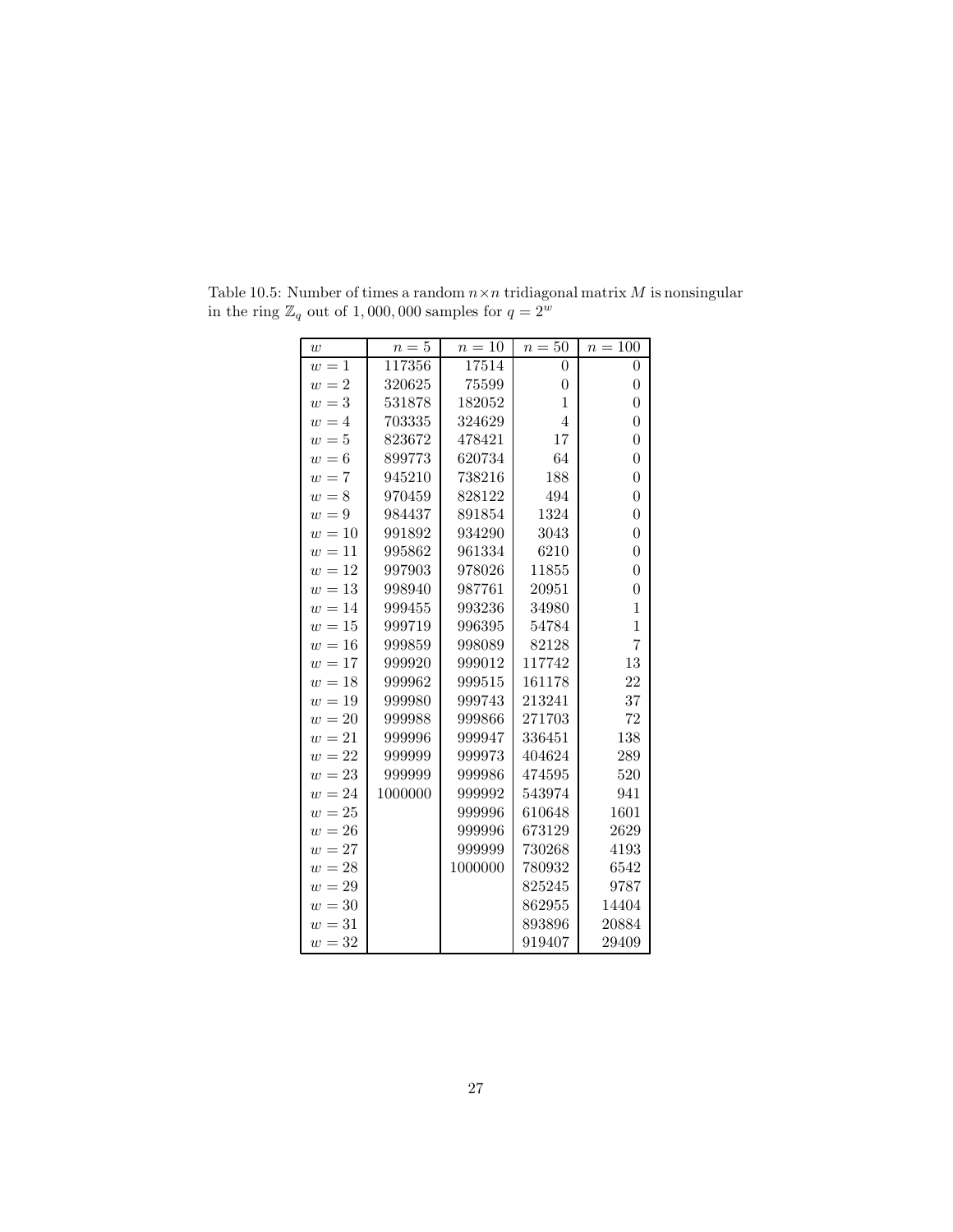| w      | $n=5$   | $n=10$  | $n=50$ | $n = 100$ |
|--------|---------|---------|--------|-----------|
| $w=1$  | 629193  | 453573  | 33036  | 1319      |
| $w=2$  | 902825  | 795859  | 142767 | 9536      |
| $w=3$  | 978126  | 939323  | 326520 | 36124     |
| $w=4$  | 995314  | 984670  | 537288 | 94676     |
| $w=5$  | 999063  | 996494  | 720272 | 192946    |
| $w=6$  | 999808  | 999263  | 849531 | 324563    |
| $w=7$  | 999964  | 999840  | 927780 | 473054    |
| $w=8$  | 999992  | 999968  | 968268 | 618013    |
| $w=9$  | 999997  | 999991  | 987267 | 741988    |
| $w=10$ | 1000000 | 999999  | 995305 | 837468    |
| $w=11$ | 1000000 | 1000000 | 998419 | 904365    |
| $w=12$ | 1000000 | 1000000 | 999479 | 947171    |
| $w=13$ | 1000000 | 1000000 | 999829 | 972681    |

Table 10.6: Number of times a random  $n \times n$  tridiagonal matrix M is nonsingular in the ring  $\mathbb{Z}_q$  out of 1,000,000 samples for  $q = 5^w$ 

Table 10.7: Number of times a random  $n \times n$  tridiagonal matrix M is nonsingular in the ring  $\mathbb{Z}_q$  out of 1,000,000 samples for  $q = 10^w$ 

| $\overline{w}$ | $n=5$   | $n=10$ | $n=50$ | $n = 100$ |
|----------------|---------|--------|--------|-----------|
| $w=1$          | 673132  | 462691 | 33063  | 1286      |
| $w=2$          | 934076  | 811362 | 142940 | 9469      |
| $w=3$          | 989846  | 950586 | 326682 | 36115     |
| $w=4$          | 998658  | 989599 | 537027 | 95083     |
| $w=5$          | 999834  | 998176 | 720163 | 193223    |
| $w=6$          | 999981  | 999689 | 850071 | 325041    |
| $w=7$          | 999997  | 999950 | 927627 | 473759    |
| $w=8$          | 1000000 | 999991 | 968218 | 618106    |
| $w = 9$        | 1000000 | 999998 | 987183 | 742050    |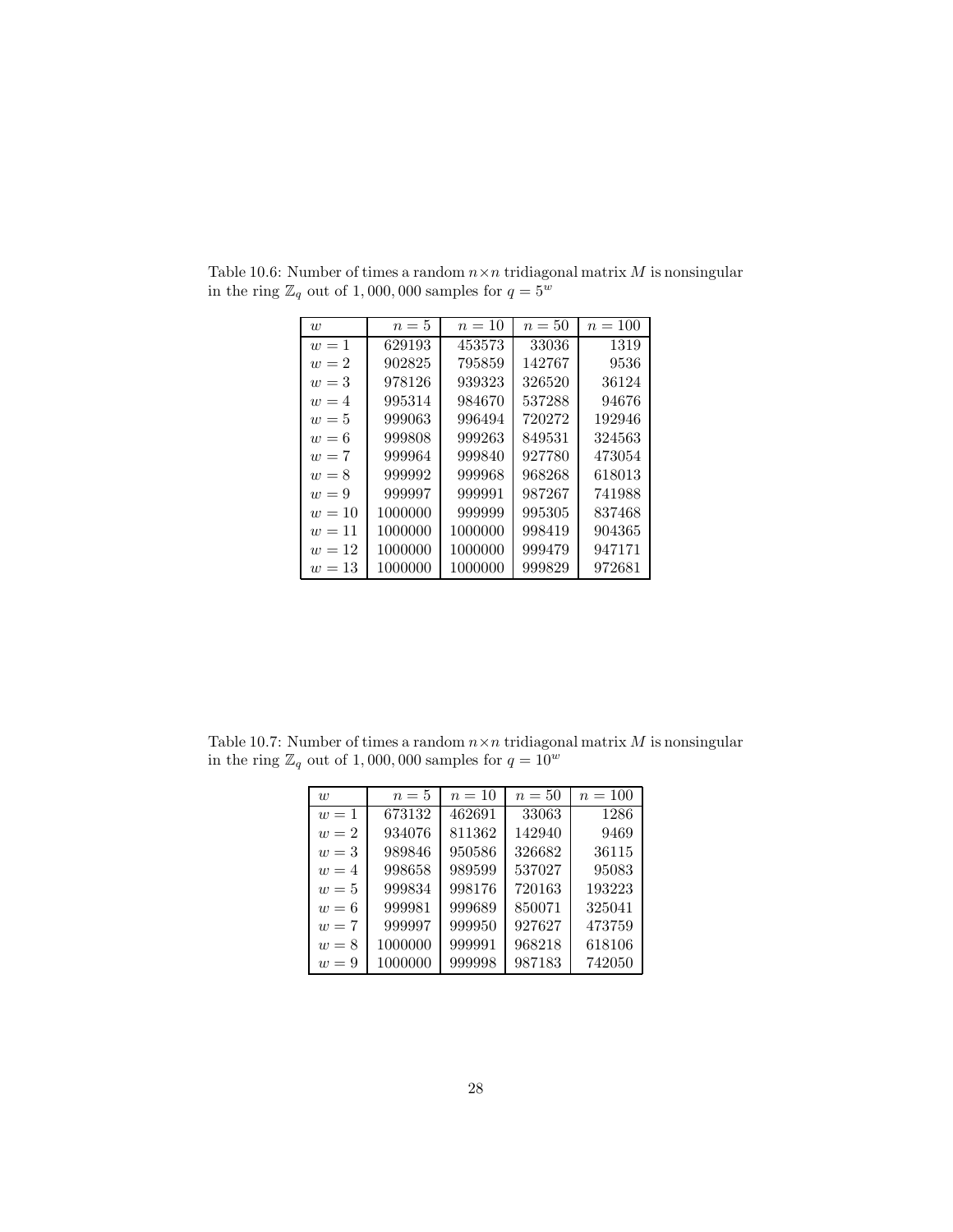| w      | $n=5$   | $n=10$  | $n=50$ | $n=100$      |
|--------|---------|---------|--------|--------------|
| $w=1$  | 291205  | 138605  | 407    | $\theta$     |
| $w=2$  | 554299  | 353025  | 3189   | $\mathbf{1}$ |
| $w=3$  | 744030  | 560876  | 12666  | 28           |
| $w=4$  | 860894  | 725098  | 35279  | 131          |
| $w=5$  | 926953  | 837646  | 77277  | 534          |
| $w=6$  | 962364  | 908618  | 141802 | 1617         |
| $w=7$  | 980846  | 950327  | 227489 | 4233         |
| $w=8$  | 990280  | 973763  | 327674 | 9452         |
| $w=9$  | 995111  | 986273  | 433370 | 19223        |
| $w=10$ | 997602  | 992932  | 537207 | 35864        |
| $w=11$ | 998787  | 996416  | 631600 | 61342        |
| $w=12$ | 999400  | 998230  | 713344 | 97265        |
| $w=13$ | 999694  | 999130  | 781426 | 144238       |
| $w=14$ | 999861  | 999545  | 836186 | 201805       |
| $w=15$ | 999936  | 999768  | 878746 | 268132       |
| $w=16$ | 999969  | 999880  | 911666 | 340560       |
| $w=17$ | 999984  | 999938  | 936426 | 415820       |
| $w=18$ | 999993  | 999968  | 955325 | 490841       |
| $w=19$ | 999996  | 999986  | 969282 | 562743       |
| $w=20$ | 999998  | 999994  | 979171 | 628840       |
| $w=21$ | 999999  | 999999  | 986186 | 687759       |
| $w=22$ | 1000000 | 1000000 | 991041 | 738768       |
| $w=23$ |         |         | 994296 | 782062       |
| $w=24$ |         |         | 996454 | 818466       |
| $w=25$ |         |         | 997802 | 849199       |
| $w=26$ |         |         | 998675 | 874827       |
| $w=27$ |         |         | 999193 | 896088       |
| $w=28$ |         |         | 999547 | 914020       |
| $w=29$ |         |         | 999746 | 929000       |
| $w=30$ |         |         | 999855 | 942334       |
| $w=31$ |         |         | 999914 | 953521       |
| $w=32$ |         |         | 999957 | 962893       |

Table 10.8: Number of times a random  $n \times n$  five-diagonal matrix M is nonsingular in the ring  $\mathbb{Z}_q$  out of 1,000,000 samples for  $q = 2^w$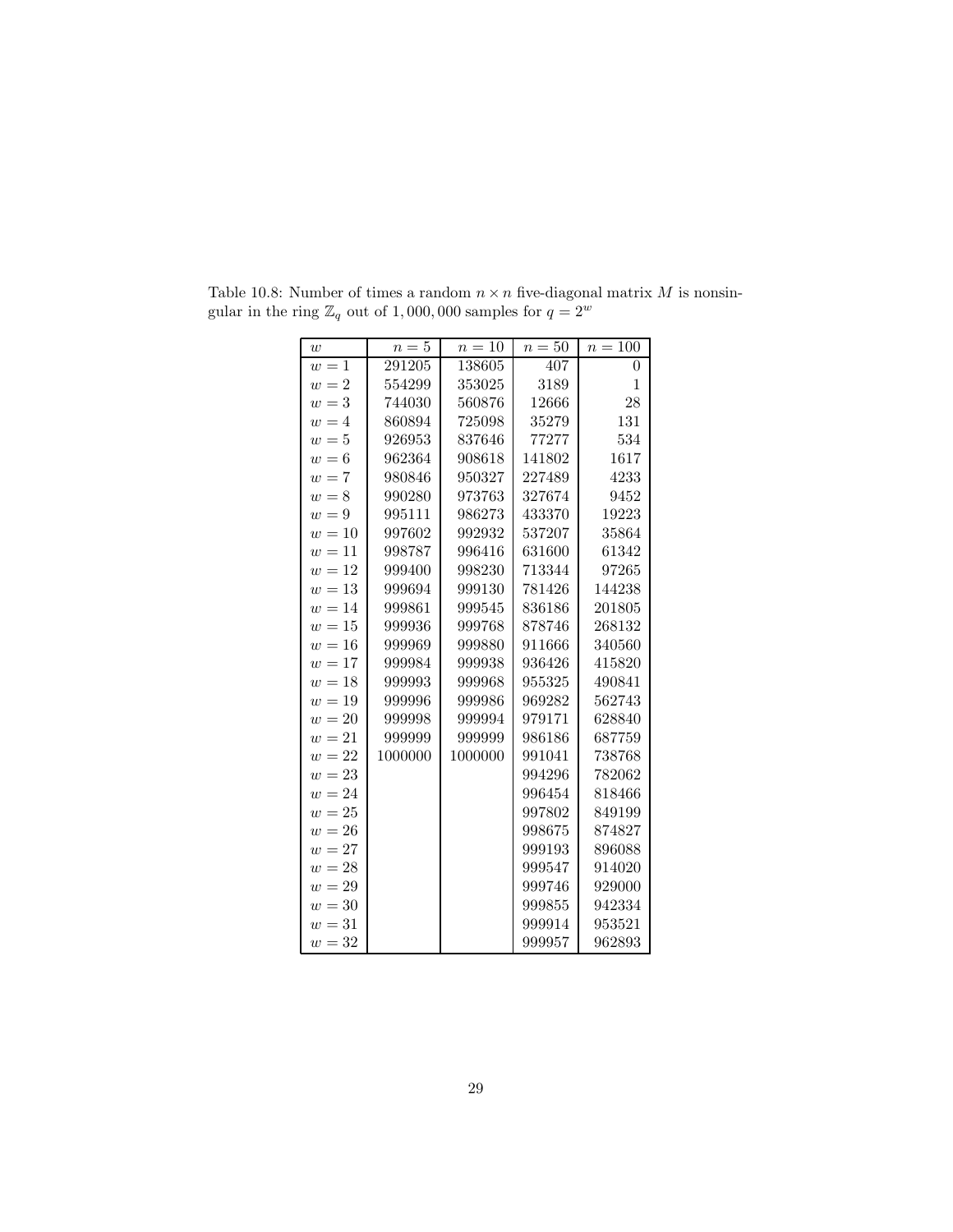#### **Analysis of the results of the experiments**

For fixed q and n, we assume that M is singular over  $\mathbb{Z}_q$  with a probability p. Next we estimate  $p$ . Let  $x$  be a random variable such that

$$
x = \begin{cases} 1, & \det M = 0 \bmod q; \\ 0, & \det M \neq 0 \bmod q. \end{cases}
$$

Let  $x_1, \ldots, x_m$  be the observed values of x. By the Central Limit Theorem,

$$
\lim_{m \to \infty} \frac{(x_1 + \dots + x_m) - mp}{\sqrt{mp(1-p)}} = N(0, 1)
$$

where  $N(0, 1)$  is the standard normal probability distribution. Therefore, a confidence interval of probability  $1 - \alpha$  for p is

$$
\left(\bar{x} - Z_{\alpha/2}\sqrt{\bar{x}(1-\bar{x})/m}, \ \bar{x} + Z_{\alpha/2}\sqrt{\bar{x}(1-\bar{x})/m}\right)
$$

where  $\bar{x} = \frac{1}{m}(x_1 + \ldots + x_m)$ ,  $Z_{\alpha}$  is defined by Probability $(N(0, 1) > Z_{\alpha}) = \alpha$ .

**Example 10.1.** *For*  $g = 8, n = 50$ *, we are "99.9%" sure that* 

- *Probability(Toeplitz matrix M is non-singular)* =  $0.993 \pm 0.001$ ;
- *Probability(Toeplitz matrix M is strongly non-singular)* =  $0.731 \pm 0.005$ ;
- *Probability(general matrix M is non-singular)* =  $0.992 \pm 0.001$ ;
- *Probability(general matrix M is strongly non-singular)* =  $0.688 \pm 0.005$ .

## **11 Demonstration of algorithms with examples**

Let us demonstrate the work of Algorithms 3.1 and 10.1 with simple examples.

**Example 11.1.**  $M = \begin{pmatrix} 2 & 1 \\ 3 & 2 \end{pmatrix}$ ,  $\mathbf{b} = \begin{pmatrix} 3 \\ 4 \end{pmatrix}$ . So  $\mathbf{x} = \begin{pmatrix} 2 \\ -1 \end{pmatrix}$ . By applying Algorithm 3.1 for  $q = 1$ ,  $s = 2$ ,  $\mathbf{r}^{(0)} = \mathbf{b}$ , we successively compute  $Q = \begin{pmatrix} 0 & 1 \ 1 & 0 \end{pmatrix}$ ,  $\mathbf{u}^{(0)} = \begin{pmatrix} 0 \\ 1 \end{pmatrix}$ <br> $\mathbf{u}^{(1)} = \begin{pmatrix} 1 \\ 1 \end{pmatrix}$ ,  $\mathbf{u}^{(1)} = \begin{pmatrix} 1 \\ 1 \end{pmatrix}$ ,  $\mathbf{u}^{(2)} = \begin{pmatrix} -1 \\ 1 \end{pmatrix$  *,*  $\mathbf{r}^{(1)} = \begin{pmatrix} 1 \\ 1 \end{pmatrix}, \mathbf{u}^{(1)} = \begin{pmatrix} 1 \\ 1 \end{pmatrix}$  $\binom{0}{1} + 2\binom{1}{1} + 4\binom{0}{1}.$  $\mathbf{r}^{(2)} = \begin{pmatrix} -1 \\ -2 \end{pmatrix}$  $\mathbf{u}^{(2)} = \begin{pmatrix} 0 \\ 1 \end{pmatrix}$  $\int$ ,... *to define*  $\mathbf{x}^{(3)} = 2\mathbf{x} \mod 8 =$ 

**Example 11.2.**  $M = \begin{pmatrix} 4 & 1 \\ 6 & 2 \end{pmatrix}$ , **b** =  $\begin{pmatrix} 3 \\ 4 \end{pmatrix}$ , *so* **x** =  $\begin{pmatrix} 1 \\ -1 \end{pmatrix}$  *.*

*a)* By applying Algorithm 3.1 for  $q = s = 2$ ,  $\mathbf{r}^{(0)} = \mathbf{b}$ , we successively compute  $Q = \begin{pmatrix} 0 & 1 \\ 2 & 0 \end{pmatrix}$ ,  $\mathbf{u}^{(0)} = \begin{pmatrix} 0 \\ 2 \end{pmatrix}$ <br>So we have  $\mathbf{v}^{(3)}$  $\bf{r}^{(1)} = \begin{pmatrix} 1 \\ 1 \end{pmatrix}$  $\mathbf{u}^{(1)} = \begin{pmatrix} 1 \\ 2 \end{pmatrix}$  $\bf{r}^{(2)} = \begin{pmatrix} -1 \\ -2 \end{pmatrix}$  $({}^{2})$ , **u**<sup>(2)</sup> =  $({}^{2}_{2})$ <br>2**b**) mod 2<sup>*l*</sup> ,...*. So, we have*  $\mathbf{x}^{(3)} = 2\mathbf{x} \mod 8 = \binom{0}{2}$ <br>0 for  $h = 1, 2, 3$  $+2\binom{1}{2}$  $+4\binom{2}{2}$  $\int$ , (M**x**<sup>(h)</sup>−2**b**) mod 2<sup>h+1</sup> = 0 *for*  $h = 1, 2, 3$ .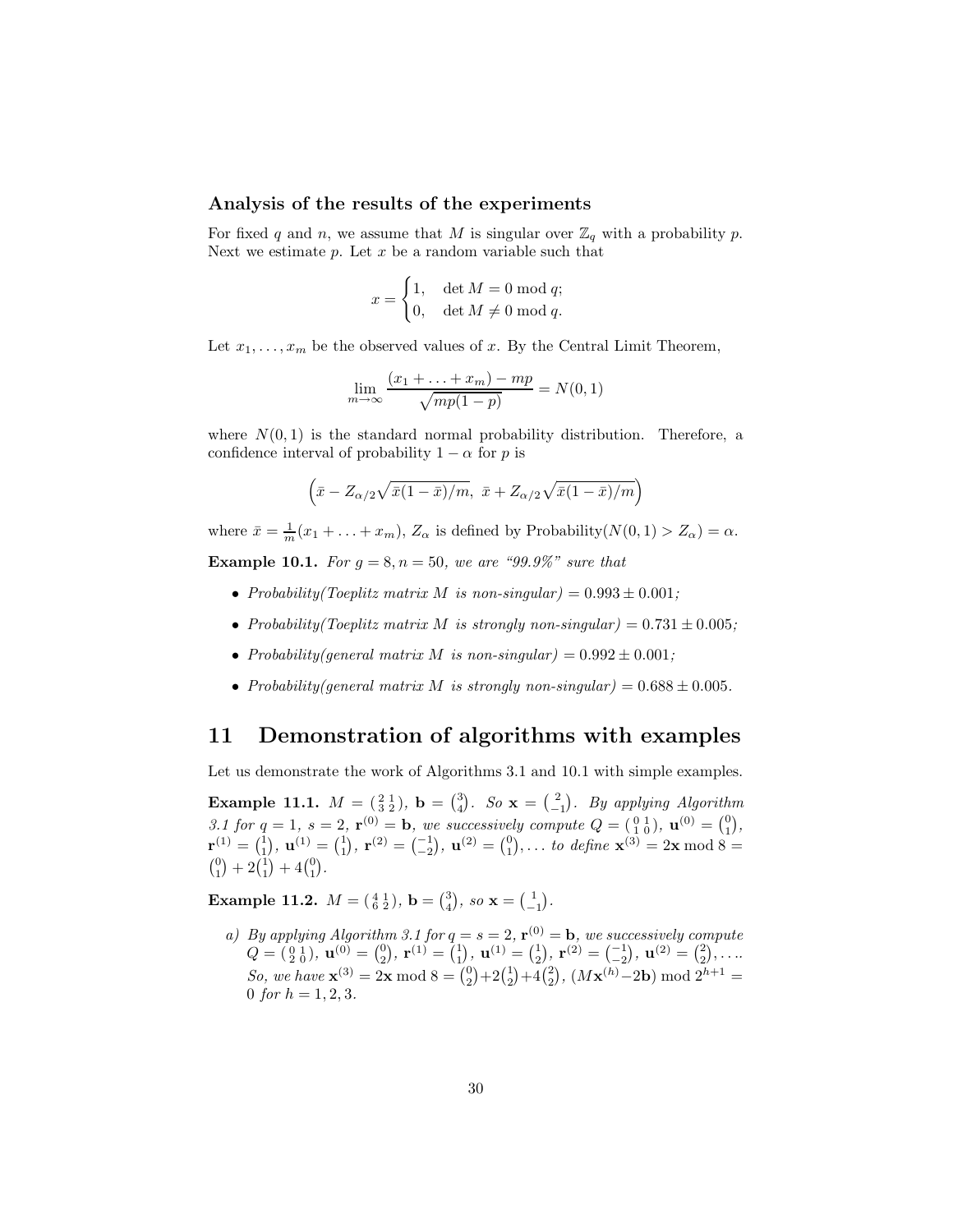*b)* Alternatively, we observe that  $s_2(M) = 2$ ,  $s_1(M) = 1$  and apply Algo*rithm 10.1 to*  $M_1 = M - U_1 V_1$ ,  $U_1 = V_1^T = \begin{pmatrix} 1 \\ 1 \end{pmatrix}$ , and  $\mathbf{b} = \begin{pmatrix} 3 \\ 4 \end{pmatrix}$ , so<br>*that*  $M = \begin{pmatrix} 3 & 0 \\ 4 & 0 \end{pmatrix}$ ,  $M^{-1} = \begin{pmatrix} 1 & 0 & 5 & 1 \\ 4 & 0 & 5 & 1 \end{pmatrix}$ . Put is the Sharmon Manison that  $M_1 = (\frac{3}{2}^0)$ ,  $M_1^{-1} = (13 \text{ 0} - 53 \text{ 1})$ *. Due to the Sherman–Morrison–*<br>Woodbury formula (10.8) this reduces the computation of **x** to the triple *Woodbury formula (10.8), this reduces the computation of* **x** *to the triple application of Algorithm 3.1 for* q = 1*,* s = 2 *with the right-hand-side*  $\text{vectors } \mathbf{b} = \begin{pmatrix} 3 \\ 4 \end{pmatrix}$  $\mathbf{b}^{(1)} = \begin{pmatrix} 1 \\ 1 \end{pmatrix}$ <br> $\mathbf{b}^{(1)} = \begin{pmatrix} 1 \\ 1 \end{pmatrix}$ *and* **b**<sup>(2)</sup> = (1/3) ( $\frac{1}{1}$ )  $M_1^{-1}$  ( $\frac{3}{4}$ ) *, respectively.*  $\text{We obtain } M_1^{-1} \begin{pmatrix} 3 \\ 4 \end{pmatrix} = \begin{pmatrix} 1 \\ -1 \end{pmatrix}, M_1^{-1} \begin{pmatrix} 1 \\ 1 \end{pmatrix} = \begin{pmatrix} 1/3 \\ -2/3 \end{pmatrix}$  $M_1^{-1}$ **b**<sup>(2)</sup> = **0***,*  $M^{-1}$ **b** =  $M_1^{-1}$ **b** =  $\begin{pmatrix} 1 \\ -1 \end{pmatrix}$  $\int_{-2/3}^{1/3}$ . Therefore, **b**<sup>(2)</sup> = **0***, .*

**Example 11.3.**  $M = \begin{pmatrix} 32 & 2 \\ 48 & 4 \end{pmatrix}$ ,  $\mathbf{b} = \begin{pmatrix} 24 \\ 32 \end{pmatrix}$ . So,  $\mathbf{x} = \begin{pmatrix} 1 \\ -4 \end{pmatrix}$  $, s_2(M) = 32, s_1(M) = 2.$ *We may*

- *a)* apply Algorithm 3.1 to M and **b** for  $q = 3$ ,  $s = 2$ , or
- *b)* apply Algorithm 10.1 to  $M_1 = M U_1 V_1$ ,  $U_1 = \begin{pmatrix} 1 \\ 1 \end{pmatrix}$ ,  $V_1^T = \begin{pmatrix} 2 \\ 2 \end{pmatrix}$ ,  $M_1 = \begin{pmatrix} 30.0 \\ 1 \end{pmatrix}$ . For a china the constitution  $M^{-1}$ ,  $(i) = 1, 2, 3$ , (if France 14.4.4)  $\binom{300}{462}$ . For solving the equations  $M_1^{-1}$ **b**<sup>(i)</sup>,  $i = 1, 2, 3$  *(cf. Example 11.2*) *b*), apply Algorithm 3.1 for  $q = s = 2$ .

## **12 Further extensions and a discussion**

#### **12.1 Extension of the class of structured matrices**

Our lifting and rational reconstruction algorithms can be applied effectively to any integer or rational input matrix provided it is defined and nonsingular in  $\mathbb{Z}_q$  and its precomputed inverse and itself can be multiplied by vectors fast. Toeplitz/Hankel-like, Vandermonde-like, Pick and Cauchy-like, and sparse and structured (particularly banded) matrices seem to be obvious examples. The same initialization and rational reconstruction algorithms as well as the probability estimates in Section 10.1 for degeneration in the case of using a random prime can be applied to all these matrices as well. See [P01, Chapter 5] and [PSA95] on the extension of the MBA algorithm to these matrices.

To apply Algorithm 3.1 to banded matrices  $M$  we just need to precompute (a generator for) the matrix  $Q$  satisfying  $(2.2)$  or just to define a black box for its fast multiplication by a vector. Besides the MBA algorithm, both block cyclic reduction (see Heller 1976 [H76]) and Gaussian elimination enables us to compute  $M^{-1}$ **v** fast even with no preconditioning if M is a banded and strongly nonsingular. Here, Gaussian elimination is slightly faster than the other algorithms; pre-computing the LU factors of M yields a further small acceleration. If M is nonsingular in  $\mathbb{Z}_p$  but not strongly non-singular, we may alternatively apply the well-known inversion formulae in Asplund 1959 [A59], Ikebe 1979 [I79], Barrett 1979 [B79], and Barrett and Feinsilver 1981 [BF81], which enable preprocessing for fast multiplication by a vector of the inverse matrix Q satisfying  $(2.2)$ . For matrices M having a bandwidth in  $O(1)$ , multiplication of the matrix Q by a vector in linear arithmetic time using linear memory space can be performed based on the compressed representation of this matrix. For a large and important class of sparse linear systems (arising from discretization of the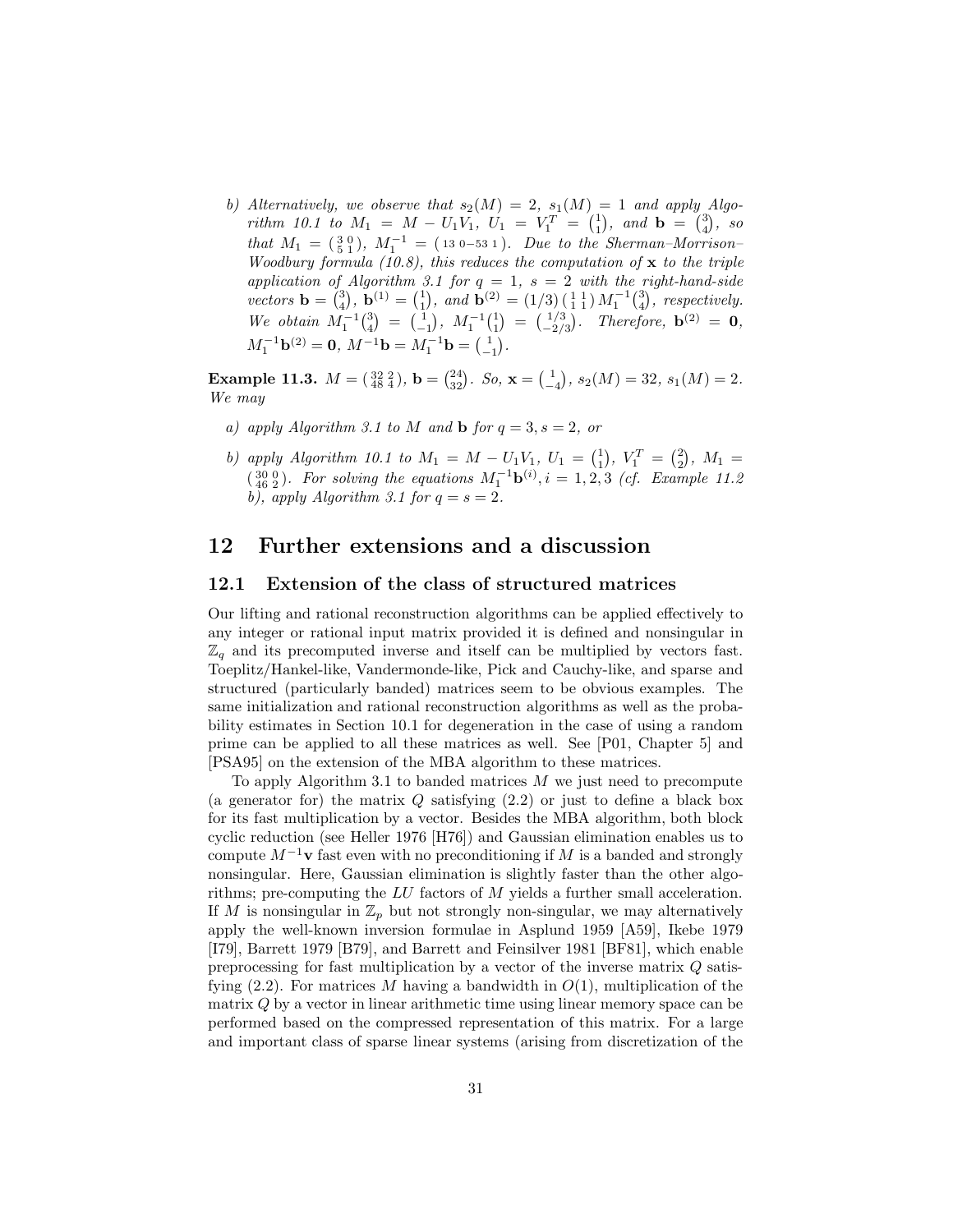PDE's), appropriate triangular factorization into sparse factors is defined with the techniques of generalized nested dissection in Gilbert and Hafsteinsson 1990 [GH90] and Gilbert and Schreiber 1992 [GS92]. This factorization provides the preconditioning for the subsequent rapid multiplication of the matrix  $M^{-1}$  by a vector.

Our lifting algorithm can also be applied to linear systems of equations with the semi-separable plus diagonal matrices, which generalize banded matrices. The preconditioning can rely on the inversion formulae in Eidelman and Gohberg 1997 [EG97].

Our probability estimates for the degeneration of general and Toeplitz matrices in the case of a fixed prime are not easily extended to the sparse, banded, and other structured matrices. This is an open research area. Here are our initial comments.

Recall that det  $V = \prod_{i > j} (x_i - x_j)$  for a Vandermonde matrix  $V = (x_i^j)_{i,j=0}^{n-1}$  and det  $C = \prod_{i < j} (s_i - s_j) (t_i - t_j) / \prod_{i,j} (s_i - t_j)$  for a Cauchy matrix  $C =$  $\left(\frac{1}{s_i-t_j}\right)_{i,j=0}^{n-1}$ . Therefore Vandermonde (resp. Cauchy) matrices are nonsingular (resp. defined and nonsingular) if and only if  $x_0, \ldots, x_{n-1}$  (resp.  $s_0, \ldots, s_{n-1}$ ,  $t_0, \ldots, t_{n-1}$  are distinct, and if so, they are also strongly nonsingular. For random choice of the parameters  $x_k$ ,  $s_k$ ,  $t_k$ , the degeneration is quite likely for these matrices in  $\mathbb{Z}_{p^w}$  for smaller p, e.g.,  $p = 2$ , and  $w = o(n)$ . We may try to avoid the problem by applying the displacement transformations to the Toeplitz/Hankellike matrices [P90], [P01], [CP04]. These transformations produce matrices with real or complex entries, and so we should truncate these entries and scale the matrices to arrive at an integral input. The same recipe can be applied to Vandermonde-like, Pick, and other Cauchy-like matrices.

The results of our experimental tests of the singularity of random tridiagonal and five-diagonal integer matrices reported in our Tables  $10.5 - 10.8$  show that singularity modulo  $p^w$  is a little more likely than for the Toeplitz and general matrices, particularly in the case of  $p = 2$  and tridiagonal input matrices.

### **12.2 Computing the determinant and Smith's factors of structured and general matrices**

We have already cited the application of fast algorithms for solving a block Hankel linear system to the computation of the determinant of a general matrix. The MBA algorithm outputs the determinant of an input matrix M as byproduct and also certifies its correctness at a low cost. Since the resultant of two univariate polynomials is a Toeplitz-like matrix, we yield the resultant as a special case. The application of the MBA algorithm implies the increase of the overall Las Vegas complexity bounds by the factor of  $\log n$  versus our solution of a linear system with lifting. To avoid this increase and also to compute the Smith factors of M, let us recall the randomized Monte Carlo approach proposed in [EGV00] for general input matrices and adapt it to the Toeplitz/Hankel-like case.

In [EGV00], computing Smith's factors and the determinant of a general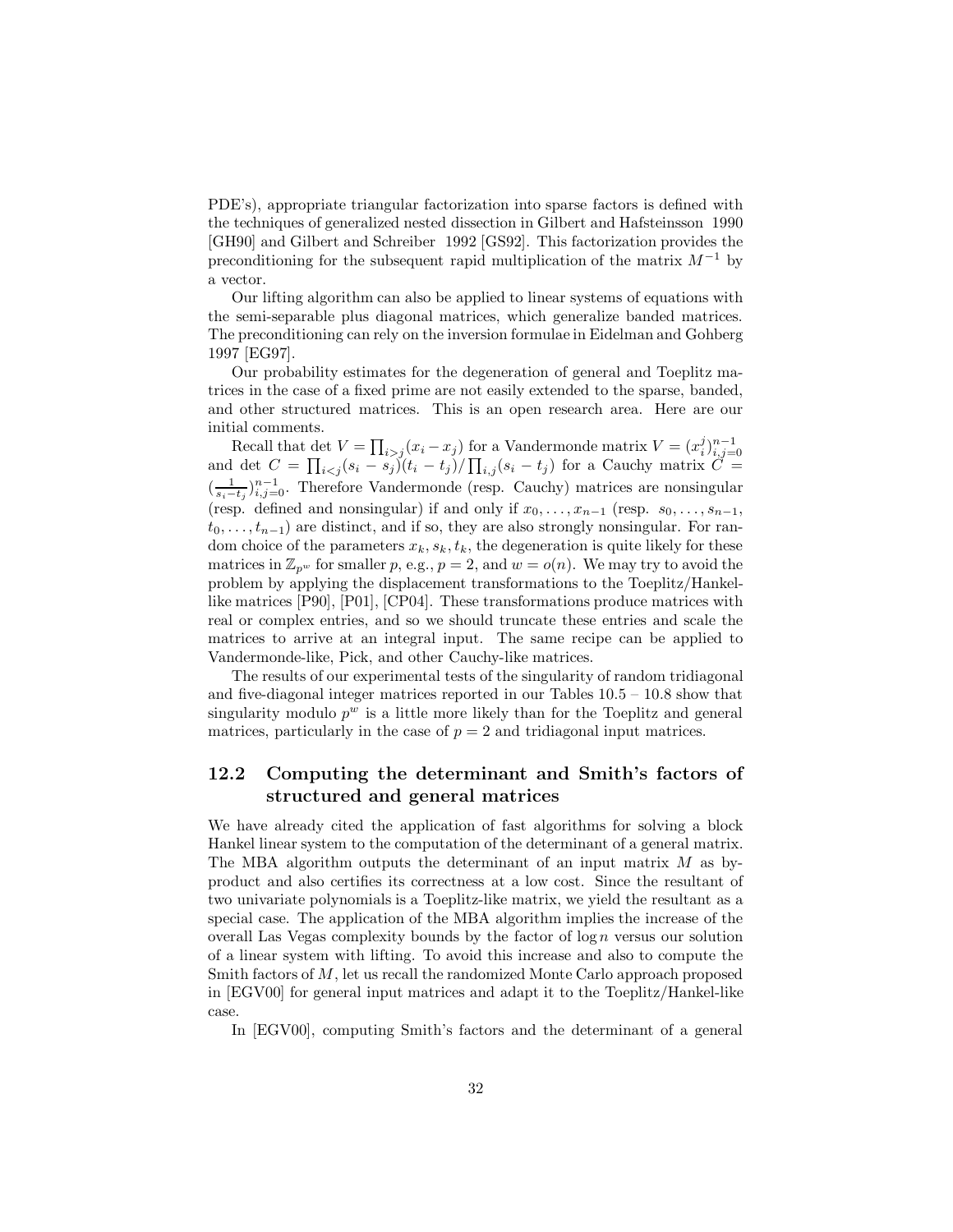integer matrix M is reduced to solving a small number of linear systems  $Mx_k =$  $\mathbf{b}_k$  for random vectors  $\mathbf{b}_k$ . The reduction is immediately extended to a Toeplitz/ Hankel-like matrix  $M$ . Here are the resulting bit cost estimates.

**Theorem 12.1.** *Allow output errors with a probability of at most*  $\nu > 0$ *, and* also allow an additional factor of  $log(1/\nu)$  in all asymptotic estimates in Theo*rem 9.1 for the numbers of random bits and bit operations. Then the resulting (increased) estimates apply to the computation of Smith's leading factor*  $s_n(M)$ *of an* n×n *integer Toeplitz/Hankel-like matrix* M*; the estimates do not include the correctness verification cost. Up to increasing the bit operation complexity bounds by the factor of* k *and sampling* O(kn log n) *additional random bits, the same bounds cover the computation of the next* k *distinct leading Smith's factors of* M*; with the* l*-fold increase, the bit operation cost bounds of Theorem 9.1 cover the computation of all Smith's factors of* M *and* det M *(without correction verification) where* l *is the overall number of distinct Smith's factors,*  $l \leq \sqrt{\log \det |M|} \leq \sqrt{n \log |M|}$  *for every matrix*  $M \in \mathbb{Z}^{n \times n}$ *.* 

The theorem is supported by the algorithm in [EGV00] complemented by the smaller complexity bounds for solving Toeplitz (rather than general) linear systems, given by Theorem 9.1. We recall a basic lemma in [EGV00].

**Lemma 12.1.** Let **b** be a random vector in  $\mathbb{Z}^n$ . Then  $\delta$  in (5.2) divides  $s_n =$ sn(M)*, and furthermore, for any prime* p*, we have*

Probability( $\text{ord}_p(\delta) < \text{ord}_p(s_n)$ )  $\leq \max\{1/\eta, 1/p\}.$ 

*Proof.* The lemma follows from Theorem 2 in [ABM99], but here is a simple direct proof. We have  $x_i = \sum_j (-1)^{i+j} d_{i,j} b_j / \det M$ ,  $s_n = |(\det M)/d|$ ,  $d =$  $gcd(d_{i,j})_{i,j}$  for  $d_{i,j}$  in Definition 2.1, and  $\mathbf{b} = (b_j)_{j=1}^n$ . Write  $h_{i,j} = ord_p(d_{i,j}),$ <br>  $b = ord_p(d) = min_q d_{i,j}$ . We have  $b = ord_p(d_{i,j})$  for some u w w l.e.g. let  $h = \text{ord}_p(d) = \min_{i,j} d_{i,j}.$  We have  $h = \text{ord}_p(d_{u,v})$  for some  $u, v$ ; w.l.o.g., let  $u = v = 0$ . Furthermore, write  $\bar{d}_{i,j} = d_{i,j}/d$  for all i and j. Then it follows that  $s_n x_0^{(k)} = \bar{d}_{0,0} b_0^{(k)} + r$ , where  $r = \sum_{j=1}^{n-1} (-1)^j \bar{d}_{0,j} b_j^{(k)} \in \mathbb{Z}$ . It remains to recall that  $\text{ord}_p(\bar{d}_{0,0}) = 0$  and  $b_0^{(k)}$  is randomly sampled from  $\mathbb{Z}_\eta$ , independently of  $\bar{d}_{0,0}$ .

Finally, our accelerated solution of block Toeplitz/Hankel linear system can be incorporated into the recent algorithm in [KV01], [KV04] for computing the value and sign of the determinant and Smith's factors of a general matrix. Moreover, this stage is the bottleneck for practical application of the algorithm, and the lifting removes this obstable. We may slightly accelerate the solution in [P04a] by applying our algorithm directly to the block Hankel input, rather than shifting to Hankel–like matrices.

#### **12.3 Further topics**

The list of the remaining open problems includes the extension of our theorems on and statistics of degeneration in  $\mathbb{Z}_{p^w}$  for a fixed p, in particular the extension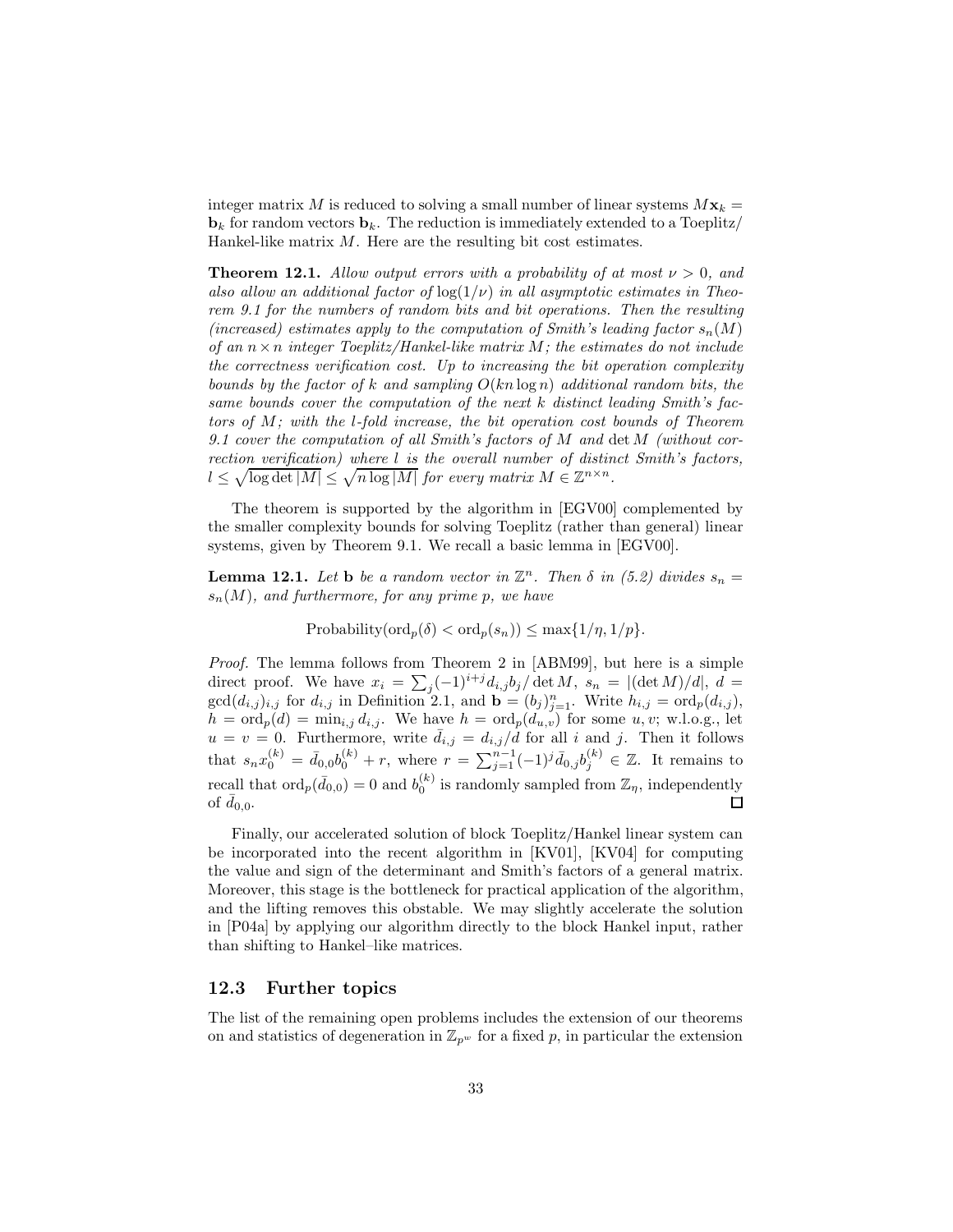of the results in Section 10.2 from Toeplitz to Toeplitz-like, banded, and other structured and/or sparse matrices and theoretical support for our data in Section 10.4.

In the case where the integral input values are obtained via truncation of real and complex values followed by scaling, it is interesting to find out how variations of the truncation policy and small input perturbations affect the nonsingularity in  $\mathbb{Z}_q$ .

It is also important to refine our codes for our algorithms in the rings  $\mathbb{Z}_{qs}$ for  $s = 2^u$  and  $q = 2^v$  and to experiment with the parameters involved, e.g., a and m in our initialization Algorithms A.1 and A.2 in the Appendix. Another important direction is the extension of these codes to computing polynomial gcd, lcm, etc. and their experimental comparison with the alternative computations in  $\mathbb{Z}_p$  for larger random primes p.

Should we expect to see a further asymptotic decrease of our bit complexity estimates? The factor of  $m(n)$  in them comes from our basic operation of Toeplitz matrix-by-vector multiplication or equivalently polynomial multiplication. It is unlikely that any efficient algebraic computation scheme for our tasks could dispense with this operation. (Try to imagine such a scheme, e.g., for polynomial gcd.) This informal argument suggests that improvement of our bit complexity bounds by the factor of  $m(n)/n$  is unlikely. Our basic operation can be viewed as multiplication of polynomials with bounded integer coefficients, and therefore the binary segmentation technique of Fischer and Paterson 1974 [FP74] (cf. [BP94, Section 3.9]) could yield theoretical acceleration by the factor of  $(\log \log n) \log \log \log n$ . The resulting complexity bound in  $O(n\mu(n \log n))$ , however, is not practically attractive unless  $n$  is huge. Indeed the overhead constant  $C_{ss}$  is large, whereas with  $C_{class}$  and  $C_k$  in (2.4) the overall bit complexity bounds become as large as  $n^{\alpha}$  for  $\alpha > 2.5$ .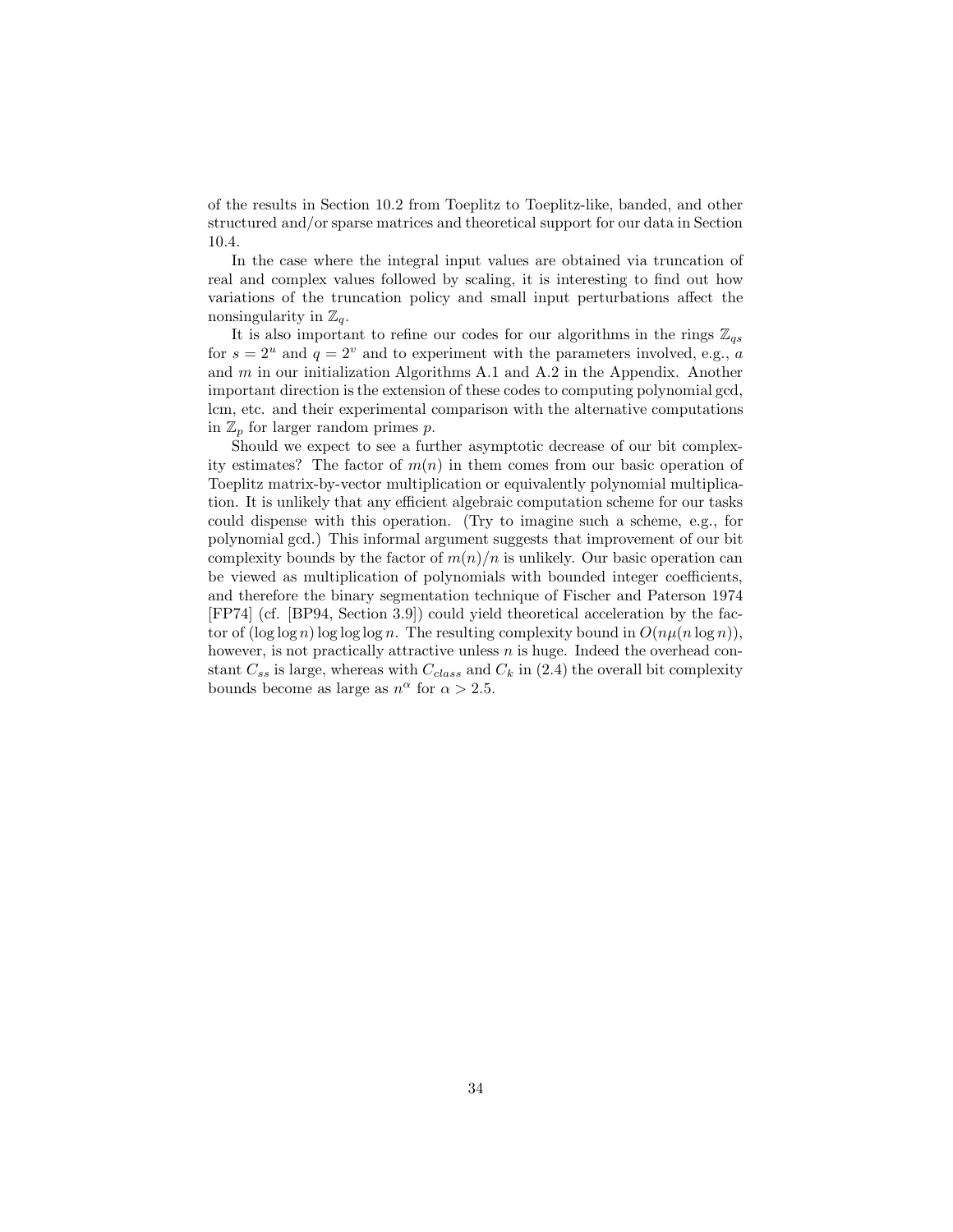# **Appendix**

## **A Alternative initializations of the generalized Toeplitz–Hensel's lifting modulo the power of a prime**

Let us specify and analyze two alternative algorithms for the initialization of the generalized lifting for factor- $q$  nonsingular Toeplitz linear systems. We first show these algorithms for solving modulo qs a linear system  $Mx = qf$ . The integers q and s, both the powers of a fixed prime p, are computed in the process of performing the algorithms. We estimate the bit complexity of these algorithms and extend them to inverting the matrix  $Q$  in  $(2.2)$ . Finally, we compare these algorithms with the MBA initialization in Section 5.2.

Given a prime p, its power  $m = p^b$ , a matrix M, and a vector  $f = (f_i)_i$ , both of our algorithms first compute the rational vector  $M_0^{-1}$ **f** for the matrix  $M_0 = aM + mL$  and a fixed integer a copying with  $m(a-1)$  in our second  $M_0 = aM + mI$  and a fixed integer a coprime with  $m(a = 1$  in our second algorithm). At the final stage of the algorithms, we extend this to computing the vector  $qM^{-1}$ **f** mod (qs) for appropriate q and s, both the powers of p.

## **A.1 Step 1: solving a linear system with modular continuation**

**Algorithm A.1.** *Initialization of Toeplitz–Hensel's lifting with modular continuation.*

INPUT: *A nonsingular matrix*  $M \in \mathbb{Z}^{n \times n}$ , a vector  $\mathbf{f} \in \mathbb{Z}^n$ , a prime p, and two *integers*  $m = p^b$  *for a positive integer b and*  $\lambda > 0$ *, the length of a computer word.* (If this length is not bounded, write  $\lambda = \infty$ *.*)

OUTPUT: *FAILURE if (det M)* mod  $(qs)=0$  *or two positive integers,* q and s, *both being the powers of* p *such that*  $qs < 2<sup>\lambda</sup>$ *, and the vector*  $y = (qM^{-1}f) \text{ mod }$ (qs)*.*

Initialization: *Choose an integer* a > 1 *coprime with* p *and such that*

$$
\gamma^+ = \beta(\mathbf{f}) + 2(m + a\alpha(M))n < 2^{\lambda}.\tag{A.1}
$$

*(We assume that the values of* m *and* a *are sufficiently small to have this bound.)*

COMPUTATIONS:

*1. Compute the integer*  $r = m^{-1}$  mod a and the matrix  $M_0 = mI + aM$ ; note *that*  $Q = M_0^{-1} \text{ mod } a = rI$ .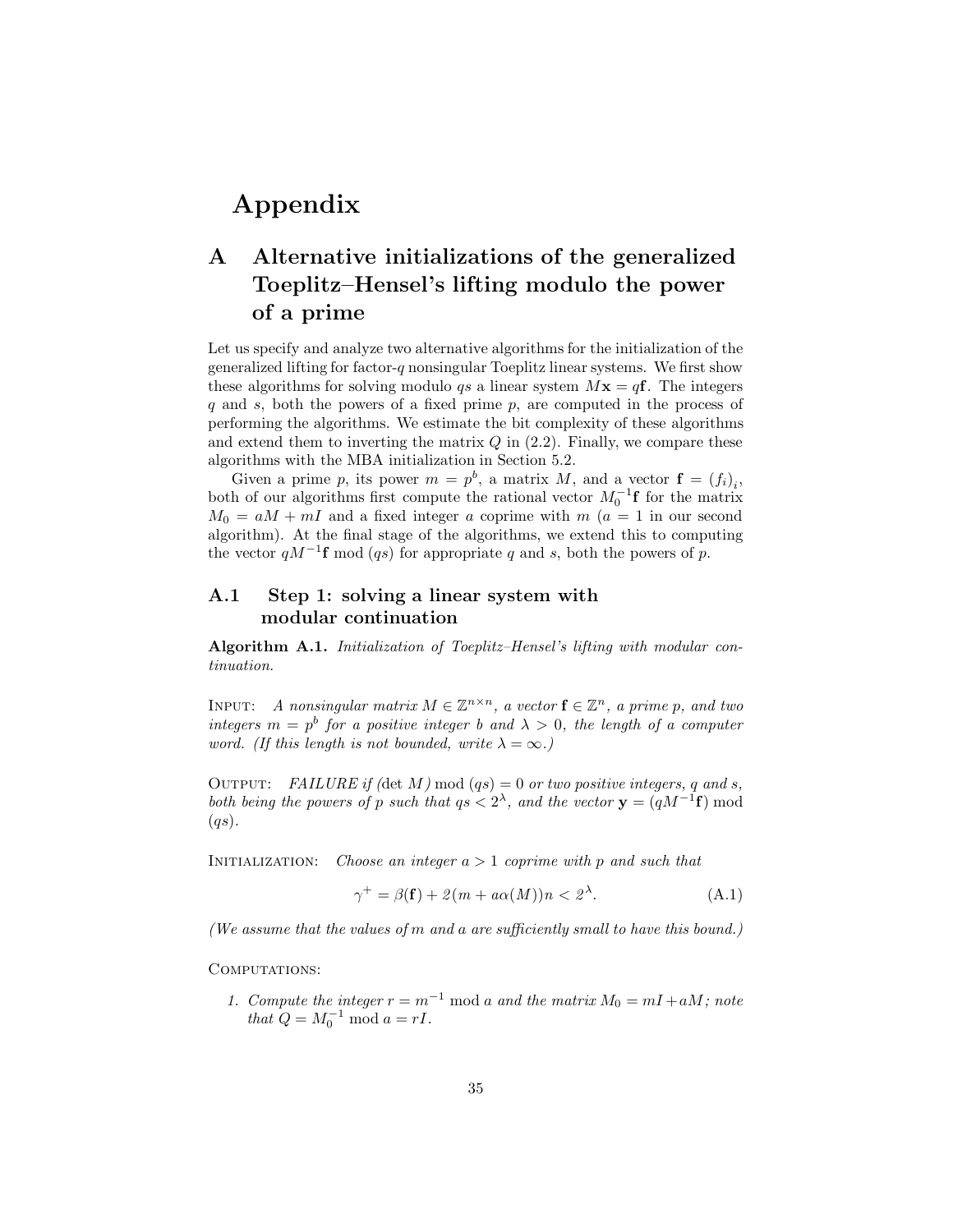2. Let  $\alpha = \alpha(M_0), \beta = \beta(f)$  and choose h in (7.2) or (8.5) to support deter*ministic or randomized recovery of the vector*  $M_0^{-1}$ **f** *according to Sections*<sup> $\gamma$ </sup> *or 8 reconstiguely Specifically in the deterministic case we write 7 or 8, respectively. Specifically, in the deterministic case we write*

$$
h = 1 + \lfloor \log_a(2((a|M| + m)\sqrt{n})^{2n-1}n\beta(\mathbf{f})) \rfloor.
$$
 (A.2)

*Apply Algorithm 3.1 (for*  $q = 1$ *, M replaced by*  $M_0$ *, b by* **f***, and s by* a) *to compute the vector*  $M_0^{-1}$ **f** mod  $a^h$ ; *recover the rational vector*  $M_0^{-1}$ **f**.

*3. Compute*  $d = \max_j \text{ord}_m(\delta((M_0^{-1} \mathbf{f})_j))$ *. If*  $2d \leq b$ *, output the integers*  $q = p^d$  *and*  $s = p^{b-2d} = m/q^2$ *; compute and output the vector* 

 $$ 

*Otherwise output FAILURE.*

Correctness of the algorithm follows because, as soon as we yield the equation  $q^2s = m$  at Stage 3, we have  $M_0/q = (m/q)I + (a/q)M = qsI + (a/q)M =$  $(a/q)M \mod (qs)$ , which implies the desired equations

$$
M\mathbf{y} = aqMM_0^{-1}\mathbf{f} = q\mathbf{f} \bmod (qs).
$$

The bit operation complexity of performing the algorithm is clearly dominated at its Stage 2. The estimates in Theorem 9.1 can be applied for

$$
q = 1, s = a, \gamma = 2\alpha n + \beta, \beta = \beta(\mathbf{f}), \alpha = \alpha(M_0),
$$
 (A.3)

so that  $\alpha \leq \alpha^+ = m + a\alpha(M)$ ,  $\gamma \leq \gamma^+$  for  $\gamma^+$  in (A.1).

**Theorem A.1.** *The bit operation complexity of Algorithm A.1 applied to a Toeplitz matrix* M *is bounded according to Theorem 9.1 where*  $q, s, \alpha, \beta, \text{ and } \gamma$ *are defined in (A.3).*

The following properties should guide us in choosing the integers a and b.

- (a) The larger a, the fewer lifting steps at Stage 2 of Algorithm A.1.
- (b) The larger b, the more bit operations in Algorithm A.1.
- (c) The larger  $a$  and/or  $b$ , the longer the precision of the computations at Stage 2, but the bound (A.1) is sufficient to keep the precision below  $\lambda + 1$ .
- (d)  $(A.1)$  holds for a positive integer b if

$$
b \le b^+ = \lceil \log_p \Delta \rceil, \Delta = \frac{2^{\lambda} - 1 - \beta(\mathbf{f})}{2n} - a\alpha(M) > 1.
$$
 (A.4)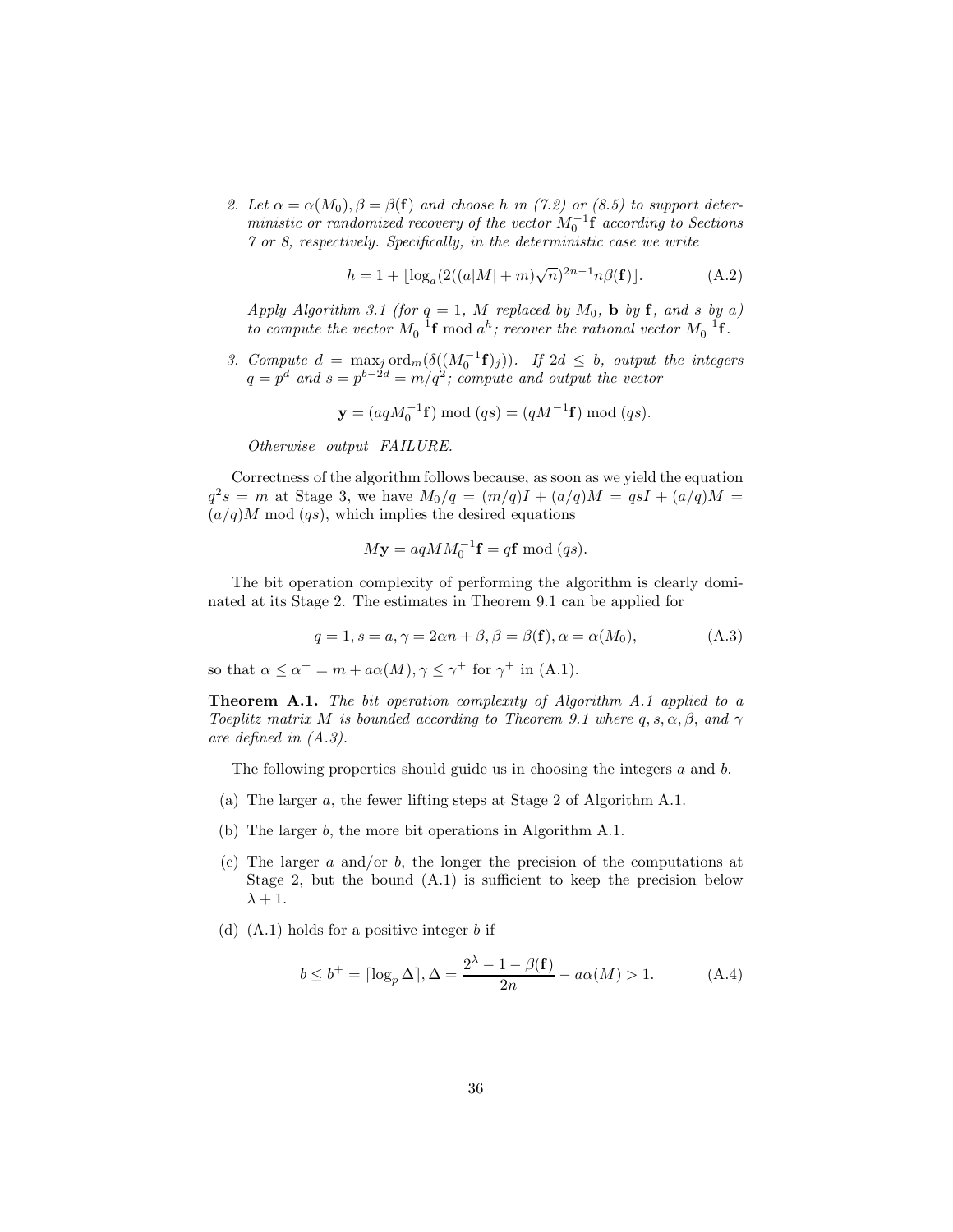(e) If the integer  $b^+$  is fixed and we wish to minimize the word complexity, we should apply Algorithm A.1 for  $b = b^+$ . If  $b^+ \geq 2d$  for d in Stage 2, the algorithm produces the desired output integers  $q$  and  $s$  and vector **y**. Otherwise, the algorithm fails, but we may repeat the computations for distinct a and/or  $p$ .

We can also see the two following adverse results of increasing the integer  $d$ :

- (f) If 2d exceeds  $b^+$ , then Algorithm A.1 fails.
- (g) The number h of lifting steps defined in (7.2) and (8.5) for  $\alpha = \alpha(M_0)$ ,  $\beta =$  $\beta$ (**f**) (cf. (A.2)) is roughly proportional to  $\log_a \alpha(M_0)$  and  $\log_a(a\alpha(M))$  + m). Therefore h is roughly proportional to  $d/\log a$  if  $m = p^b = p^{2d}$ dominates  $a\alpha(M)$ .

Let us estimate d.

**Theorem A.2.**  $d = \max_j \text{ord}_p((\delta(M_0^{-1})_j) = \text{ord}_p(s_n(M_0)) = \text{ord}_p(s_n(M)) \le$ <br>ord (dot M) and so b > 2d at Stage 2 of Algorithm A 1 if b > 2 ord (dot M) ord<sub>p</sub>(det M), and so  $b \geq 2d$  at Stage 2 of Algorithm A.1 if  $b \geq 2$  ord<sub>p</sub>(det M). *The latter bound holds if*  $b \geq 2 \log_p |\det M|$ *.* 

*Proof.* The theorem is easily deduced from the definitions of  $M_0$ ,  $\delta(x/y)$ , and  $s_n(M)$  and from the bounds (2.1) since a and p are coprime.  $s_n(M)$  and from the bounds (2.1) since a and p are coprime.

Now, in addition to  $(2.1)$ , recall that for a larger random prime p and/or a random integer matrix M,  $\text{ord}_p(s_n(M))$  tends to be within a small factor from  $\text{ord}_p(\det M)$  (see Theorems 10.1 and 10.7) and therefore within a small factor from  $n \log_p(\sqrt{n}\alpha(M))$ . Then, in virtue of Theorem A.2, the integers b actor from  $n \log_p(\sqrt{n\alpha(M)})$ . Then, in virtue of Theorem A.2, the integers  $\theta$  and  $d$  should be of at most the order of  $n \log_p(\sqrt{n\alpha(M)})$ . This means that for a moderate bound  $\lambda$  and a larger integer n, Algorithm A.1 should fail, whereas for a larger  $\lambda$ , that is, for computations with the extended precision, the number h of lifting steps at Stage 2 of this algorithm should grow by roughly the factor of  $n/\log a$  versus the estimates in (7.2) and (8.5). Due to this growth caused by the term  $mI = p^bI$  in  $M_0$ , the arithmetic, word, and bit complexity estimates for the initialization with Algorithm A.1 should exceed by roughly the factor of  $n$  the respective estimates in Theorem 9.1 for the complexity of the subsequent solution of a Toeplitz linear system. We avoid decreasing h by means of increasing the value log a because of the high price for increasing  $\alpha(M_0)$  and  $\Delta$  in (A.4).

The above comments apply to the worst case input  $p$  and  $M$ . For a larger random prime  $p$  and/or a random Toeplitz matrix  $M$ , however, the chances for the failure of Algorithm A.1 dramatically decrease because the integers  $\operatorname{ord}_p(\det M)$  and d tend to be in  $O(\log_p n)$  according to the estimates in Sections 10.1 and 10.2. In this case we have  $\log p^b = O(\log n)$ ,  $\log \alpha(M_0) =$  $O(\log(a\alpha(M) + n))$ , and adding the complexity estimates for the initialization with Algorithm A.1 would not affect our overall asymptotic estimates for solving Toeplitz linear systems.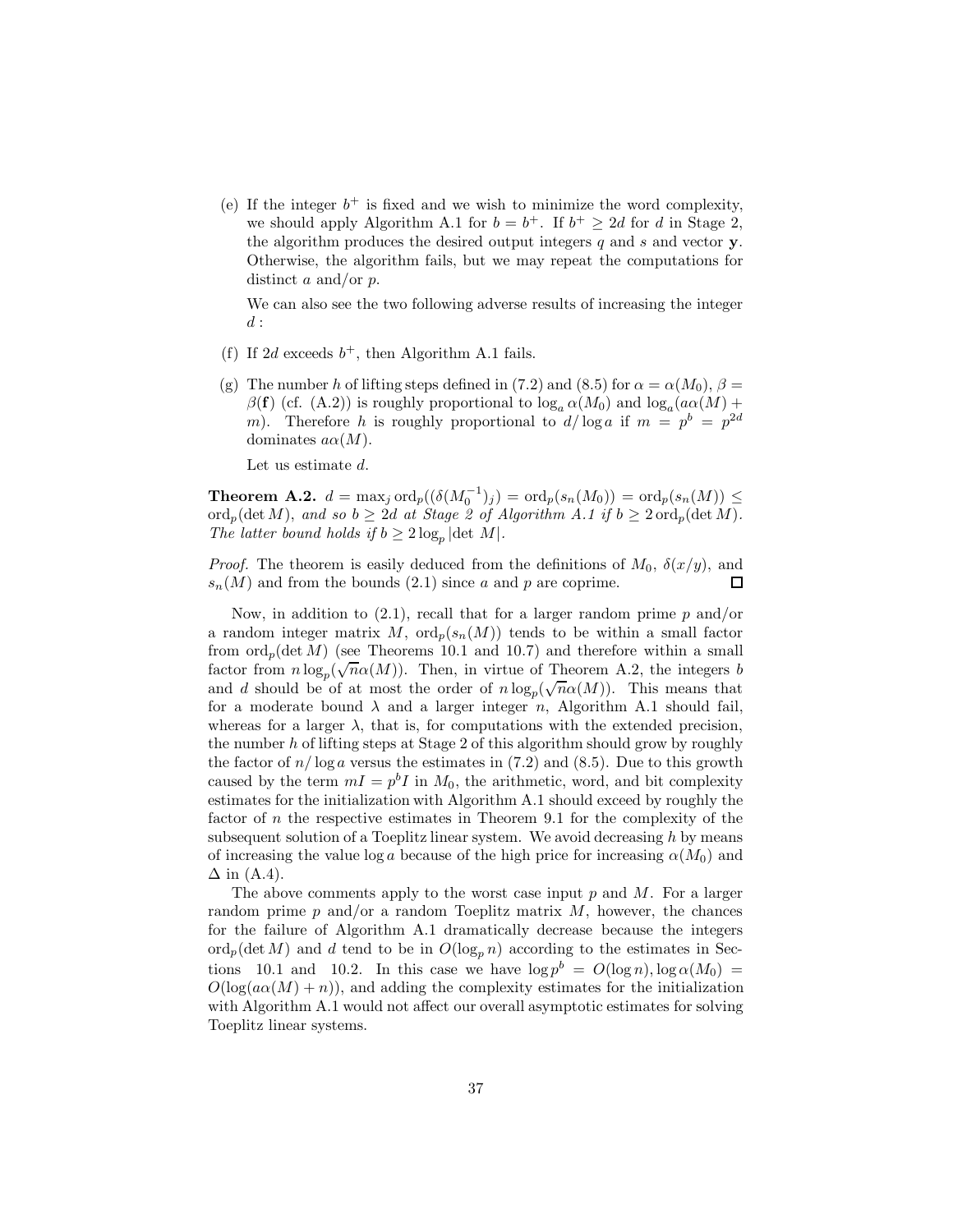### **A.2 Step 1: solving a linear system with variable diagonal**

With Algorithm A.1 we cannot keep the computation of the vector  $\mathbf{x} = M^{-1}\mathbf{f}$  in binary form because  $a$  and  $s$  are coprime and thus cannot both equal the powers of two. Our next algorithm does not have this deficiency and still uses about as many lifting steps and bit operations as Algorithm A.1. The lifting stage of our second algorithm can be performed numerically with bounded precision. We specify only deterministic recovery at Stage 2, but one may immediately extend the recipes of Section 8 for randomized or heuristic acceleration. At Stage 2 of this algorithm we apply *numerical rational roundoff*, that is, we recover a unique rational number  $x/y$  from three integers  $\nu$ ,  $\delta$ , and k provided  $1 \leq y \leq k$ ,  $|x| < k$ ,  $|x|$  and y are coprime unless  $x = 0$ ;  $|x/y - \nu/\delta| < 1/(2k^2)$ , and  $|\nu| < \delta$ . We can apply the bound (2.5) for  $d = \delta$  to the bit-operation complexity of this recovery as well [WP03].

**Algorithm A.2.** *Initialization of Toeplitz–Hensel's lifting by using the variable diagonal technique (cf. [P00]).*

INPUT: *as in Algorithm A.1 and*  $c > 1$  *such that*  $m \geq c|M|$ *.* 

Output: *as in Algorithm A.1.*

INITIALIZATION: *Write*  $z_0 = 0$ ,  $r_0 = f$ .

Computations *(cf. Definition 2.3):*

- *1. Compute the matrices*  $M_0 = M + mI$  *and*  $Q = m^{-1}I$ .
- 2. Recursively compute the vectors  $\mathbf{z}_{i+1} \mathbf{z}_i = Q\mathbf{r}_i = m^{-1}\mathbf{r}_i$ ,  $\mathbf{r}_{i+1} = \mathbf{f} \mathbf{z}_i$  $M_0 \mathbf{z}_{i+1} = \mathbf{r}_i - M_0 Q \mathbf{r}_i = -m^{-1} M \mathbf{r}_i$  for  $i = 0, 1, ..., h-1$  and

$$
h = \lfloor (2n - 1) \log_c (|M| + m) + \log_c (2|\mathbf{f}|^2 / (c - 1)) \rfloor \tag{A.5}
$$

- *(cf. (A.2)).*
- 3. Recover the vector  $\mathbf{z} = M_0^{-1} \mathbf{f}$  from  $\mathbf{z}_h$  deterministically, by using the nu-<br>merical rational roundoff algorithms *merical rational roundoff algorithms.*
- 4. Proceed as in Stage 3 of Algorithm A.1 for  $a = 1$  and  $y = z$ .

Stage 2 can be implemented numerically as the customary residual correction algorithm for iterative improvement of the computed approximations to **z** where the initial approximation is given by the scaled identity matrix  $Q = m^{-1}I$ (see [S80a], [GL96, Section 3.5.3], [H96]). We employ this algorithm in lieu of Hensel's auxiliary lifting.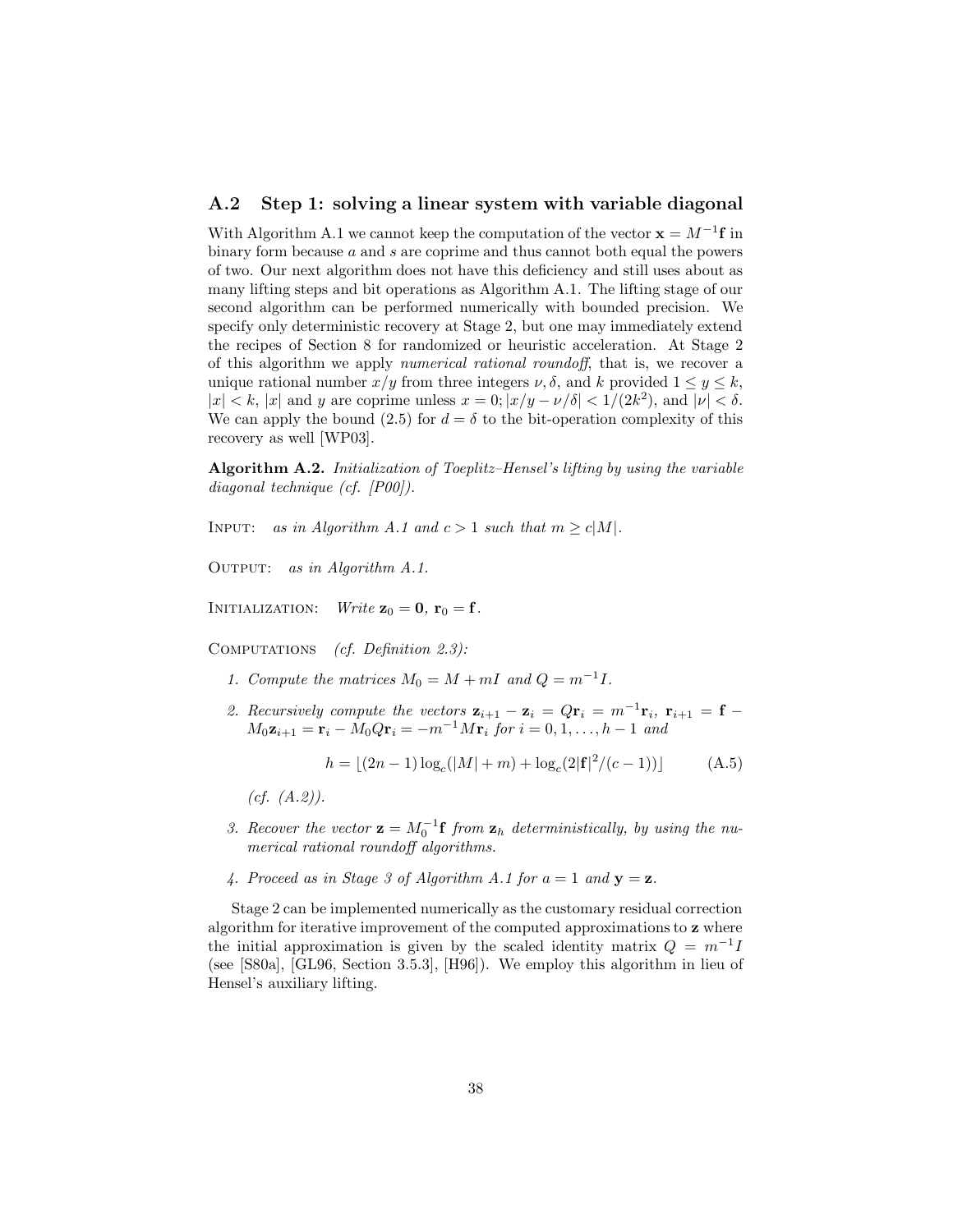We have

$$
M_0Q - I = QM_0 - I = m^{-1}M,
$$
  
\n
$$
\mathbf{z} - \mathbf{z}_h = M_0^{-1}(\mathbf{f} - M_0\mathbf{z}_h)
$$
  
\n
$$
= M_0^{-1}\mathbf{r}_h,
$$
  
\n
$$
\mathbf{r}_h = -m^{-1}M\mathbf{r}_{h-1} = (-m^{-1}M)^h\mathbf{r}_0
$$
  
\n
$$
= (-m^{-1}M)^h\mathbf{f}.
$$

Furthermore,

$$
|M_0^{-1}| = m^{-1}|(I + M/m)^{-1}| \le m^{-1} \sum_{i=0}^{\infty} (|M|/m)^i,
$$

and so

$$
|M_0^{-1}| \le \frac{1}{(c-1)m}
$$

since  $m \geq c|M|$ . Therefore

$$
|\mathbf{z} - \mathbf{z}_h| \le (m^{-1}|M|)^h |\mathbf{f}| |M_0^{-1}| \le (m^{-1}|M|)^h |\mathbf{f}| / ((c-1)m) \le c^{-h} |\mathbf{f}| / ((c-1)m)
$$
  
for  $m \ge 2|M|$ . (A.6)

To ensure correct recovery of the vector  $z$  from  $z_h$  with using the cited numerical rational roundoff algorithms, which extend the algorithms in Section 2.4, it is sufficient to approximate **z** by  $z_h$  within the error norm less than  $1/(2|M_0|^{2n-1}|\mathbf{f}|)$ . This bound is achieved in Algorithm A.2 due to  $(A.5)-(A.6)$ and the inequality  $|M_0| \leq |M| + m$ .

The analysis in the previous subsection (for  $a = 1$ ) (including Theorems A.1) and A.2) is immediately extended.  $b^+$  in (A.6) increases since  $a = 1$ , and the parameter  $c$  (rather than  $a$ ) plays the role of the lifting and logarithmic base  $(cf. (A.6)).$ 

## **A.3 Step 2: extension from system solving to matrix inversion and Newton's acceleration**

To initialize lifting, we seek the matrix  $Q = (qM^{-1}) \mod (qs)$ . For general matrix  $M$ , this requires the solution of  $n$  linear systems of equations with the coefficient matrix  $M$ . In the Toeplitz case, we only solve the two linear systems  $M\mathbf{x} = q_0\mathbf{t} \bmod (q_0s_0)$  and  $M\mathbf{y} = q_1\mathbf{e}_1 \bmod (q_1s_1)$  where  $q_0, q_1, s_0$  and  $s_1$  denote the respective values of the integer parameters  $q$  and  $s$  for these two systems and where the two vectors  $\mathbf{e}_1 = (1, 0, \dots, 0)^T$  and **t** define the generator of the matrix  $M^{-1}$  (see Theorem 2.2).

We choose the same basic prime  $p$  for both systems and reconcile the choice of  $q_0 = q_1$  and  $s_0 = s_1$  by computing

$$
q = q_0 = q_1 = p^{\sigma}, \sigma = \max_j \text{ord}_p(\delta(M_0^{-1}(\mathbf{t}, \mathbf{e}_1))_j))
$$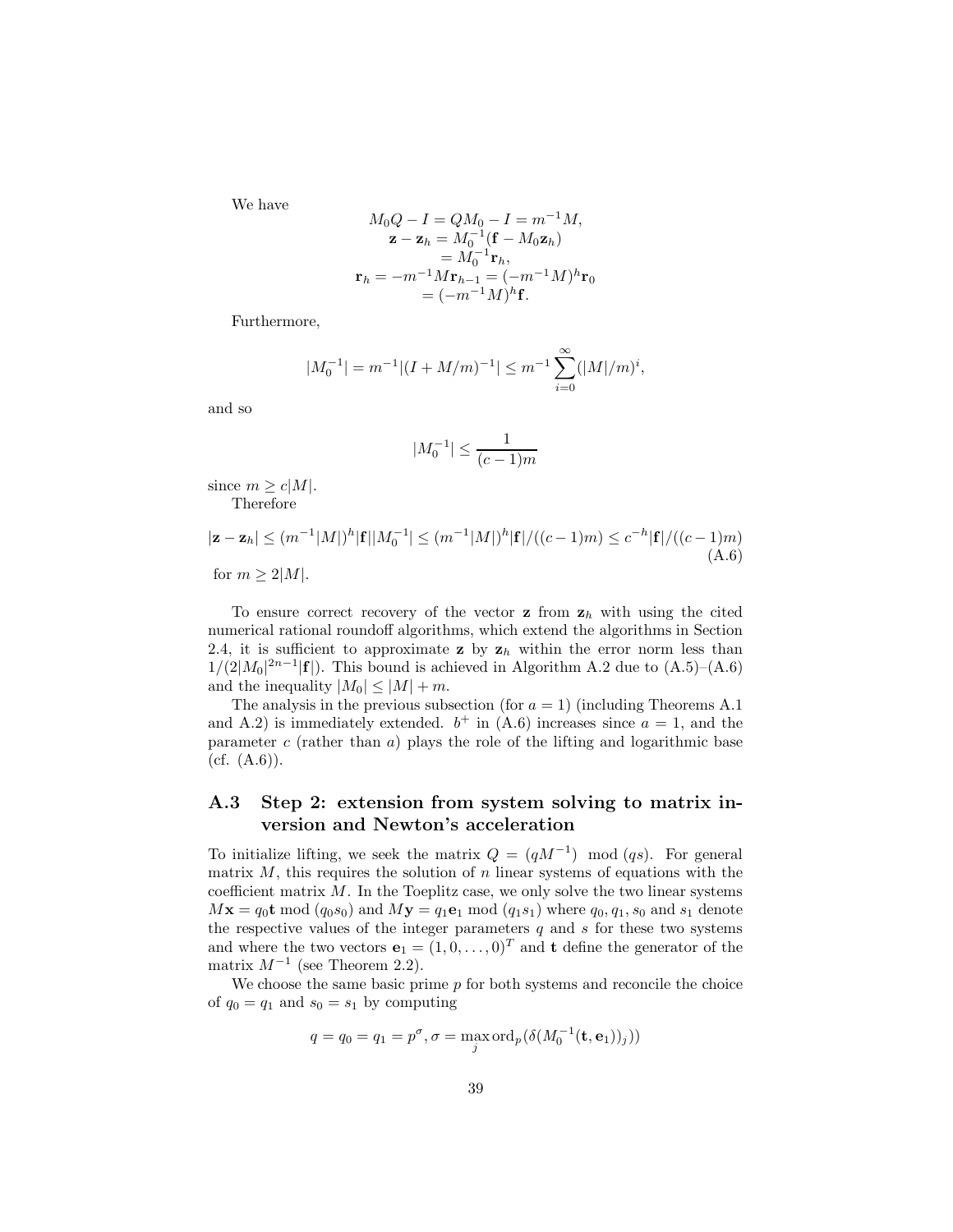and  $s = s_0 = s_1 = \frac{m}{q}$  at Stage 3, which is common in Algorithm A.1 (or A.2) for both linear systems with  $q\mathbf{t}$  and  $q\mathbf{e}_1$  on the right-hand sides.

If the precision at the lifting steps in Stage 2 in Algorithms A.1 or A.2 is substantially less than  $\lambda$ , we may accelerate lifting by applying Newton's steps  $(4.2)$  or  $(4.4)$ , respectively.

#### **A.4 Extension to computations with singular matrices**

As by-product, both Algorithm A.1 and A.2 determine whether the matrix M is singular in Z. Therefore combined with the binary search, they can replace the MBA algorithm for computing the rank r and  $r \times r$  nonsingular submatrix of a preconditioned matrix, UML, having generic rank profile (cf. [KS91] and the end of our Section 6).

## **A.5 Comparison with the application of the MBA approach**

Recall that Theorem A.1 covers the bit complexity of performing both Algorithms A.1 and A.2 and implies that the estimated overall cost of Toeplitz solving increases versus Theorem 9.1 by a factor ranging from a moderate constant for the random average input matrix  $M$  to roughly  $n$  in the worst case.

Versus the MBA algorithm, Algorithms A.1 and A.2 have the advantage of avoiding divisions, so that they can be performed in the rings for any input matrix M which can be multiplied by a vector fast and do not fail in  $\mathbb{Z}_{qs}$  unless  $\frac{M}{q}$  is singular.

The initialization with the algorithm of the MBA type has lower asymptotic bit complexity than the subsequent stages of Toeplitz solving, but Algorithms A.1 and A.2 require a little simpler codes than the MBA algorithm and in particular involve no auxiliary matrices of smaller sizes.

## **References**

| [A59]   | E. Asplund, Inverses of Matrices $(a_{i,j})$ Which Satisfy $a_{i,j} = 0$ for<br>$j > i + p$ , Mathematica Scandinavica, 7, 57–60, 1959.                                                                  |
|---------|----------------------------------------------------------------------------------------------------------------------------------------------------------------------------------------------------------|
| [ABM99] | J. Abbott, M. Bronstein, T. Mulders. Fast Deterministic Compu-<br>tation of the Determinants of Dense Matrices, <i>Proc. of Interna</i> -<br>tional Symposium on Symbolic and Algebraic Computation (IS- |

[B68] E. H. Bareiss, Sylvester Identity and Multistep Integer–Preserving Caussian Elimination, *Math. of Computations*, **22**, 565–578, 1968.

*SAC'99)*, 197–204, ACM Press, New York, 1999.

[B79] W. W. Barrett, A Theorem on Inverses of Tridiagonal Matrices, *Linear Algebra and Its Applications*, **27**, 211–217, 1979.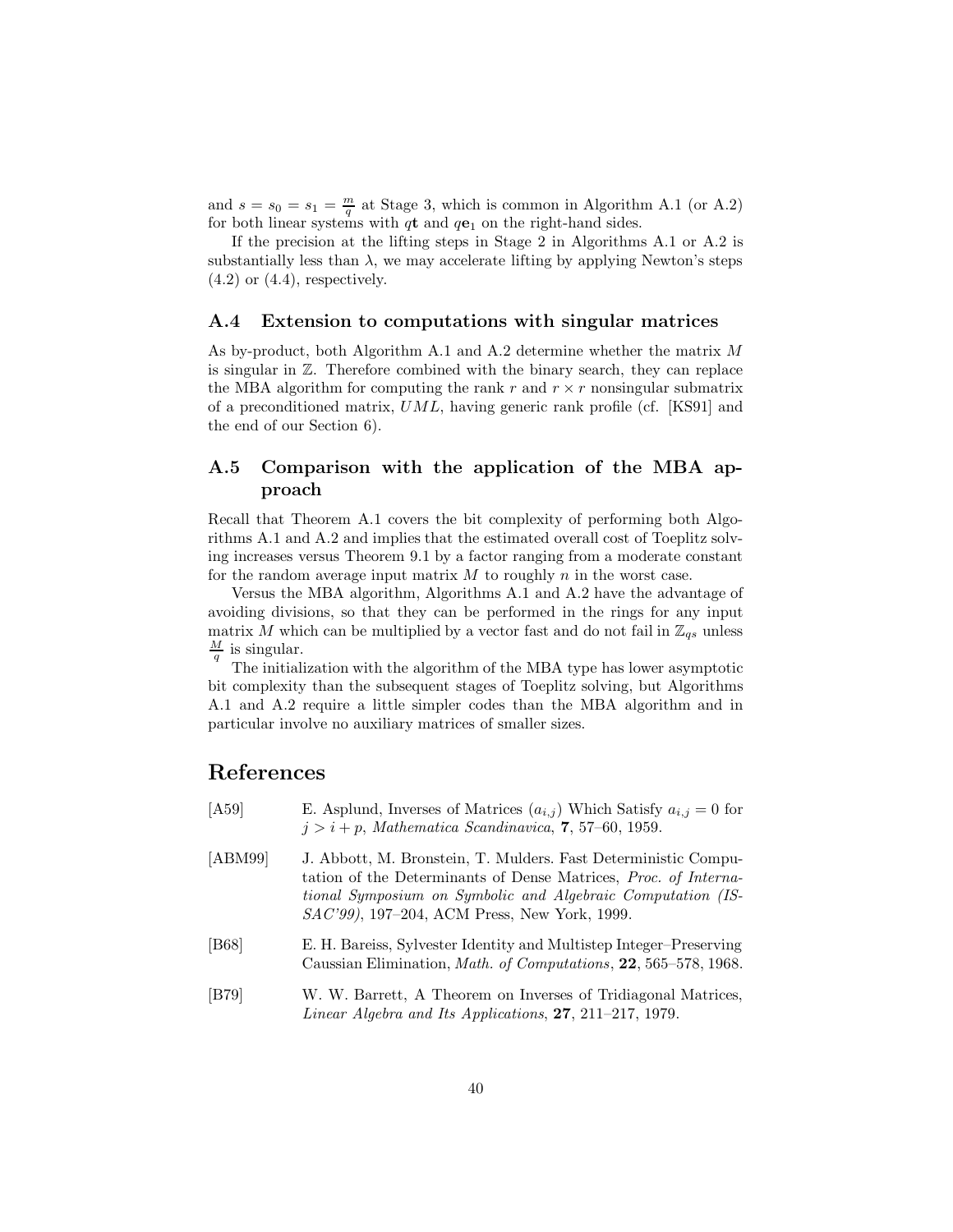- [B85] J. R. Bunch, Stability of Methods for Solving Toeplitz Systems of Equations, *SIAM J. of Scientific and Statistical Computing*, **6(2)**, 349–364, 1985.
- [B03] D. J. Bernstein, Fast Multiplication and Its Applications, preprint, 2003. Availabe from http://cr.yp.to/papers.html
- [BA80] R. R. Bitmead, B. D. O. Anderson, Asymptotically Fast Solution of Toeplitz and Related Systems of Linear Equations, *Linear Algebra and Its Applications*, **34**, 103–116, 1980.
- [BF81] W. W. Barrett, P. I. Feinsilver, Inverses of Banded Matrices, *Linear Algebra and Its Applications*, **41**, 111–130, 1981.
- [BGY80] R. P. Brent, F. G. Gustavson, D. Y. Y. Yun, Fast Solution of Toeplitz Systems of Equations and Computation of Padé Approximations, *J. Algorithms*, **1**, 259–295, 1980.
- [BMK87] R. P. Brent, B. D. McKay, Determinants and Ranks of Random Matrices over Zm, *Discrete Math.*, **66**, 35–49, 1987.
- [BP94] D. Bini, V. Y. Pan, *Polynomial and Matrix Computations, Volume. 1: Fundamental Algorithms*, Birkhäuser, Boston, 1994.
- [CFG99] G. Cooperman, S. Feisel, J. von zur Gathen, G. Havas, GCD of Many Integers, *Computing and Combinatorics, Lecture Notes in Computer Science*, **1627**, 310–317, Springer, Berlin, 1999.
- [CK91] D. G. Cantor, E. Kaltofen, On Fast Multiplication of Polynomials over Arbitrary Rings, *Acta Informatica*, **28(7)**, 697–701, 1991.
- [CP04] Z. Chen, V. Pan, An Efficient Solution for Cauchy-like Systems of Linear Equations, *Computers and Mathematics with Applications*, **48**, 529–537, 2004.
- [CW90] D. Coppersmith, S. Winograd, Matrix Multiplicaton via Arithmetic Progressions. *J. of Symbolic Computation*, **9(3)**, 251–280, 1990.
- [D59] J. Durbin, The Fitting of Time-Series Models, *Review of International Statistical Institute,* **28**, 229–249, 1959.
- [D60] D. E. Daykin, Distribution of Bordered Persymmetric Matrices in a Finite Field. *J. Reine und Angewandte Math.,* **203**, 47–54, 1960.
- [D82] J. D. Dixon, Exact Solution of Linear Equations Using p-adic Expansions, *Numerische Math.*, **40**, 137–141, 1982.
- [DGP04] J.-G. Dumas, P. Giorgi, C. Pernet, FFPack: Finite Field Linear Algebra Package, *Proc. International Symp. on Algebraic and Symbolic Computation (ISSAC'04)*, 119–126, ACM Press, New York, 2004.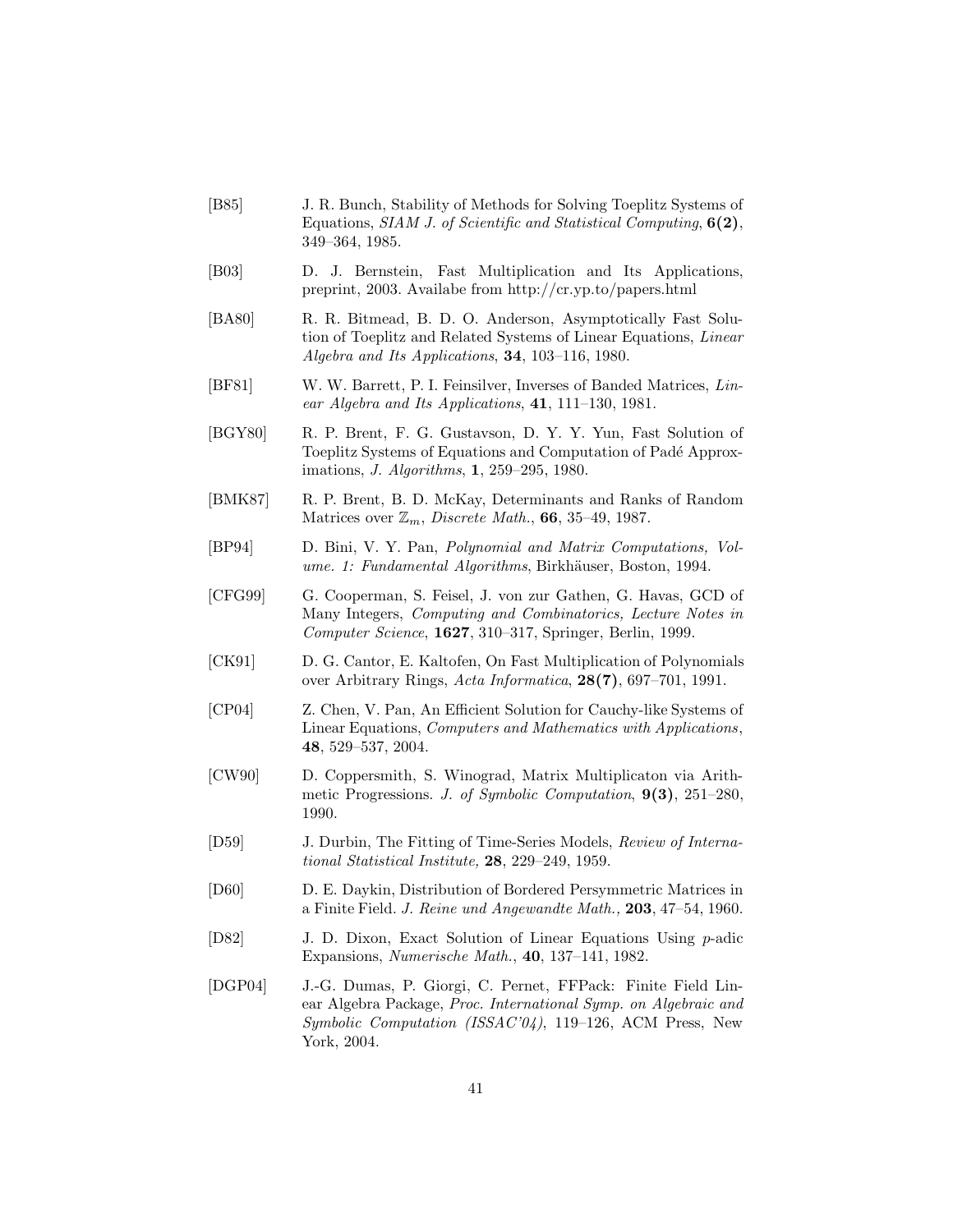- [DL78] R. A. Demillo, R. J. Lipton, A Probabilistic Remark on Algebraic Program Testing, *Information Processing Letters*, **7(4)**, 193–195, 1978.
- [DSV01] J.-G. Dumas, B. D. Saunders, G. Villard, On Efficient Sparse Integer Matrix Smith Form Computations, *J. of Symbolic Computation*, **32**, 71–99, 2001.
- [EG97] Y. Eidelman, I. Gohberg, Inversion Formulas and Linear Complexity Algorithm for Diagonal Plus Semiseparable Matrices, *Computers and Mathematics with Applications*, **33(4)**, 69–79, 1997.
- [EG01] Y. Eidelman, I. Gohberg, Fast Inversion Algorithms for a Class of Block Structured Matrices, *Contemporary Mathematics*, **281**, 17–38, 2001.
- [EG02] Y. Eidelman, I. Gohberg, A Modification of the Dewilde–Van der Veen Method for Inversion Finite Structured Matrices, *Linear Algebra and Its Applications*, **343–344**, 419–450, 2002.
- [EG03] Y. Eidelman, I. Gohberg, Fast Inversion Algorithms for a Class of Structured Operator Matrices, *Linear Algebra and Its Applications*, **371**, 153-190, 2003.
- [EGV00] W. Eberly, M. Giesbrecht, G. Villard, On Computing the Determinant and Smith Form of an Integer Matrix, *Proc. 41st Annual Symposium on Foundations of Computer Science (FOCS'2000)*, 675–685, IEEE Computer Society Press, Los Alamitos, California, 2000.
- [EPY98] I. Z. Emiris, V. Y. Pan, Y. Yu, Modular Arithmetic for Linear Algebra Computations in the Real Field, *J. of Symbolic Computation*, **26**, 71–87, 1998.
- [FP74] M. J. Fischer, M. S. Paterson, String Matching and Other Problems, *SIAM-AMS Proceedings*, **7**, 113–125, 1974.
- [GG03] J. von zur Gathen, J. Gerhard, *Modern Computer Algebra*, Cambridge University Press, Cambridge, UK, 2003 (second edition).
- [GH90] J. R. Gilbert, H. Hafsteinsson, Parallel Symbolic factorization of Sparse Linear Systems, *Parallel Computing*, **14**, 151–162, 1990.
- [GS92] J. R. Gilbert, R. Schreiber, Highly Parallel Sparse Cholesky Factorization, *SIAM J. Scientific Computing*, **13**, 1151–1172, 1992.
- [GL96] G. H. Golub, C. F. Van Loan, *Matrix Computations*, Johns Hopkins University Press, Baltimore, Maryland, 1996 (third addition).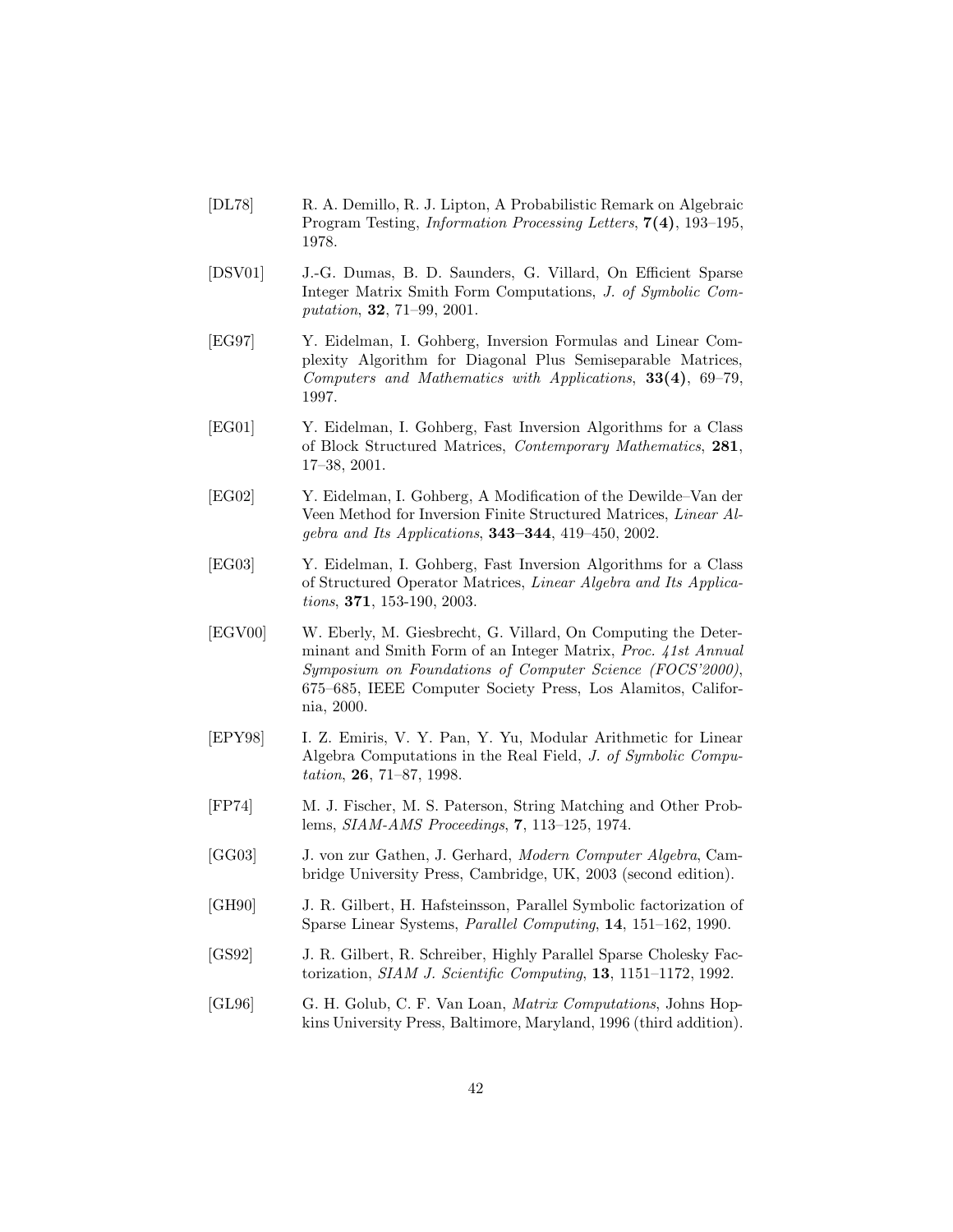- [H76] D. E. Heller, Some Aspects of the Cyclic Reduction Algorithm for Block Tridiagonal Linear Systems, *SIAM J. on Numerical Analysis*, **13**, 484–496, 1976.
- [H79] G. Heinig, Beitrage zur spektraltheorie von Operatorbuschen und zur algebraischen Theorie von Toeplitzmatrizen, Dissertation **B**, *TH Karl-Marx-Stadt*, 1979.
- [H96] N. J. Higham, *Accuracy and Stability of Numerical Algorithms*, SIAM Publications, Philadelphia, PA, 1996.
- [HR84] G. Heinig, K. Rost, *Algebraic Methods for Toeplitz-like Matrices* and Operators, Operator Theory, 13, Birkhäuser, 1984.
- [I79] Y. Ikebe, On Inverses of Hessenberg Matrices, *Linear Algebra and Its Applications*, **24**, 93–97, 1979.
- [K90] A. A. Karatsuba, The Distribution of Prime Numbers, *Russian Math. Surveys*, **45**, 99–171, 1990.
- [K98] D. E. Knuth, *The Art of Computer Programming. Vol. 2: Seminumerical Algorithms*, Addison-Wesley, Reading, Massachusetts, 1998.
- [K04] I. Kaporin, The Aggregation and Cancellation Techniques as a Practical Tool For Faster Matrix Multiplication, *Theoretical Computer Science*, **315**, 469–510, 2004.
- [KL96] E. Kaltofen, A. Lobo, On Rank Properties of Toeplitz Matrices over Finite Fields, *Proceedings of International Symposium on Symbolic and Algebraic Computation (ISSAC'96)*, 241–249, ACM Press, New York, 1996.
- [KS91] E. Kaltofen, B. D. Saunders, On Wiedemann's Method for Solving Sparse Linear Systems, *Proceedings of AAECC–5, Lecture Notes in Computer Science*, **536**, 29–38, Springer, Berlin, 1991.
- [KS99] T. Kailath, A. H. Sayed (editors), *Fast Reliable Algorithms for Matrices with Structure*, SIAM Publications, Philadelphia, PA, 1999.
- [KV01] E. Kaltofen, G. Villard. On the Complexity of Computing Determinants. *Proc. Fifth Asian Symposium on Computer Mathematics (ASCM 2001)*, (Shirayanagi, Kiyoshi and Yokoyama, Kazuhiro, editors), *Lecture Notes Series on Computing*, **9**, 13–27, World Scientific, Singapore, 2001.
- [KV04] E. Kaltofen, G. Villard. Computing the Sign or the Value of the Determinant of an Integer Matrix, a Complexity Survey. *J. Computational Applied Math.*, **162** (**1**), 133–146, 2004.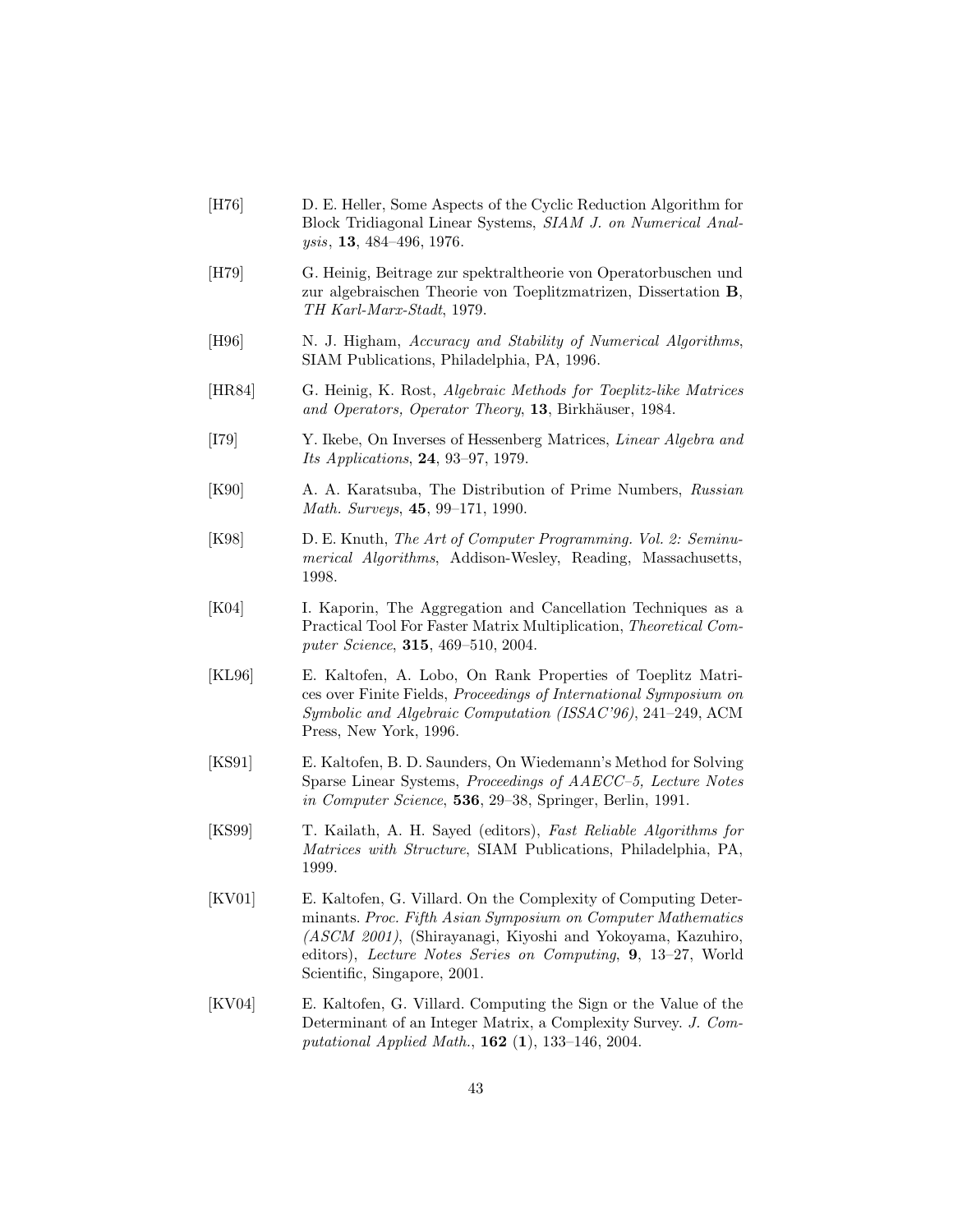- [L47] N. Levinson, The Wiener RMS (Root-Mean-Square) Error Criterion in the Filter Design and Prediction, *Journal of Mathematical Physics*, **25**, 261–278, 1947.
- [M74] M. Morf, Fast Algorithms for Multivariable Systems, Ph.D. Thesis, *Department of Electrical Engineering, Stanford University,* Stanford, CA, 1974.
- [M80] M. Morf, Doubling Algorithms for Toeplitz and Related Equations, *Proceedings of IEEE International Conference on ASSP*, 954–959, IEEE Press, Piscataway, New Jersey, 1980.
- [M04] M. Monahan, Maximal Quotient Rational Reconstruction: an Almost Optimal Algorithm for Rational Reconstruction, *Proc. International Symp. on Algebraic and Symbolic Computation (IS-SAC'04)*, 243–249, ACM Press, New York, 2004.
- [MC79] R. T. Moenck, J. H. Carter, Approximate Algorithms to Derive Exact Solutions to Systems of Linear Equations, *Proceedings of EUROSAM, Lecture Notes in Computer Science*, **72**, 63–73, Springer, Berlin, 1979.
- [MS04] T. Mulders, A. Storjohann, Certified Dense Linear System Solving, *J. of Symbolic Computation*, **37(4)**, 485-510, 2004.
- [N72] M. Newman., *Integral Matrices*, Academic Press, New York, 1972.
- [P87] V. Y. Pan, Complexity of Parallel Matrix Computations, *Theoretical Computer Science*, **54**, 65–85, 1987.
- [P88] V. Y. Pan, Computing the Determinant and the Characteristic Polynomials of a Matrix via Solving Linear Systems of Equations, *Information Processing Letters*, **28**, 71–75, 1988.
- [P90] V. Y. Pan, On Computations with Dense Structured Matrices, *Mathematics of Computation*, **55(191)**, 179–190, 1990.
- [P92] V. Y. Pan, Parametrization of Newton's Iteration for Computations with Structured Matrices and Applications, *Computers and Mathematics (with Applications)*, **24(3)**, 61–75, 1992.
- [P92a] V. Y. Pan, Can We Utilize the Cancellation of the Most Significant Digits?, Tech. Report TR–92–061, *The International Computer Science Institute*, Berkeley, California, 1992.
- [P96] V. Y. Pan, Parallel Computation of Polynomial GCD and Some Related Parallel Computations over Abstract Fields, *Theoretical Computer Science*, **162(2)**, 173–223, 1996.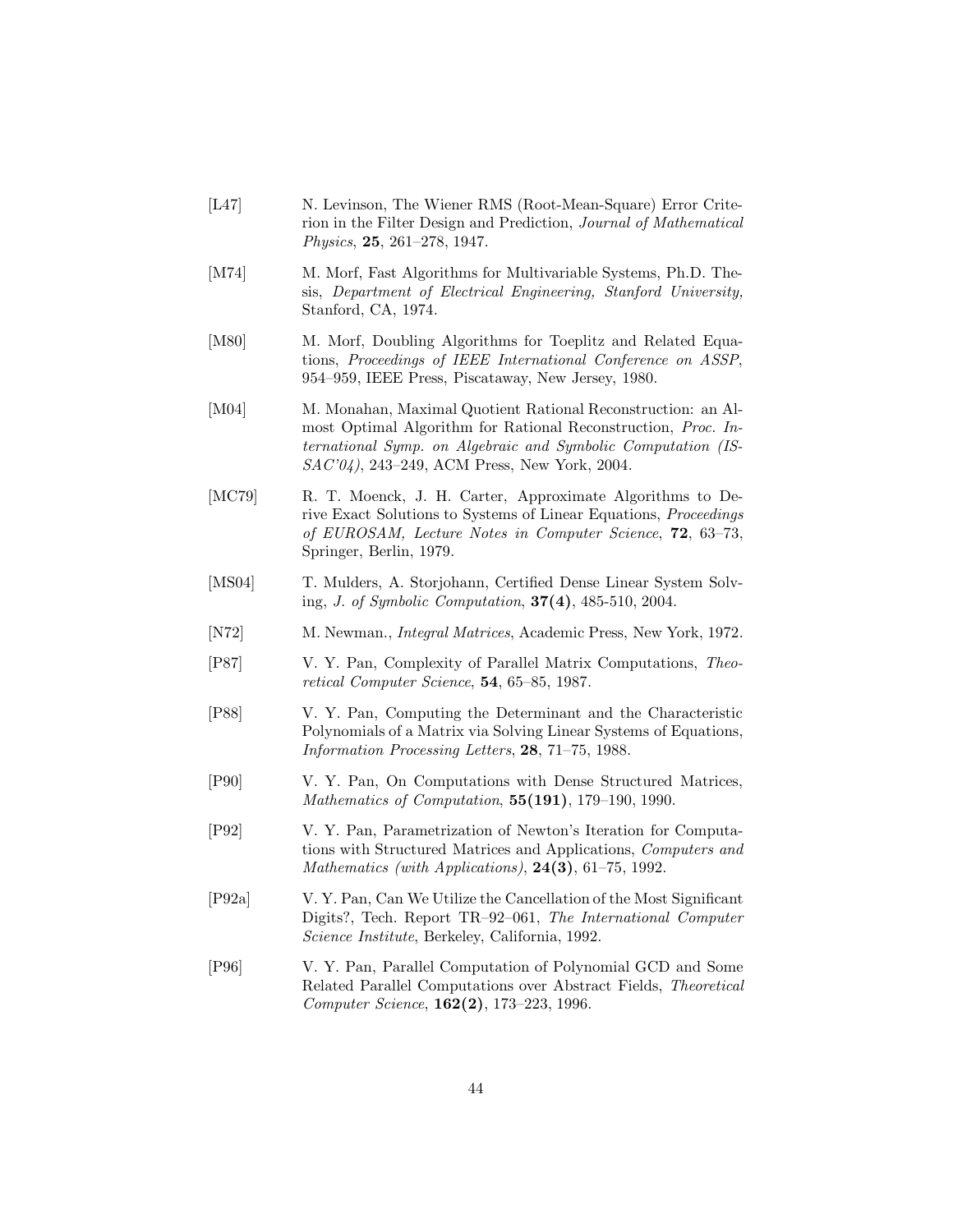- [P00] V. Y. Pan, Parallel Complexity of Computations with General and Toeplitz-like Matrices Filled with Integers and Extensions, *SIAM J. Comput.*, **30(4)**, 1080–1125, 2000.
- [P01] V. Y. Pan, *Structured Matrices and Polynomials: Unified Superfast Algorithms*, Birkhäuser/Springer, Boston/New York, 2001.
- [P02] V. Y. Pan, Can We Optimize Toeplitz/Hankel Computations? *Proc. of the Fifth International Workshop on Computer Algebra in Scientific Computing (CASC'02)*, Yalta, Crimea, Sept. 2002 (E. W. Mayr, V. G. Ganzha, E. V. Vorozhtzov, Editors), 253– 264, *Technische Universität München*, Germany, 2002.
- [P02a] V. Y. Pan, Nearly Optimal Toeplitz/Hankel Computations, Technical Reports TR 2002 001 and 2002 017, *Ph.D. Program in Computer Science, The Graduate Center of the City University of New York*, New York, 2002.
- [P04] V. Y. Pan, Superfast Algorithms for Singular Integer Toeplitz/ Hankel-like Matrices, Technical Reports 2002 002, 2003 004 and 2004 015, *Ph.D. Program in Computer Science, The Graduate Center of the City University of New York*, New York, 2002/2003/2004.
- [P04a] V. Y. Pan, On Theoretical and Practical Acceleration of Randomized Computation of the Determinant of an Integer Matrix, preprint, 2004.
- [PSA95] V. Y. Pan, I. Sobze, A. Atinkpahoun, On Parallel Computations with Banded Matrices, *Information and Computation*, **120 (2)**, 237–250, 1995.
- [PW02] V. Y. Pan, X. Wang, Acceleration of Euclidean Algorithm and Extensions, *Proceedings of the International Symposium on Symbolic and Algebraic Computation (ISSAC'02)*, (Teo Mora editor), 207–213, ACM Press, New York, 2002.
- [PW04] V. Y. Pan, X. Wang, On Rational Number Reconstruction and Approximation, *SIAM J. on Computing*, **33(2)**, 502–503, 2004.
- [RS62] J. B. Rosser, L. Schoenfeld, Approximate Formulas of Some Functions of Prime Numbers, *Illinois J. of Math.*, **6**, 64–94, 1962.
- [S80] R. D. Skeel, Iterative Refinement Implies Numerical Stability for Gaussian Elimination, *Math. of Computation*, **35**, 817–832, 1980.
- [S80a] J. T. Schwartz, Fast Probabilistic Algorithms for Verification of Polynomial Identities, *Journal of ACM*, **27(4)**, 701–717, 1980.